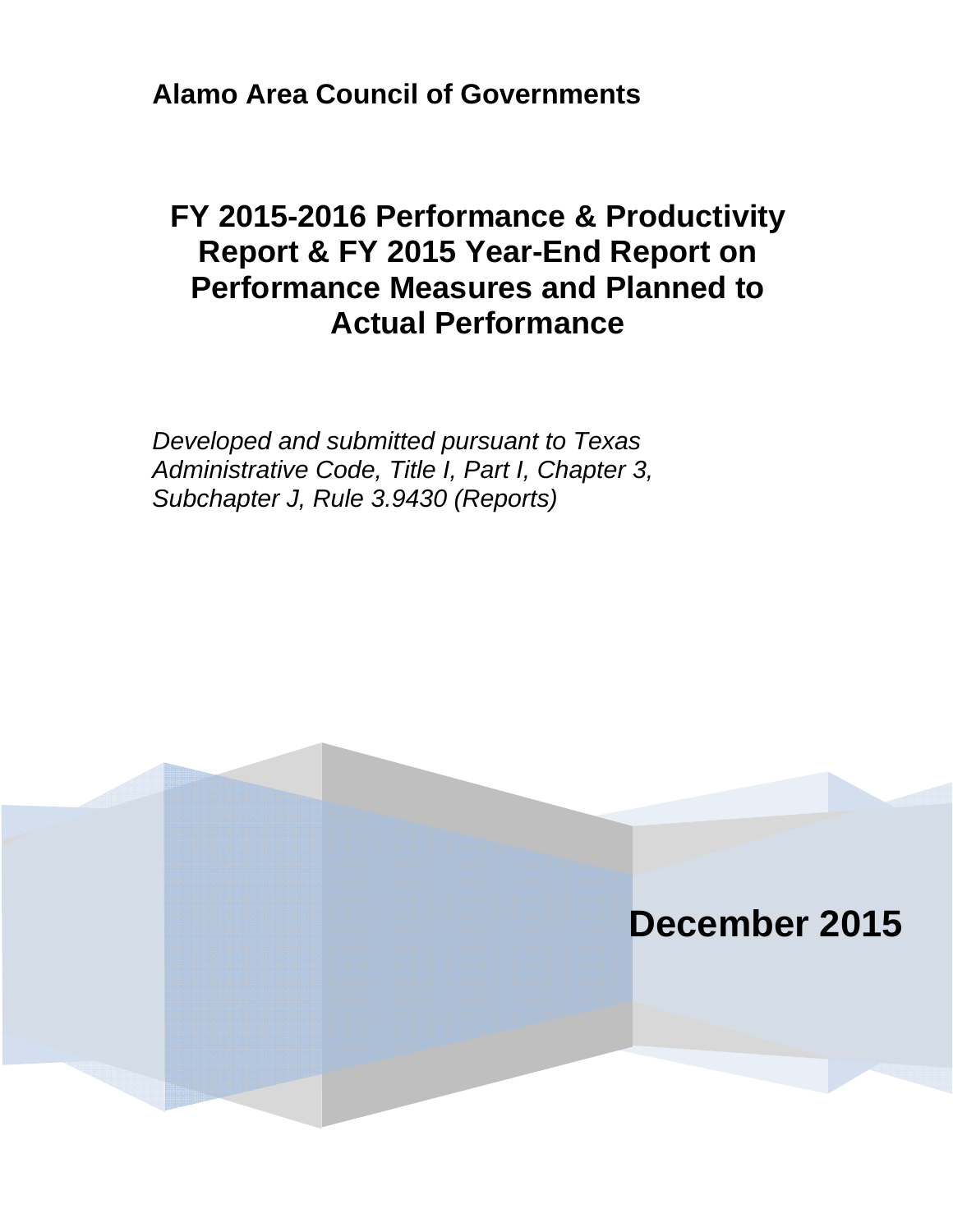

## **FY 2015-2016 Performance & Productivity Report & FY 2015 Year-End Report on Performance Measures and Planned to Actual Performance**

# **STATE FINANCIAL ASSISTANCE ACTIVITY INFORMATION**

| <b>Committees</b><br>used in review<br>process for FY<br>2015-2016 | Project<br><b>Activity</b><br><b>Review</b><br><b>Summary</b> | Brief narrative of FY 2015 performance<br>and FY 2016 projected productivity for program areas                                                                                                                                                                                                                                                                                                                                                                                                                                                                                                                                                                                                                                                                                                                                                                                                                                                                                                                                                                                                                                                                                                                                                                                                                                                                                                                                                                                                                                                                                                                                                                                                                                                                                                                                                                                                                                                                                                                                                                                                                                                                                                                                                                                                                                                                                                                                                                                                                                                                                                                                                                                                                                                                                                                                                                                                                                                                                                                                                                                                                                                                                                                                             |
|--------------------------------------------------------------------|---------------------------------------------------------------|--------------------------------------------------------------------------------------------------------------------------------------------------------------------------------------------------------------------------------------------------------------------------------------------------------------------------------------------------------------------------------------------------------------------------------------------------------------------------------------------------------------------------------------------------------------------------------------------------------------------------------------------------------------------------------------------------------------------------------------------------------------------------------------------------------------------------------------------------------------------------------------------------------------------------------------------------------------------------------------------------------------------------------------------------------------------------------------------------------------------------------------------------------------------------------------------------------------------------------------------------------------------------------------------------------------------------------------------------------------------------------------------------------------------------------------------------------------------------------------------------------------------------------------------------------------------------------------------------------------------------------------------------------------------------------------------------------------------------------------------------------------------------------------------------------------------------------------------------------------------------------------------------------------------------------------------------------------------------------------------------------------------------------------------------------------------------------------------------------------------------------------------------------------------------------------------------------------------------------------------------------------------------------------------------------------------------------------------------------------------------------------------------------------------------------------------------------------------------------------------------------------------------------------------------------------------------------------------------------------------------------------------------------------------------------------------------------------------------------------------------------------------------------------------------------------------------------------------------------------------------------------------------------------------------------------------------------------------------------------------------------------------------------------------------------------------------------------------------------------------------------------------------------------------------------------------------------------------------------------------|
| <b>ALAMO AREA AGENCY ON AGING:</b>                                 |                                                               |                                                                                                                                                                                                                                                                                                                                                                                                                                                                                                                                                                                                                                                                                                                                                                                                                                                                                                                                                                                                                                                                                                                                                                                                                                                                                                                                                                                                                                                                                                                                                                                                                                                                                                                                                                                                                                                                                                                                                                                                                                                                                                                                                                                                                                                                                                                                                                                                                                                                                                                                                                                                                                                                                                                                                                                                                                                                                                                                                                                                                                                                                                                                                                                                                                            |
| Alamo Senior<br>Advisory<br>Committee                              | <b>Not</b><br>Applicable                                      | 2015 Actual Performance Measures:<br>$\bullet$<br>Work with the regional information and referral network has progressed. Information and<br>referral services in the 12 counties outside of Bexar have been expanded to include<br>services to people of any age with a disability, those without health insurance, veterans,<br>older adults and their caregivers. As part of an AACOG-wide commitment to the Texas<br>Health and Human Services Community Partner Program, the agency has taken the lead<br>at AACOG in providing a vital link between rural beneficiaries and benefits available<br>through Federal and State funding sources like Medicaid and Social Security.<br>Over<br>30,000 copies of the Guide to Helpful Resources and Information were distributed across<br>all the counties. The Guide now features information on the Alamo Service Connection.<br>Alamo AAA is reaching out to regional organizations to assist with information, referral<br>$\bullet$<br>and care coordination services for seniors who are being released from the hospital, for<br>those with disabilities, for the uninsured, veterans and caregivers. Specific organizations<br>include Camino Real, Blue Bonnet Trails and Hill Country Community. Also, the agency<br>continues to work with community based organizations who serve to receive our referrals,<br>and who serve as vital links to rural populations that are difficult to reach. As part of the<br>agency's contract with Texas Health and Human Services Commission, it plays a vital<br>link at the new State-wide data hub- Long Term Supports and Services- accessible at<br>www.yourtexasbenefits.com. Through access to the data hub, the agency is now truly<br>part of the State-wide vision that the Alamo Service Connection is a single point of entry<br>for caregivers and those needing long term supports and services.<br>Grant efforts have been successful regarding Medicare Benefits Counseling programs<br>٠<br>and the ADRC contract with Texas Health and Human Services Commission.<br>Work with Veteran's organizations to outreach to veterans 60 and over and disabled<br>٠<br>Staff is networking with Veteran Service Officers in all 12<br>veterans is continuing.<br>counties and partnering with Seguin area veterans for annual Veterans and Family Night<br>Out. Also, information is provided on the Call a Ride for Vets program and the Guide to<br>Helpful Resources and Information includes a section for veterans.<br>Sought available Senior Transportation grants and partnerships to address the<br>٠<br>challenges of rural transportation needs. The primary focus for services will be medical<br>appointments to include dialysis. Worked with the ARTSC stakeholder group at Alamo<br>Regional Transit (ART).<br>Complete overhaul of the Ombudsman program to expand staff and services to the public<br>$\bullet$<br>with the overarching synergies of the programs within Alamo & Bexar.<br>Care Coordination started a new "For the Kids - Back to School Supplies" Campaign to<br>$\bullet$<br>aide rural students.<br>Alamo AAA continued with the "Warm Hearts Warm Homes" project and is currently<br>٠ |
|                                                                    |                                                               | distributing donated heaters to individuals in need.<br>Recruited 12 new ASAC members.<br>٠                                                                                                                                                                                                                                                                                                                                                                                                                                                                                                                                                                                                                                                                                                                                                                                                                                                                                                                                                                                                                                                                                                                                                                                                                                                                                                                                                                                                                                                                                                                                                                                                                                                                                                                                                                                                                                                                                                                                                                                                                                                                                                                                                                                                                                                                                                                                                                                                                                                                                                                                                                                                                                                                                                                                                                                                                                                                                                                                                                                                                                                                                                                                                |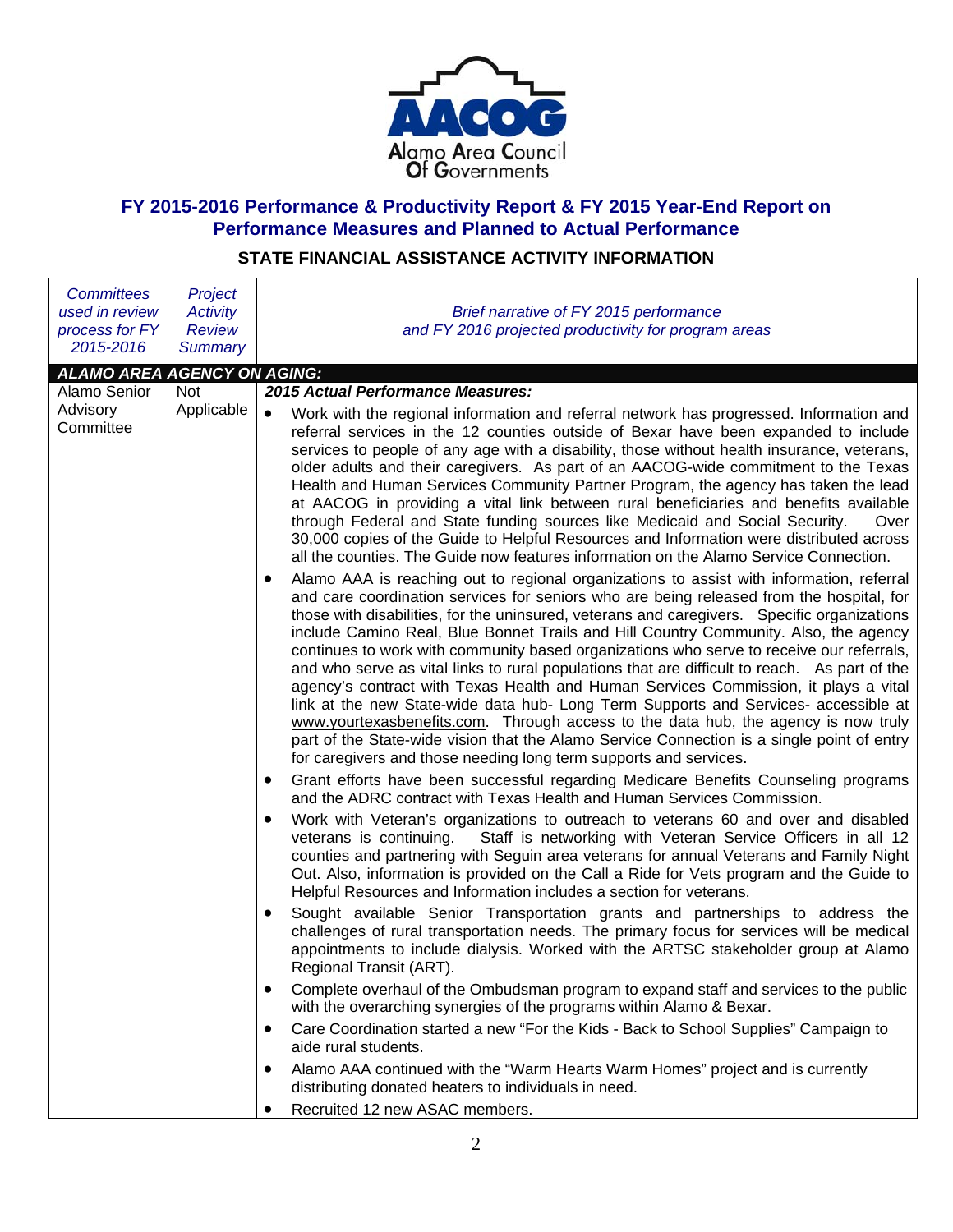| <b>Comparison of Projected 2015 Performance Measures vs. Actual 2015 Performance</b><br><b>Measures:</b>                                                                                                                                                                                                                                                                                                                                                                                                 |
|----------------------------------------------------------------------------------------------------------------------------------------------------------------------------------------------------------------------------------------------------------------------------------------------------------------------------------------------------------------------------------------------------------------------------------------------------------------------------------------------------------|
| • Accelerate work with the regional information and referral network, ADRC/Alamo Service<br>Connection, to ensure adequate services are provided to rural clients, and for increased<br>exposure of the Alamo AAA services. Accomplished                                                                                                                                                                                                                                                                 |
| Alamo AAA will continue outreach to regional hospitals to assist with Care and<br>partnerships for Health & Wellness programs. Accomplished                                                                                                                                                                                                                                                                                                                                                              |
| Transitions for seniors who are being released from the hospital to a home setting. Much<br>progress has been made with community partners. Cross-referrals for program services<br>from APS, DADS, local health clinics/hospitals, dialysis clinics, home health agencies and<br>other partners are an integral part of identifying/serving seniors in transition.<br><b>Accomplished</b>                                                                                                               |
| Continue grant writing efforts to help support the work of the Area Agency on Aging and its<br>service to seniors in the region. This year Alamo AAA was awarded a three year<br>HHSC/DADS grant, with four one year options; and, an ADRC grant for two years, with<br>three one year options. Accomplished                                                                                                                                                                                             |
| Focus on work with Veteran's organizations and work in the 12 rural counties to outreach<br>to veterans 60 and over and disabled veterans. The AAA's were awarded a TVC grant to<br>provide transportation to veterans and their families, and have applied for a continuance<br>grant for 2016. Accomplished                                                                                                                                                                                            |
| Seek Senior Transportation grants and partnerships to address the challenges of rural<br>transportation needs from DADS. The primary focus for services will be medical<br>appointments to include dialysis. Alamo AAA has partnered with ART to seek rural<br>transportation grants, and received funding from HHSC/DADS for short-term dialysis<br>transportation, assisting Medicaid-eligible clients access the Medicaid transportation<br>system and the Call a Ride for Vets program. Accomplished |
| Alamo AAA will continue to promote the "Warm Hearts, Warm Homes" project, which<br>provides heaters to seniors in need. Heaters are purchased through private donations.<br><b>Accomplished</b>                                                                                                                                                                                                                                                                                                          |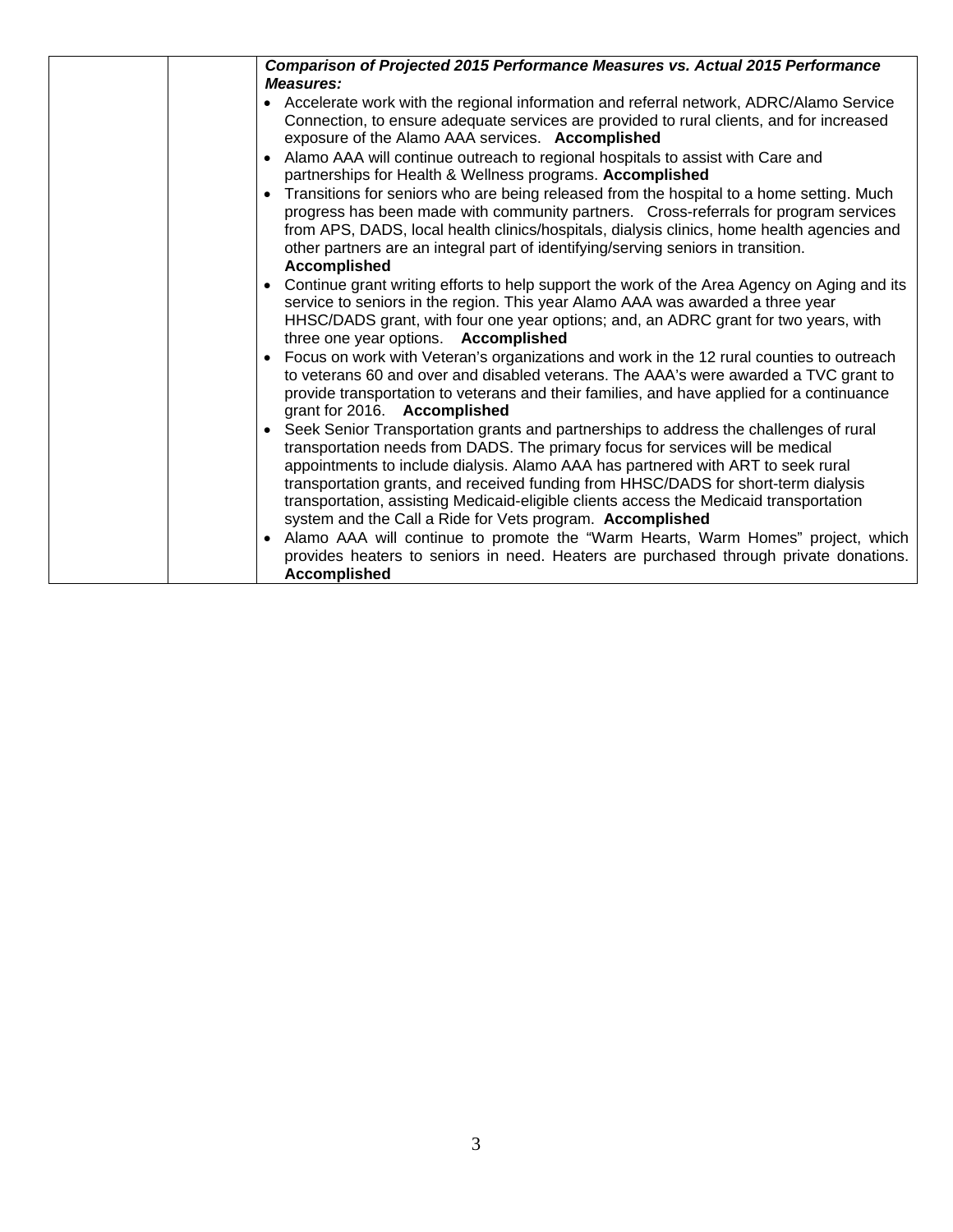| 2016 Projected Productivity/Performance Measures:                                                                                                                                                                                                                                                                                                                                                                |
|------------------------------------------------------------------------------------------------------------------------------------------------------------------------------------------------------------------------------------------------------------------------------------------------------------------------------------------------------------------------------------------------------------------|
| The AAA will be the focal point of contact and provide a locally based system that                                                                                                                                                                                                                                                                                                                               |
| connects older Texans with a full range of long-term support options, programs and                                                                                                                                                                                                                                                                                                                               |
| benefits in the Alamo region.                                                                                                                                                                                                                                                                                                                                                                                    |
| Maintain the state mandated SAMS database system that provides current and accurate<br>٠<br>tracking information for NAPIS reporting, Older Americans Act targeted populations, and<br>enables the agency to track needs.                                                                                                                                                                                        |
| The AAA Ombudsman program will recruit, train and retain staff and volunteers to visit<br>facilities in the Alamo region in an effort to reduce the adverse effects of isolation, abuse,<br>neglect and exploitation.                                                                                                                                                                                            |
| Ombudsman staff and volunteers will provide information and referrals to agencies and<br>organizations that will assist older Texans who have become victims of abuse, neglect or<br>exploitation.                                                                                                                                                                                                               |
| The AAA is a partner agency of the ADRC and will support Information, Referral and<br>Assistance activity to rural residents.                                                                                                                                                                                                                                                                                    |
| Continue to provide a comprehensive benefits counseling program that provides legal<br>$\bullet$<br>assistance for clients aged 60 and older in order to ensure that individuals are able to<br>access benefits that are available to them. Also, to provide legal assistance and<br>awareness services to all Medicare recipients regardless of age.                                                            |
| Continue to provide a comprehensive array of services to support the independent living<br>goals of individuals who are 60 years and older, including minor residential repair, minor<br>health maintenance, homemaker assistance, personal assistance, income support and<br>emergency response systems.                                                                                                        |
| Continue to provide a comprehensive array of services to support family caregivers<br>including minor residential repair, minor health maintenance, income support, respite care<br>and emergency response systems. Family caregivers care for a senior who is at least 60<br>years of age and/or are grandparents or other Kin age 55 and over raising children under<br>18 years of age who are not their own. |
| Continue to fund and provide support to a locally based system of nutrition services that<br>includes meals, consultation, counseling and education, designed to reduce food<br>insecurity, promotion of good health, illness prevention and increased socialization.                                                                                                                                            |
| Continue to provide health, wellness and education programs recognizing the needs of<br>caregivers, older adults and those with disabilities. Programs include caregiver<br>education, nutrition education, balance exercised, chronic disease and diabetes self-<br>management and caregiver stress management.                                                                                                 |
| With the new Regional Outreach Coordinator in place, expand volunteer recruitment and<br>$\bullet$<br>training and expand community outreach and education.                                                                                                                                                                                                                                                      |
| Increase the Alamo Senior Advisory Committee membership numbers.                                                                                                                                                                                                                                                                                                                                                 |
| Increase the Alamo Senior Advisory Committee membership's active participation/support<br>of program projects such as the "Area Plan Focus Groups" in each county.                                                                                                                                                                                                                                               |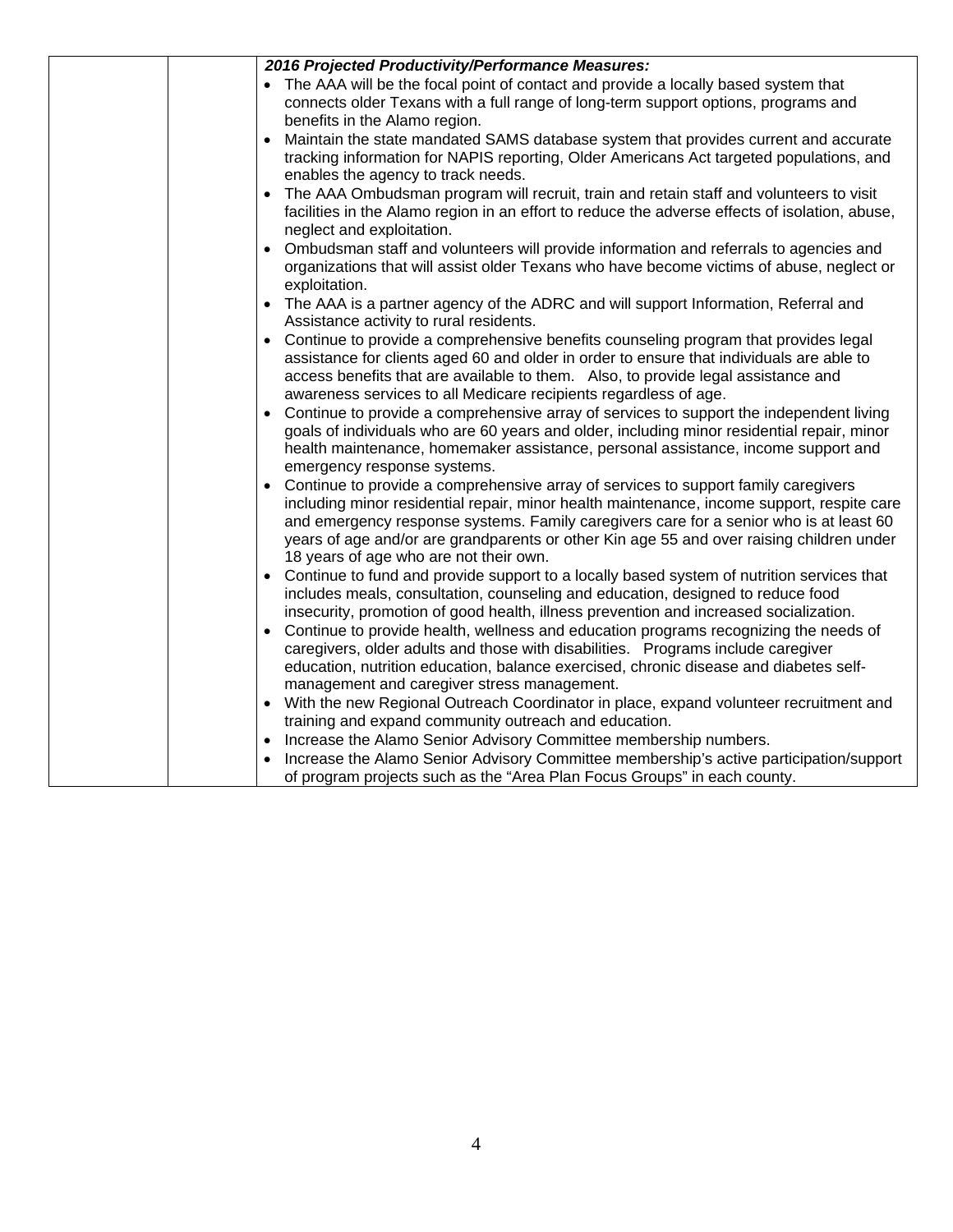| Committees used<br>in review process<br>for FY2015-2016 | <b>Project Activity</b><br><b>Review</b><br><b>Summary</b> | Brief narrative of FY 2015 performance<br>and FY 2016 projected productivity for program areas                                                                                                                                                                                                                                                                                                                                                                                                                                                                                                                                                                                                                                                                                                                                                                                                                                                                                                                                                                                                                                                                                                                                                                                                                                                                                                                                                                                                                |
|---------------------------------------------------------|------------------------------------------------------------|---------------------------------------------------------------------------------------------------------------------------------------------------------------------------------------------------------------------------------------------------------------------------------------------------------------------------------------------------------------------------------------------------------------------------------------------------------------------------------------------------------------------------------------------------------------------------------------------------------------------------------------------------------------------------------------------------------------------------------------------------------------------------------------------------------------------------------------------------------------------------------------------------------------------------------------------------------------------------------------------------------------------------------------------------------------------------------------------------------------------------------------------------------------------------------------------------------------------------------------------------------------------------------------------------------------------------------------------------------------------------------------------------------------------------------------------------------------------------------------------------------------|
| <b>ALAMO LOCAL AUTHORITY:</b>                           |                                                            |                                                                                                                                                                                                                                                                                                                                                                                                                                                                                                                                                                                                                                                                                                                                                                                                                                                                                                                                                                                                                                                                                                                                                                                                                                                                                                                                                                                                                                                                                                               |
| Not Applicable                                          | Not Applicable                                             | 2015 Actual Performance Measures:<br>Successfully met DADS Performance targets in the areas of Service<br>$\bullet$<br>Coordination, Permanency Plans, Home and Community Based Services<br>(HCS) Enrollments, Community Living Options Information Process<br>(CLOIP) and Community Placement's from State Supported Living<br>Centers (SSLC's).<br>Successfully completed 1,618 Determination of Intellectual Disability<br>$\bullet$<br>(DID) services and 3,861 new screening services.<br>Successfully completed 1,534 Consumer Benefit activities.<br>$\bullet$<br>Processed 409 HCS enrollments.<br>$\bullet$<br>Successfully completed 779 Texas Home Living (TxHmL) enrollments<br>$\bullet$<br>from the statewide interest list.<br>Completed 299 Preadmission Screening and Resident Reviews<br>(PASRR) for residents seeking admission to Medicaid certified nursing<br>Facilities and provided Service Coordination to 290 individuals residing in<br>nursing facilities.<br>Continue to participate in various workgroups that address concerns for<br>$\bullet$<br>individuals served.<br>Continue to ensure HCS provider choice for individuals served by<br>successfully completing more than 200 provider transfers.<br>• Continue to maintain compliance with TMHP Medicaid billing requirements<br>and ICD-10 diagnostic coding transition.<br>Initiate implementation of HHSC's Community First Choice program<br>including over 1,000 referrals and Managed Care Expansion initiatives. |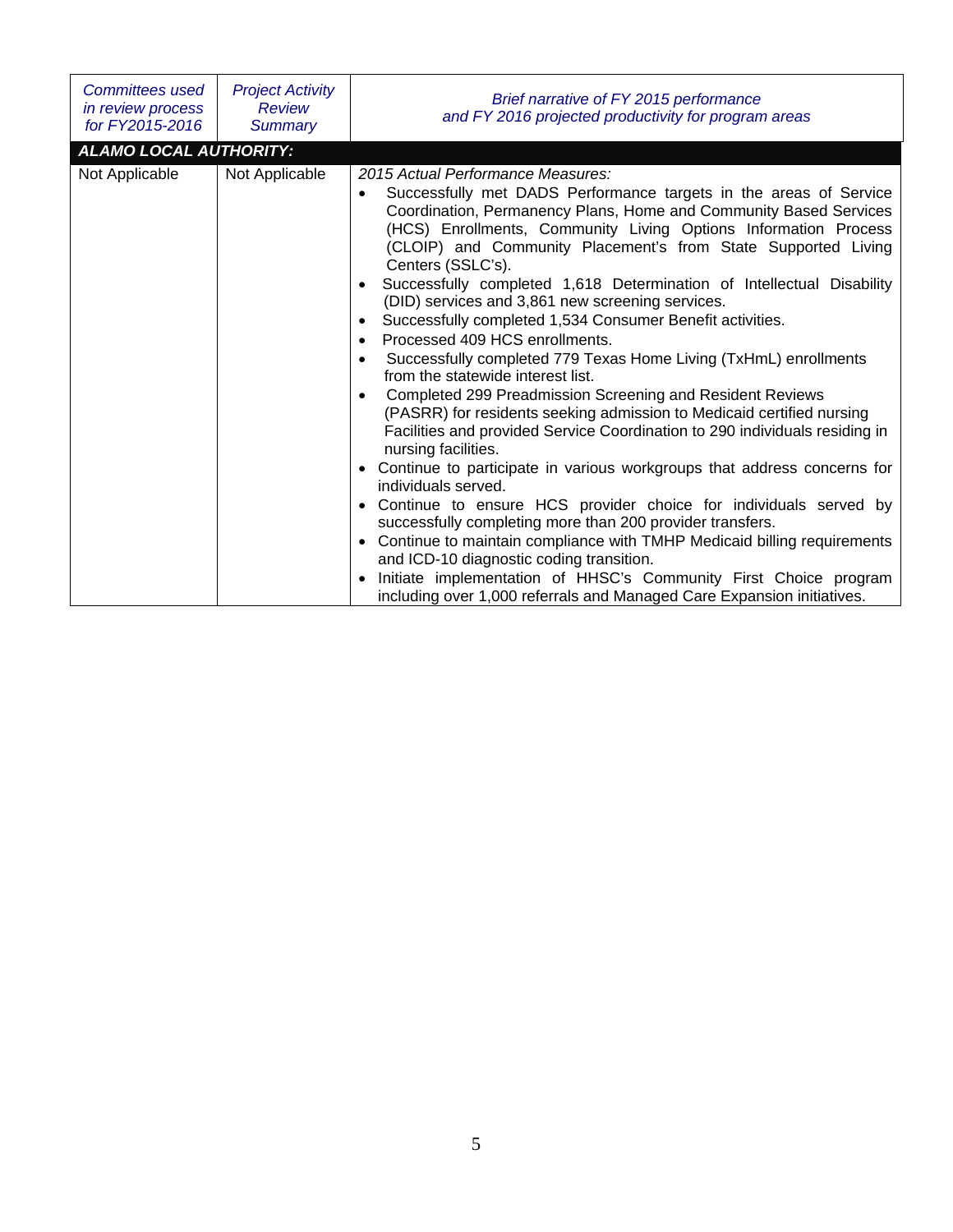|  | Comparison of Projected 2015 Performance Measures vs. Actual 2016                                                                          |
|--|--------------------------------------------------------------------------------------------------------------------------------------------|
|  | Performance Measures:                                                                                                                      |
|  | • Projection: Continue to meet DADS Performance targets in the areas of                                                                    |
|  | Service Coordination, Permanency Plans, HCS and TxHmL Enrollments,                                                                         |
|  | CLOIP and Community Placement's from SSLC's and Preadmission                                                                               |
|  | Screening and Resident Review (PASRR).                                                                                                     |
|  | • Actual: The ALA successfully met DADS Performance targets for all the                                                                    |
|  | identified areas for FY 2015.                                                                                                              |
|  | Projection: Continue to provide Service Coordination (SC), specifically to                                                                 |
|  | reduce the ALA interest list services.                                                                                                     |
|  | Actual: Service Coordination was offered and provided to all eligible                                                                      |
|  | individuals who requested SC during the intake and eligibility process.                                                                    |
|  |                                                                                                                                            |
|  | Projection: Assure ALA readiness for DADS on-site Quality Assurance                                                                        |
|  | (QA) reviews.                                                                                                                              |
|  | Actual: Assurance efforts included maintaining Compliance Reviewer<br>staffing levels, increased Service Coordination staffing to decrease |
|  |                                                                                                                                            |
|  | caseload size and continued development of a shared database to track                                                                      |
|  | standardized audit protocols.                                                                                                              |
|  | Projection: Continue collaboration with DARS on referral and assistance<br>$\bullet$                                                       |
|  | for services to consumers.                                                                                                                 |
|  | Actual: Referral relationship with DARS continues.                                                                                         |
|  | Projection: Continue to increase communication efforts with HCS/TxHmL<br>$\bullet$                                                         |
|  | providers.                                                                                                                                 |
|  | Actual: Continue to maintain process for communicating concerns,                                                                           |
|  | grievances and compliments.                                                                                                                |
|  | Projection: Continue to participate in the Community Resource<br>Coordination Groups (CRCG).                                               |
|  | Actual: ALA staff continues to be a part of CRCG.                                                                                          |
|  | Projection: Continue to participate in the Alamo Service Connection                                                                        |
|  | Aging and Disability Resource Center (ADRC).                                                                                               |
|  | Actual: Referral relationship continues.                                                                                                   |
|  | Projection: Continue to provide screenings and eligibility intakes for                                                                     |
|  | consumers interested in accessing services.                                                                                                |
|  | Actual: Provided intake and eligibility services to interested individuals.                                                                |
|  | Projection: Continue to provide Determination of Intellectual Disability                                                                   |
|  | Assessments to consumers in order to access a variety of needed IDD                                                                        |
|  | services.                                                                                                                                  |
|  | Actual: Provided Determination of Intellectual Disability Assessments.                                                                     |
|  | Projection: Continue to participate in community outreach events with                                                                      |
|  | local school districts, Region 20 and other community programs.                                                                            |
|  | Actual: Participated in over 50 Outreach Events.                                                                                           |
|  | Projection: Maintain electronic medical records systems.<br>$\bullet$                                                                      |
|  | Actual: Maintained utilization and continued development of local                                                                          |
|  | electronic documentation system with upgrades to the Care Plan to                                                                          |
|  | reflect changes to DADS forms.                                                                                                             |
|  |                                                                                                                                            |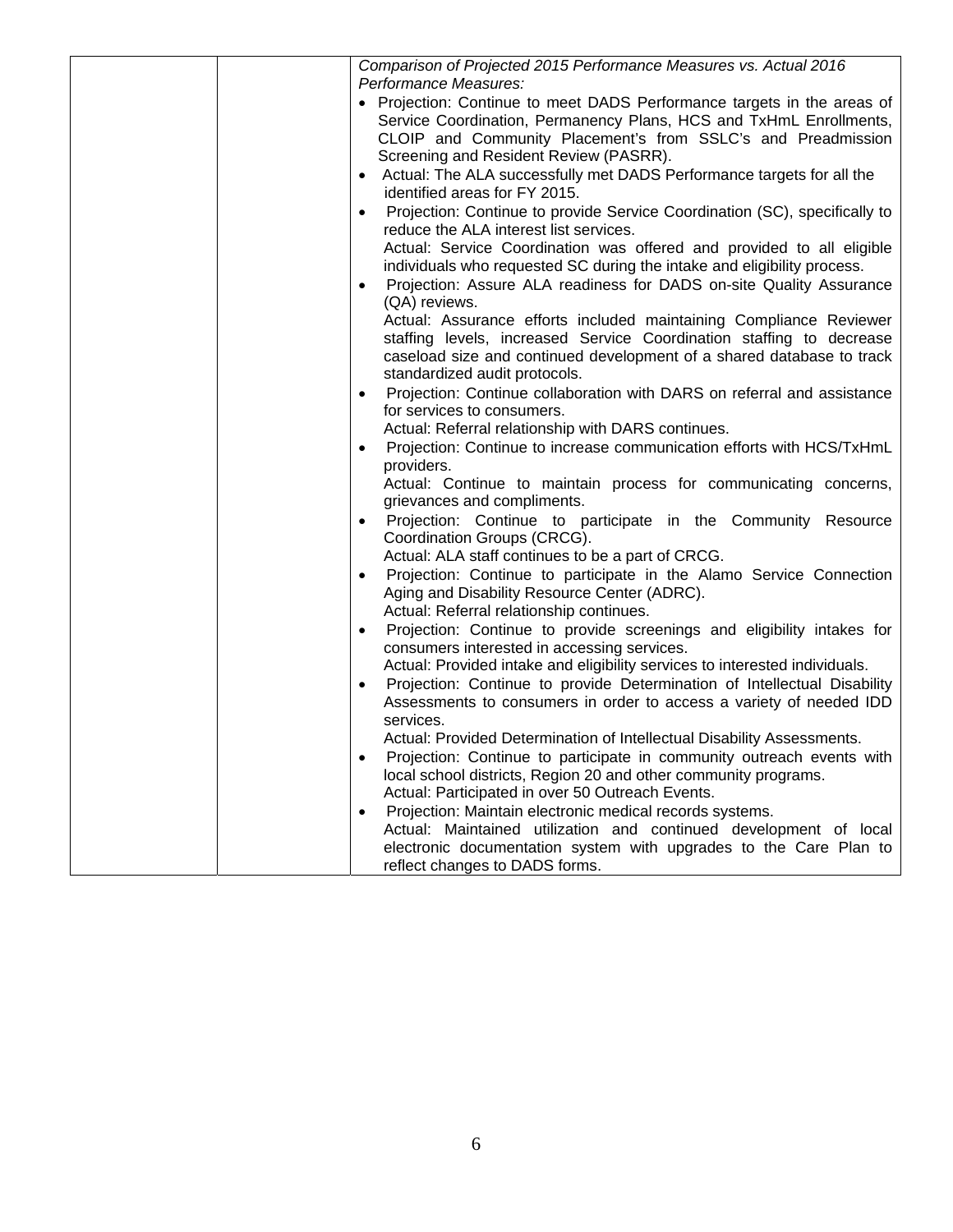| 2016 Projected Productivity/Performance Measures:                                                                                                                                                                                           |
|---------------------------------------------------------------------------------------------------------------------------------------------------------------------------------------------------------------------------------------------|
| • Continue serving General Revenue funded consumers at level.                                                                                                                                                                               |
| • Maintain an agency wide electronic documentation system.                                                                                                                                                                                  |
| • Maintain level of participation by established General Revenue Provider<br>Network.                                                                                                                                                       |
| • Continue to facilitate Community Placements from SSLC's.                                                                                                                                                                                  |
| • Continue to meet DADS Performance targets in the areas of Service<br>Coordination, Permanency Plans, HCS and TxHmL Enrollments, CLOIP<br>and Community Placement's from SSLC's and Preadmission Screening<br>and Resident Review (PASRR). |
| • Continue to provide Service Coordination, specifically to reduce the ALA<br>interest list services.                                                                                                                                       |
| • Assure ALA readiness for DADS on-site Quality Assurance (QA) reviews.                                                                                                                                                                     |
| • Continue to participate in the Community Resource Coordination Groups<br>(CRCG).                                                                                                                                                          |
| • Continue to provide screenings and eligibility intakes for consumers<br>interested in accessing services.                                                                                                                                 |
| • Continue to provide Determination of Intellectual Disability (DID) to<br>consumers in order to access a variety of needed IDD services.                                                                                                   |
| • Continue to participate in community outreach events with local school<br>districts, Region 20 and other community programs.                                                                                                              |
| • Successfully implement HHSC's Community First Choice program.                                                                                                                                                                             |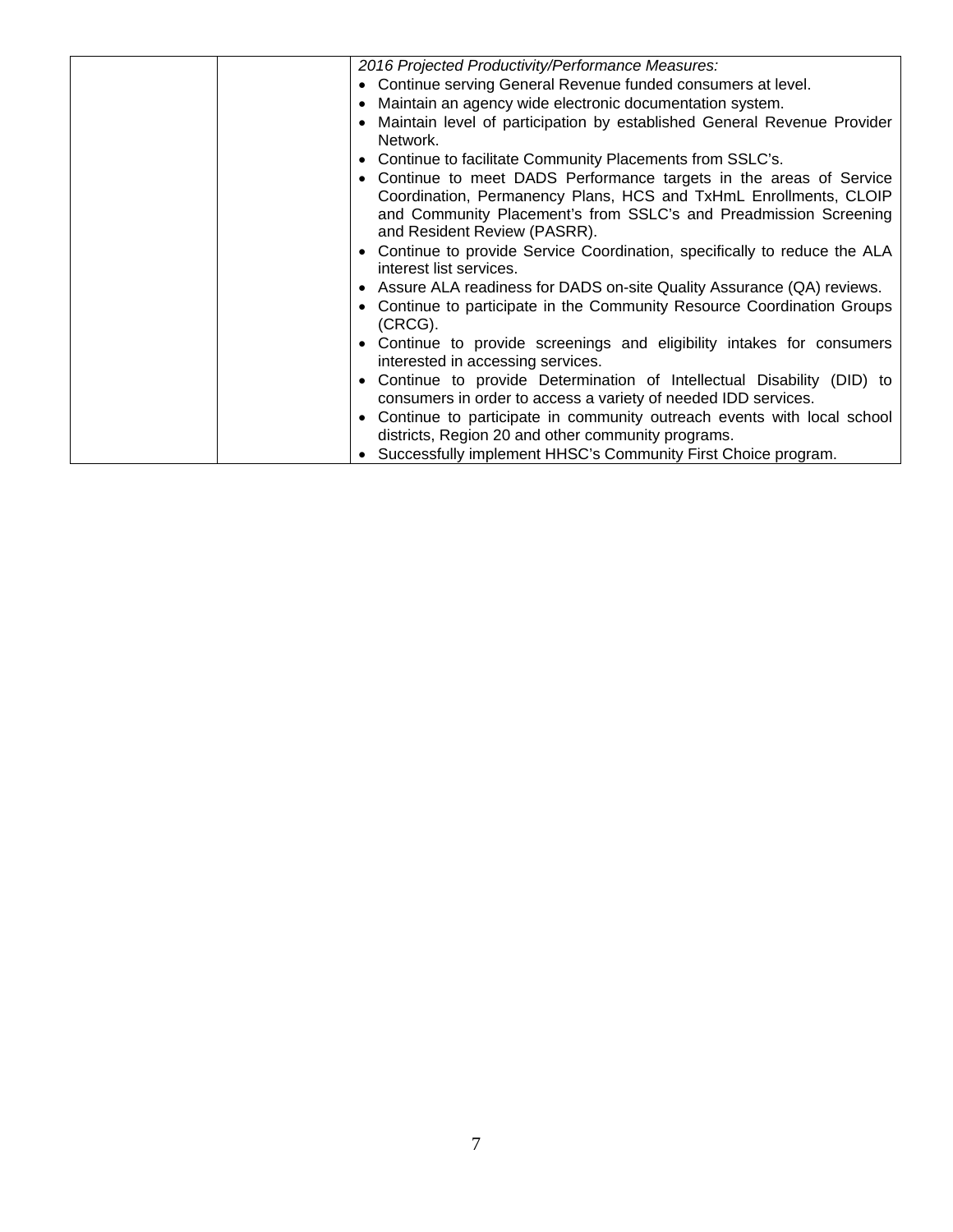| <b>Committees</b><br>used in review<br>process for<br>FY2015-2016 | Project<br><b>Activity</b><br><b>Review</b> | Brief narrative of FY 2015 performance<br>and FY 2016 projected productivity for program areas                                                                                                                                                                                                                                                                                                                                                                                                                                                                                                                                                                                                                                                                                                                                                                                                                                                                                                                                                                                                                                                                                                                                                                                                                                                                                                                                                                                                               |
|-------------------------------------------------------------------|---------------------------------------------|--------------------------------------------------------------------------------------------------------------------------------------------------------------------------------------------------------------------------------------------------------------------------------------------------------------------------------------------------------------------------------------------------------------------------------------------------------------------------------------------------------------------------------------------------------------------------------------------------------------------------------------------------------------------------------------------------------------------------------------------------------------------------------------------------------------------------------------------------------------------------------------------------------------------------------------------------------------------------------------------------------------------------------------------------------------------------------------------------------------------------------------------------------------------------------------------------------------------------------------------------------------------------------------------------------------------------------------------------------------------------------------------------------------------------------------------------------------------------------------------------------------|
| <b>ALAMO REGIONAL TRANSIT:</b>                                    | <b>Summary</b>                              |                                                                                                                                                                                                                                                                                                                                                                                                                                                                                                                                                                                                                                                                                                                                                                                                                                                                                                                                                                                                                                                                                                                                                                                                                                                                                                                                                                                                                                                                                                              |
|                                                                   |                                             |                                                                                                                                                                                                                                                                                                                                                                                                                                                                                                                                                                                                                                                                                                                                                                                                                                                                                                                                                                                                                                                                                                                                                                                                                                                                                                                                                                                                                                                                                                              |
| Regional<br>Coordination                                          | Not<br>Applicable                           | 2015 Accomplishments:                                                                                                                                                                                                                                                                                                                                                                                                                                                                                                                                                                                                                                                                                                                                                                                                                                                                                                                                                                                                                                                                                                                                                                                                                                                                                                                                                                                                                                                                                        |
| Committee                                                         |                                             | <b>Service Delivery</b>                                                                                                                                                                                                                                                                                                                                                                                                                                                                                                                                                                                                                                                                                                                                                                                                                                                                                                                                                                                                                                                                                                                                                                                                                                                                                                                                                                                                                                                                                      |
|                                                                   |                                             | Provided 111,145 rides in FY 2015.<br>"Connect Seguin": Renewed the contract for the third year to continue<br>the fixed-route transit system in Seguin with a steady increase in daily<br>ridership from 12 per day to 48 per day in for FY 2015; decreasing the<br>Revised the route by eliminating two<br>expenses by<br>\$10,929.<br>underutilized stops and adding two new bus stops.<br>VIA/Urbanized Area (UZA) Increased the number of Cities participating<br>by adding the City of Marion; increasing the number of local match<br>participants to 6 along with VIA; and Funding increased by<br>approximately \$80,000.<br>Increased the use of Logisticare thereby increasing Medicaid revenue.<br>Increased number of school children transported by 15%.                                                                                                                                                                                                                                                                                                                                                                                                                                                                                                                                                                                                                                                                                                                                       |
|                                                                   |                                             | Transported over 1,100 Veterans.                                                                                                                                                                                                                                                                                                                                                                                                                                                                                                                                                                                                                                                                                                                                                                                                                                                                                                                                                                                                                                                                                                                                                                                                                                                                                                                                                                                                                                                                             |
|                                                                   |                                             | Operating Effectiveness and Efficiencies                                                                                                                                                                                                                                                                                                                                                                                                                                                                                                                                                                                                                                                                                                                                                                                                                                                                                                                                                                                                                                                                                                                                                                                                                                                                                                                                                                                                                                                                     |
|                                                                   |                                             | Reduced excess fleet by 10% (9 buses) resulting in reduced<br>maintenance, insurance, and fuel expenses.<br>Received two new buses and utilized TxDOT funds to outfit them with<br>electronics equipment eliminating the use of ART funds which was<br>previously done.<br>Reduced vehicle revenue miles by 17%.<br>Developed and implemented an improved vehicle assignment process                                                                                                                                                                                                                                                                                                                                                                                                                                                                                                                                                                                                                                                                                                                                                                                                                                                                                                                                                                                                                                                                                                                         |
|                                                                   |                                             | along with vehicle location assignment based on mission requirements.<br>Operated with 3 unfilled management positions, and 2 staff positions<br>saving approximately \$160K with no degradation of support to the<br>community.<br>Wrote and Implemented ART Safety Policy, approved by Area Judges<br>$\bullet$<br>resulting in clear expectations, requirements and reduced accidents.<br>Received a commendable rating on the Annual TxDOT compliance<br>review and successfully completed annual TxDOT vehicle inventory.<br>Implemented Credit Card payment for School Kids via CIVIC Plus; 71<br>parents paid with a credit card; 21 paid a year in advance, 6 paid for a<br>semester and 44 paid a month in advance resulting in: less paper<br>transactions, less funding transactions, increased visibility, and a<br>common dashboard of riders, payment, and contract status within ART<br>and Accounting.<br>• Solicited and received \$10,000 donations from Bandera, Kendall,<br>Wilson, and Frio Counties.<br>Received approval from the Bandera Commissioners Court, and<br>$\bullet$<br>funding to receive office space and vehicle parking space at no cost.<br>Improved Medicaid billings from monthly to bi-weekly and striving for<br>weekly; increasing funding turn-around and improving tracking.<br>Redesigned Dispatch and Scheduling Section into 3 Areas which<br>$\bullet$<br>directly mirrors 3 Area Concept for Operations; scheduler and<br>dispatcher assigned to an area. |
|                                                                   |                                             | Created two Area Supervisor positions and hired both to increase<br>$\bullet$<br>leadership, efficiencies, across the AACOG Region.<br>Implemented<br>a Cost Allocation Plan developed<br>by<br>Texas<br>$\bullet$<br>Transportation Institute, funded by TxDOT, resulting in accurate cost by                                                                                                                                                                                                                                                                                                                                                                                                                                                                                                                                                                                                                                                                                                                                                                                                                                                                                                                                                                                                                                                                                                                                                                                                               |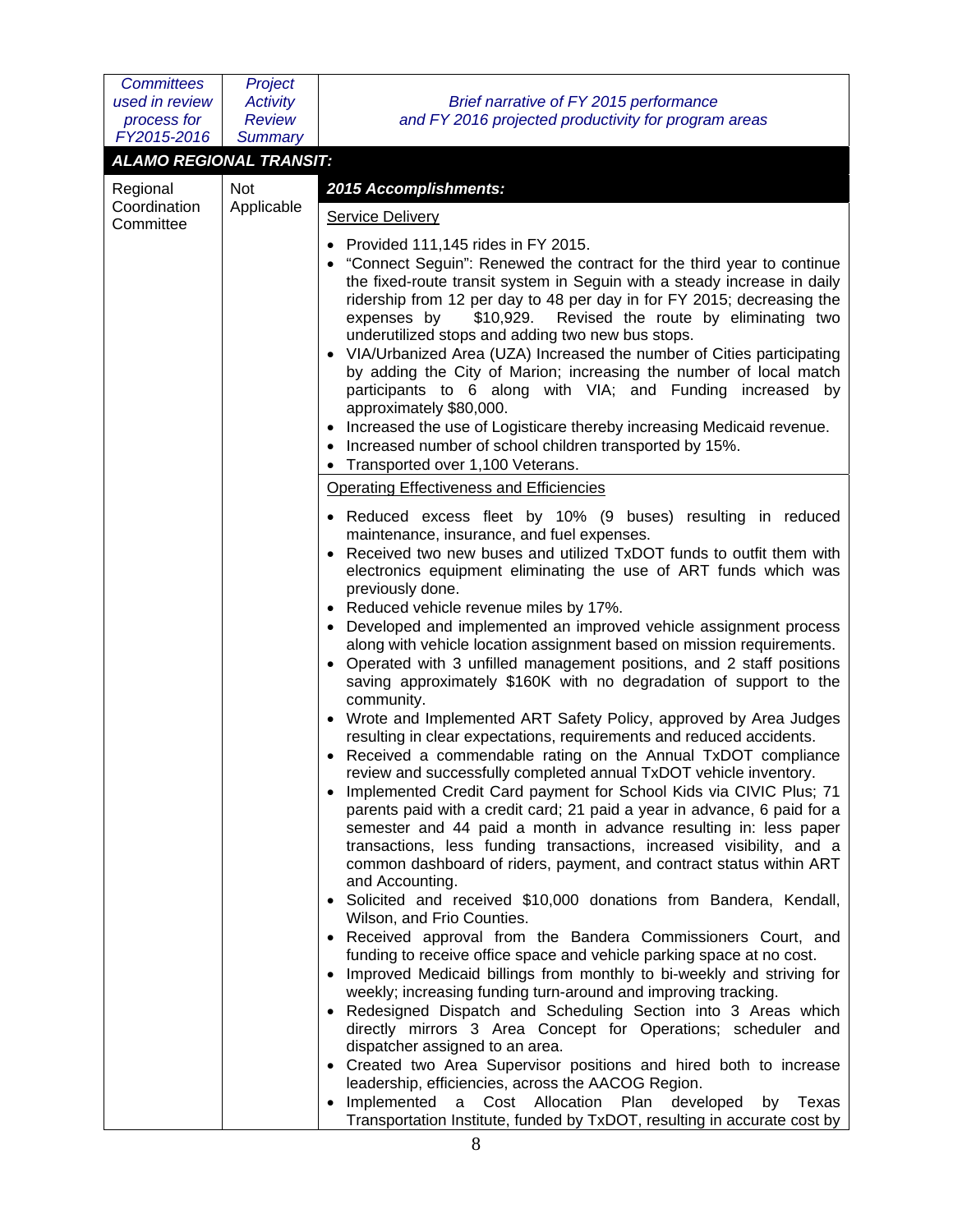| trip, by agency in order to enhance fiscal operations and reduce any<br>deficits.<br>Developed and implemented an improved supply request and delivery<br>$\bullet$<br>procedures reducing un-needed multiple handling of supplies; supplies<br>will be requested at the staff level and delivered and managed at the<br>operator level.<br>Initiated the use of a credit card to pay for emergency and quick<br>$\bullet$<br>purchased reducing the use of the procurement process for selected<br>payments.                                                                                                                                                                                                  |
|----------------------------------------------------------------------------------------------------------------------------------------------------------------------------------------------------------------------------------------------------------------------------------------------------------------------------------------------------------------------------------------------------------------------------------------------------------------------------------------------------------------------------------------------------------------------------------------------------------------------------------------------------------------------------------------------------------------|
| <b>Planning and Coordination</b>                                                                                                                                                                                                                                                                                                                                                                                                                                                                                                                                                                                                                                                                               |
| • Conducted four Regional Coordination Steering Committee Meetings.<br>• Requested and received a \$98K grant to develop for a 5 year Regional<br>Comprehensive Transportation Plan                                                                                                                                                                                                                                                                                                                                                                                                                                                                                                                            |
| <b>Training and Development</b>                                                                                                                                                                                                                                                                                                                                                                                                                                                                                                                                                                                                                                                                                |
| • Provided Training to 8 external agencies (113 hours)<br>• Provided internal training of over 1,222 hours to 45 personnel within<br>ART.<br>Retrained all drivers on core skills, too include CPR, Defensive Driving<br>$\bullet$<br>etc.<br><b>Public Outreach and Marketing</b>                                                                                                                                                                                                                                                                                                                                                                                                                             |
| • Conducted presentations to Guadalupe County, City of Seguin, City of<br>Marion, City of Boerne, Bandera County, Kendall County, MPO,<br>Medina County, City of Kerrville, City of Cibolo, City of Selma.<br>Attended all the AACOG Roadshows/Outreach events.<br>• Attended 7 workshops and was the AACOG POC for Alamo Rural<br>Regional Planning Organization.<br>• Participated in VIA Bus Roadeo, Texas Transit Roadeo<br>• Attended all VIA Transit Advisory Committee Meetings and workshops<br>Standing member of VIA Accident Review Board Member<br>$\bullet$<br>Requested and received \$60K Grant for vehicle maintenance from<br>$\bullet$<br>TxDOT reducing the amount required from ART funds. |
| <b>Comparison of Projected to Actual 2015 Productivity:</b>                                                                                                                                                                                                                                                                                                                                                                                                                                                                                                                                                                                                                                                    |
| <b>Service Delivery</b>                                                                                                                                                                                                                                                                                                                                                                                                                                                                                                                                                                                                                                                                                        |
| Expanded ridership for Connect Seguin, as noted above.<br>Increase in rides for children without school bus service, as noted<br>above.<br>Reduced Charter services thereby decreasing overtime.                                                                                                                                                                                                                                                                                                                                                                                                                                                                                                               |
| <b>Operating Effectiveness and Efficiencies</b>                                                                                                                                                                                                                                                                                                                                                                                                                                                                                                                                                                                                                                                                |
| Reduced expenses by reducing vehicle miles, not hiring 5 employee<br>positions, reduced excess fleet, improving scheduling.                                                                                                                                                                                                                                                                                                                                                                                                                                                                                                                                                                                    |
| <b>Public Outreach and Marketing</b>                                                                                                                                                                                                                                                                                                                                                                                                                                                                                                                                                                                                                                                                           |
| • Attended all AACOG Roadshows, provided many ART briefings, and<br>continue to market ART and other AACOG programs when possible.<br>briefings to city councils<br>Established<br>regular<br>update<br>and<br>$\bullet$<br>commissioners' courts to keep them aware of level of service and<br>ridership status.<br>Provided VIA Board of Directors, Cities of: Seguin, New Braunfels,<br>$\bullet$<br>Cibolo, Schertz, Garden Ridge, Marion, and Guadalupe County update<br>of ridership and requested funding from each.                                                                                                                                                                                    |
| Actively participated in VIA Transportation Advisory Committee and<br>$\bullet$                                                                                                                                                                                                                                                                                                                                                                                                                                                                                                                                                                                                                                |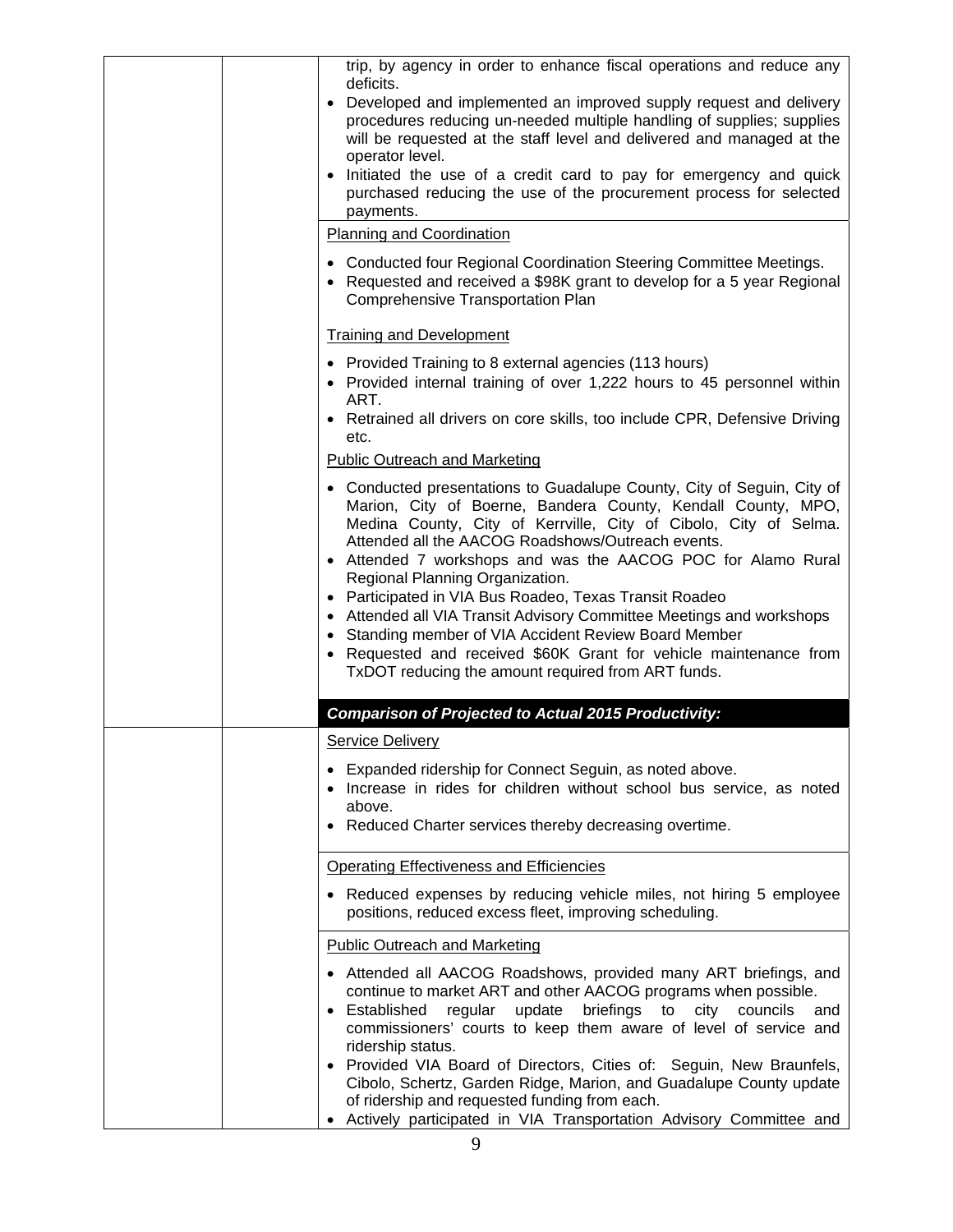| workshops.<br>• Led and participated in ARRPO workshops and meetings.                                  |
|--------------------------------------------------------------------------------------------------------|
| <b>2016 Projections:</b>                                                                               |
| • Reduce Overtime by improving scheduling of trips.                                                    |
| • Reduce Maintenance costs by implementing improved maintenance<br>procedures.                         |
| • Increase Medicaid Revenue by increasing Medicaid trips.                                              |
| • Restructure ART sections to reduce redundancy, improve efficiency,<br>and reduce personnel expenses. |
| • Continue to increase efficiencies in routing trips.                                                  |
| Improve Contract deliverables and suspense's through improved<br>tracking systems.                     |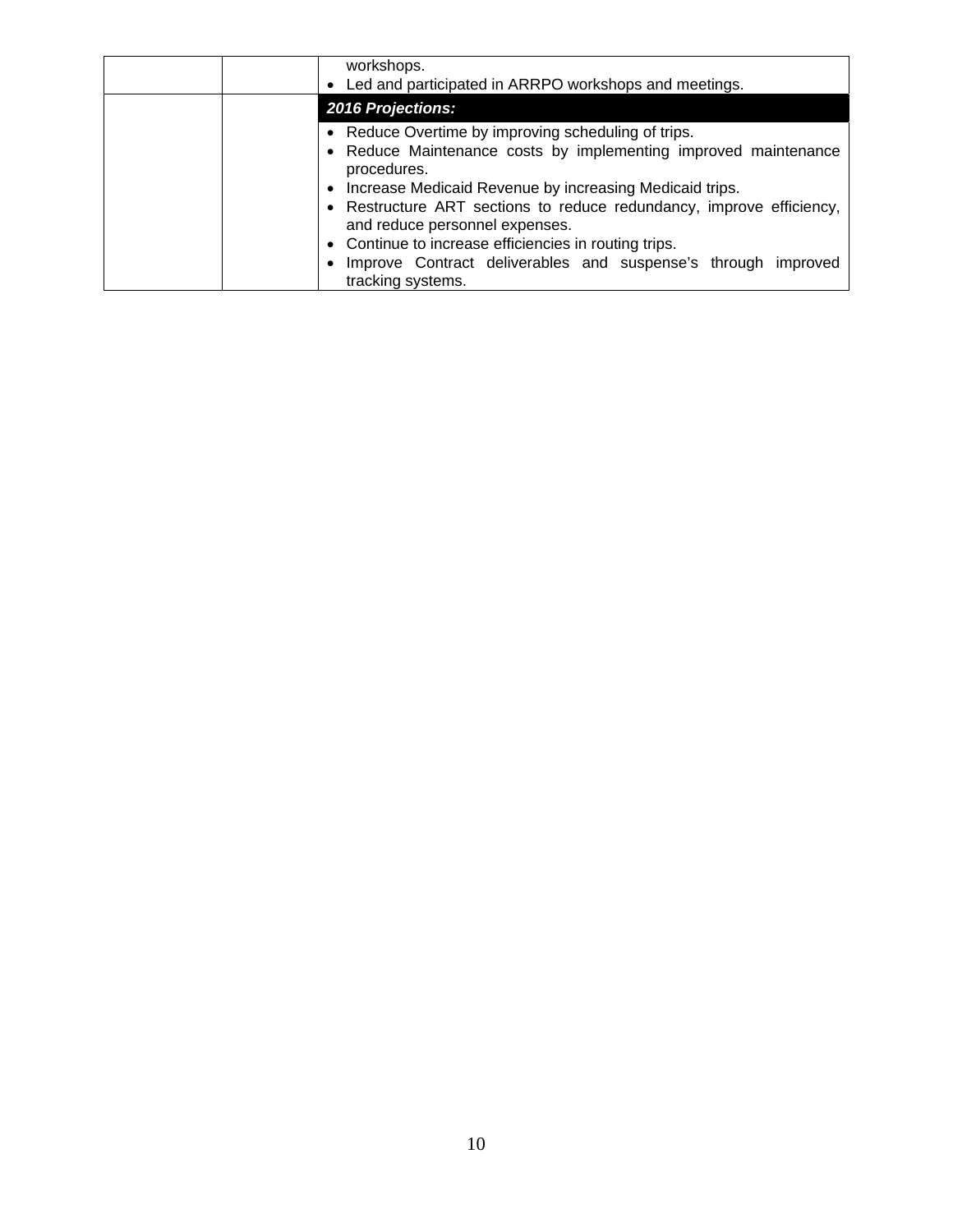| <b>Committees</b>                  | Project         |                                                                                                                                                                                                                                                                                                                                                                                                                                                                                                 |
|------------------------------------|-----------------|-------------------------------------------------------------------------------------------------------------------------------------------------------------------------------------------------------------------------------------------------------------------------------------------------------------------------------------------------------------------------------------------------------------------------------------------------------------------------------------------------|
| used in review                     | <b>Activity</b> | Brief narrative of FY 2015 performance                                                                                                                                                                                                                                                                                                                                                                                                                                                          |
| process for                        | <b>Review</b>   | and FY 2016 projected productivity for program areas                                                                                                                                                                                                                                                                                                                                                                                                                                            |
| FY2015-2016                        | <b>Summary</b>  |                                                                                                                                                                                                                                                                                                                                                                                                                                                                                                 |
| <b>BEXAR AREA AGENCY ON AGING:</b> |                 |                                                                                                                                                                                                                                                                                                                                                                                                                                                                                                 |
| <b>Bexar Senior</b>                | Not             | 2015 Actual Performance Measures:                                                                                                                                                                                                                                                                                                                                                                                                                                                               |
| Advisory<br>Committee              | Applicable      | BAAA restructured its management team under the new leadership of the<br>Director for the Area Agencies on Aging. Bexar Area Agency Care<br>Coordination program met its key performance measures with 1,028<br>unduplicated care coordination cases and providing homemaker services to<br>91.                                                                                                                                                                                                 |
|                                    |                 | • BAAA has successfully reorganized several programs and reassigned staff<br>to optimize productivity. Two programs which have made significant<br>improvement are the Ombudsman Program and the Alamo Call-a-Ride 4<br>Vets, which are now in compliance.<br>• The Benefits Counseling program facilitated 13 events with Medicaid                                                                                                                                                             |
|                                    |                 | Enrollment Broker Maximus on the Medicare/Medicaid Dual Eligible Pilot for<br>Bexar County.                                                                                                                                                                                                                                                                                                                                                                                                     |
|                                    |                 | The Caregiver Program completed 6 classes for Powerful Tools for<br>Caregiver and 1 Hands on Care class. Additionally, three staff became<br>certified to co-lead the Powerful Tools for Caregiver Class as well as three<br>staff became Master Trainers for the Stress-Busting for Caregivers Program<br>and one staff became certified as an Alzheimer's Association Support Group<br>Facilitator                                                                                            |
|                                    |                 | • ACE wings program for Caregivers was updated for ADA compliance.<br>www.acewings.org                                                                                                                                                                                                                                                                                                                                                                                                          |
|                                    |                 | The Grandparent Caregiver program assisted 465 Children (187 Grand<br>families) with an \$85.00 voucher for school supplies, school clothing and<br>uniforms.                                                                                                                                                                                                                                                                                                                                   |
|                                    |                 | • Alamo Service Connection submitted a new Request for Proposal for the<br>Aging and Disability Resource Center (ADRC) and was awarded a two-year<br>contract from HHSC with an additional two year option. The total amount<br>awarded was \$410,473.00. The ADRC has assisted 16,379 callers through<br>November, 2015 Key Performance measures reported to DADS are 1,700<br>Veterans served with a unit cost of \$45 and call received through the ADRC<br>Toll free line 1,679.            |
|                                    |                 | BAAA staff was invited to make a presentation about its Veterans Directed<br>Home and Community-Based Services (VDHCS) program at the Texas<br>Conference on Aging in Austin TX and the Adult Protective Service<br>Conference.                                                                                                                                                                                                                                                                 |
|                                    |                 | BAAA continued to be a source of community education and training on<br>senior concerns. Quarterly workshops for the community were held for<br>helping professionals and partner agencies on AACOG and AAA services,<br>including new workshops on LGBT Aging, and Physical, Spiritual, and<br>Emotional Wellness. 272 persons participated in the workshops. In addition,<br>BAAA hosted three comprehensive trainings for Benefits Counselors,<br>training 56 persons throughout the region. |
|                                    |                 | The Senior Medicare Patrol grant for 13 counties exceeded its goals for both<br>volunteers (by 37%) and for Medicare fraud presentations (by 116%). 125<br>displays, booths, and presentations were staffed throughout the Alamo<br>region to educate Medicare beneficiaries on fraud and senior financial<br>exploitation.                                                                                                                                                                     |
|                                    |                 | • FTA awarded BAAA a grant for \$786,442 to continue its work in Mobility<br>Management and enhanced transportation for seniors and persons with<br>disabilities. This is the fifth FTA grant BAAA has received since 2012.<br>Texas Veteran Commission Grant for transportation was extended six<br>additional months, from June 30, 2015 to December 31, 2015, for a total of                                                                                                                 |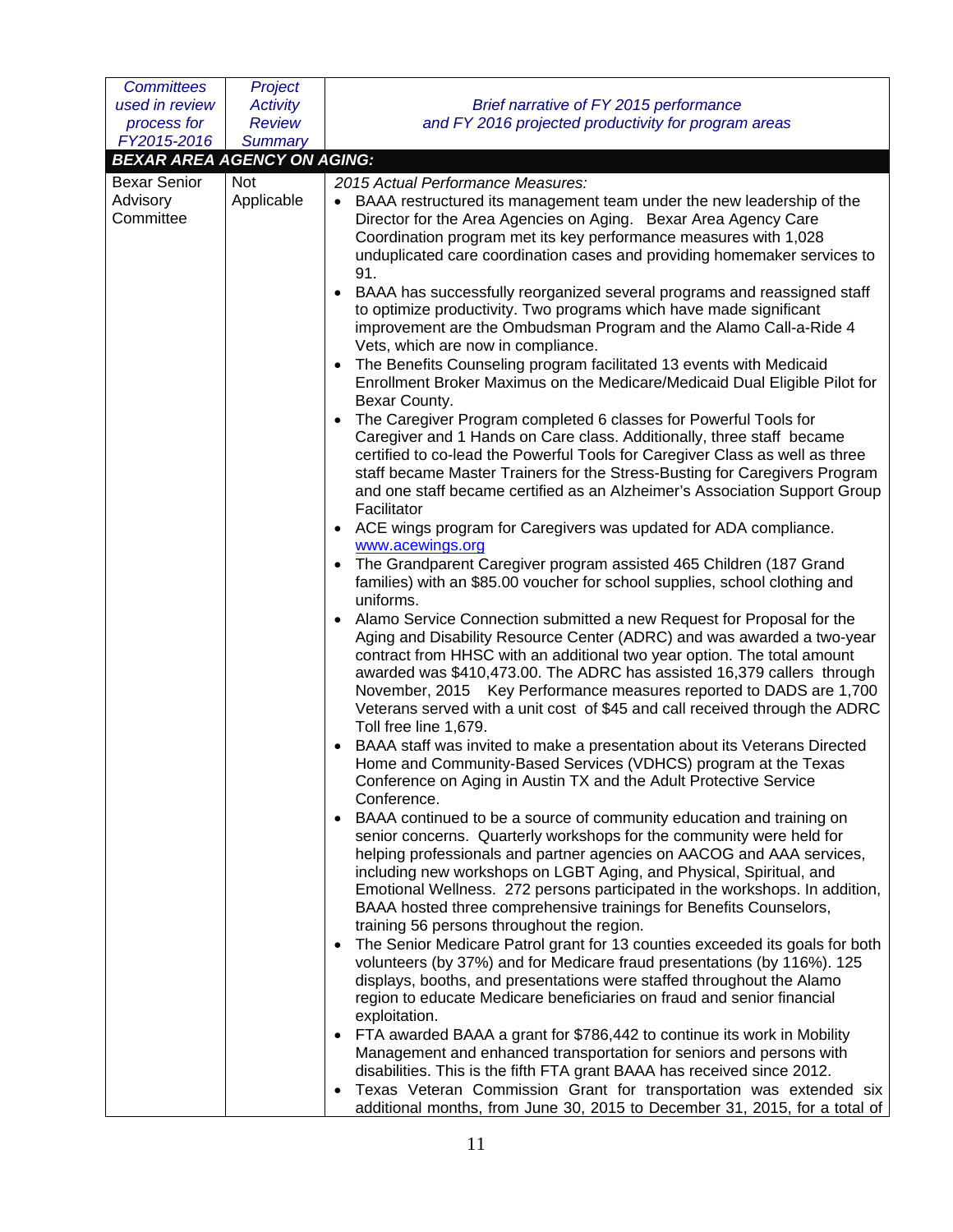| eighteen months. As of December 11, 2015, 2,653 eligible veterans and<br>spouses have been enrolled and 5,421 one-way trips have been provided.                                                                                                                                                                                                                                                                                                                                                               |
|---------------------------------------------------------------------------------------------------------------------------------------------------------------------------------------------------------------------------------------------------------------------------------------------------------------------------------------------------------------------------------------------------------------------------------------------------------------------------------------------------------------|
| Comparison of Projected 2015 Performance Measures vs. Actual 2016                                                                                                                                                                                                                                                                                                                                                                                                                                             |
| <b>Performance Measures:</b><br>Manage a \$10.9M budget from the Older Americans Act to provide direct<br>services and contracted services to residents of Bexar County.<br><b>Accomplished</b><br>• Using additional \$1.34M in grants from sources other than OAA, create a                                                                                                                                                                                                                                 |
| successful, replicable model for mapping and coordinating community<br>resources to coordinate transportation, including alternate transportation, for<br>veterans, seniors and people with disabilities for essential needs, including<br>health care, employment, and education. Accomplished<br>• Complete BAAA reorganization and relocation to optimize productivity.<br><b>Accomplished</b>                                                                                                             |
| • Expand volunteer recruitment and training with 33 Volunteers and interns<br>2015,<br>and<br>volunteer orientation<br>placed during<br>held<br>bi-monthly.<br><b>Accomplished</b>                                                                                                                                                                                                                                                                                                                            |
| • Emphasis on Outreach efforts, expand community outreach and education -<br>from January 1, 2015, to November 30, 2015, 184 Legal Awareness events<br>involving Medicare information and BAAA program information were held<br>with booths, presentations, and displays, educating 5,135 persons.<br><b>Accomplished</b>                                                                                                                                                                                     |
| • Partner with American Red Cross and others to advance the emergency<br>response to assist seniors in various disaster situations, building on lessons<br>learned from Wedgwood fire. BAAA played a significant role in working with<br>Red Cross at initial stage of the fire and transitioning with the relocation of<br>residents alongside a private contractor, BCFS. Appropriate roles were<br>established for the participating parties and could be replicated for future<br>disasters. Accomplished |
| Develop a strategy for contracting with health systems to provide Care<br>Transitions Coaches. BAAA has conducted preliminary discussions with<br>Northeast Methodist Hospital on piloting a Care Transitions team. The BAAA<br>Care Coordination program has five staff certified in Care Transitions; and,<br>discussions are ongoing. Accomplished                                                                                                                                                         |
| Evaluate BAAA methods for identifying client population and consider<br>partnering with health care providers, such as Managed Care Organizations<br>(MCO's), using BAAA's ADRC as an entry point for clients. Initial<br>discussions are ongoing as BAAA builds its relationships by holding monthly<br>ADRC meetings with health care providers, including the State's five<br>assigned MCO's. Accomplished                                                                                                 |
| Expand the VA contract to serve more veterans through the Veterans<br>Directed Home and Community Based Services Program, with a goal of 15<br>for 2015, 25 in 2016, and 35 in 2017. The VDHCBS program had 6 new<br>referrals and two withdrawals with an active caseload of 8 and one being<br>These clients are only assigned by the VA, as<br>assessed for eligibility.<br>needed, and discussions to refer more clients to BAAA have been ongoing.<br><b>Accomplished</b>                                |
| Expand Family Caregiver staff for greater outreach and impact on family<br>caregivers. The Lead Caregiver Care Specialist and Caregiver care<br>Specialist positions have been filled to provide more staff time to education<br>and outreach to family caregivers. Accomplished                                                                                                                                                                                                                              |
| • Continue partnership with AACOG Weatherization in implementing a grant<br>from Texas Veterans Commission Texas Homes for Heroes, assisting<br>veterans and veteran dependents with major home repairs, and home<br>adaptations. BAAA assisted with identifying, vetting and referring 24 clients<br>for home modifications and/or repairs. Accomplished                                                                                                                                                     |
| • Braid the efforts of ADRC and Ombudsman "Money Follows the Person"<br>program with efforts of the Housing Navigator to increase transition of                                                                                                                                                                                                                                                                                                                                                               |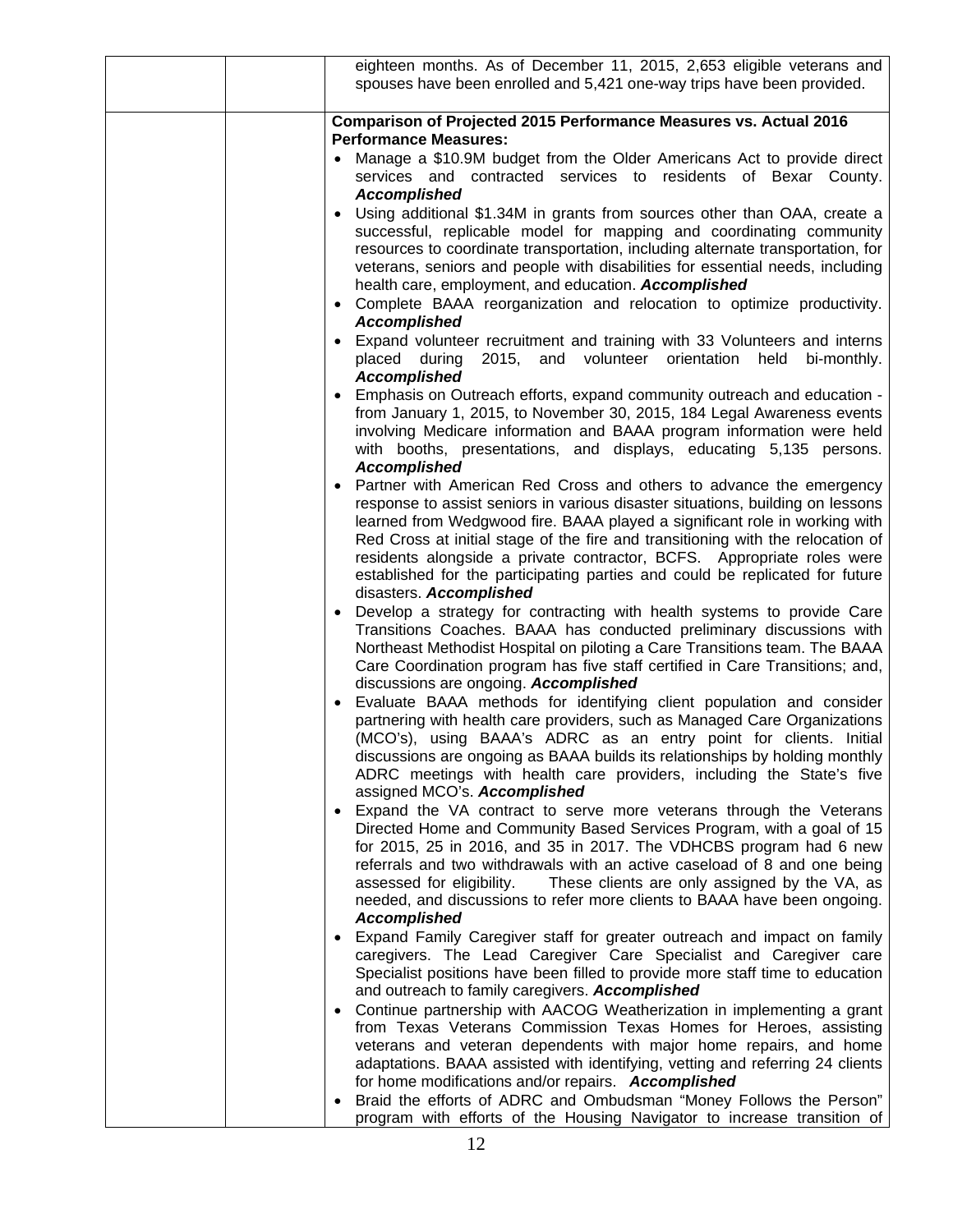|  |           | residents from nursing homes to independent living. Conducted the 2015                  |
|--|-----------|-----------------------------------------------------------------------------------------|
|  |           | "Promoting Independence through Money Follows the Person" Conference                    |
|  |           | with over 120 community participants. Educated staff and residents in                   |
|  |           |                                                                                         |
|  |           | Bexar County nursing homes on "Money Follows the Person" program                        |
|  |           | procedures and updates. Accomplished                                                    |
|  |           | • Expand evidence-based disease prevention programs to include HomeMeds                 |
|  |           | medication management program for more care coordination clients and to                 |
|  |           | expand the service through activities with partners, to include associating             |
|  |           | HomeMeds with the annual open enrollment program of Benefits                            |
|  |           | Counseling. Ongoing search for pharmacies willing to participate with                   |
|  |           | stringent program requirements.                                                         |
|  |           | Expand BAAA evidence-based programs offered to community seniors such                   |
|  |           |                                                                                         |
|  |           | as "Fit and Strong". This program has been substituted for the Falls                    |
|  |           | Reduction Education and Empowerment (FREE) grant received from the                      |
|  |           | Administration for Community Living through United Way Tarrant County.                  |
|  |           | <b>Accomplished</b>                                                                     |
|  |           | • Ombudsman program continues to focus on expansion of services to                      |
|  |           | include Assisted Living Facilities. Expanded services to one hundred                    |
|  |           | percent visitations to Assisted Living Facilities in compliance with DADS               |
|  |           | regulations. Hired Ombudsman Staff in order to meet the needs of the                    |
|  |           | Assisted Living Facility residents, families and staff. Accomplished                    |
|  |           | • Ombudsman program to focus on expanding volunteer base and improving                  |
|  |           | volunteer training. An updated Volunteer Recruitment Plan is in place for               |
|  |           |                                                                                         |
|  |           | New training manuals are now utilized for more efficient and<br>BAAA.                   |
|  |           | thorough training. Provided three full day Volunteer Ombudsman trainings.               |
|  |           | Combined Alamo and Bexar Volunteer Ombudsmen for a more dynamic                         |
|  |           | Volunteer training experience. Accomplished                                             |
|  |           | • Serve as a member of the Strategic Planning Committee for the creation of             |
|  |           | a regional Military and Veterans Community Council. BAAA continues to                   |
|  |           | participate in the newly-formed non-profit Military and Veterans Community              |
|  |           | Coalition, including as members of the Employability and Education                      |
|  |           | Solutions Team promoting veteran employment, as well as the Texas                       |
|  |           | Transition Program held quarterly on the local military installations.                  |
|  |           | <b>Accomplished</b>                                                                     |
|  |           |                                                                                         |
|  |           | • Continue the development of the Alamo Caregiver Empowerment Hands-On                  |
|  |           | Training for Caregivers and explore opportunities to develop an evidence-               |
|  |           | based program. Accomplished                                                             |
|  |           | • Sponsor 4 <sup>th</sup> Annual Bravo for ArtAbility with COSA Department of Parks and |
|  |           | Recreation on September 16, 2015. Accomplished                                          |
|  |           | Sponsor Fifth Annual Silver Solutions in partnership with Texas Public Radio            |
|  |           | and the UT Health Science Center Medical Arts & Research Center (MARC)                  |
|  |           | on March 31, 2015. Accomplished                                                         |
|  | $\bullet$ | Sponsor the annual San Antonio Independent Living Services (SAILS)                      |
|  |           | annual recognition event on July 25, 2015. Accomplished                                 |
|  |           |                                                                                         |
|  |           | Sponsor 9 <sup>th</sup> Annual AccessAbility Fest on November 8, 2015. Accomplished     |
|  |           | Continue to advance the goals of the No More Falls Texas Coalition. Alamo               |
|  |           | Area Council of Governments and Bexar AAA continue to support education                 |
|  |           | on No More Falls and coalition awareness events, such as the No Falls                   |
|  |           | Month community kickoff event in September 2015. Accomplished                           |
|  |           | Continue to advance the goals of the Alamo Area Accessible Transportation               |
|  |           | Coalition Initiative. Met quarterly with stakeholder partners to advance                |
|  |           | mobility in the region. Accomplished                                                    |
|  |           | Continue to advance the goals of the Call-A-Ride for Seniors (CARS)                     |
|  |           | collaborative. Applied for and was awarded FTA grants to continue to                    |
|  |           | provide Mobility Management and to fund the Co-ops \$786K for rides and                 |
|  |           |                                                                                         |
|  |           | operational expenses. Accomplished                                                      |
|  |           | • Provide training to graduate interns in social work from UTSA and University          |
|  |           | of Southern California. Accomplished                                                    |
|  |           | BAAA assisted the City/County Joint Commission on Elderly Affairs to plan               |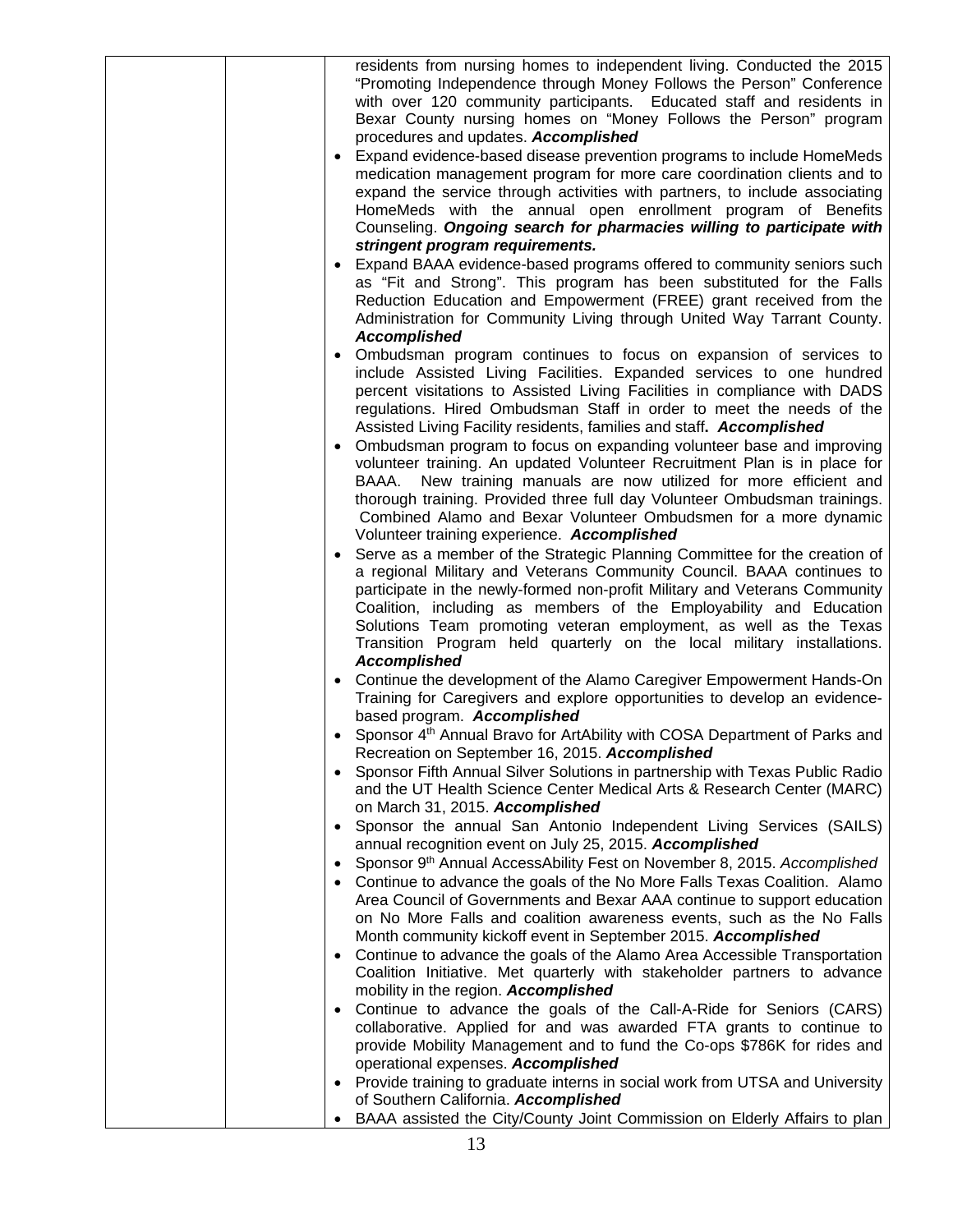|  | and support Senior Day at the Capital on February 17, 2015.<br><b>Accomplished</b>                                                                 |
|--|----------------------------------------------------------------------------------------------------------------------------------------------------|
|  | • Participated in the Texas Association of Area Agencies on Aging (t4a)                                                                            |
|  | planning committee for the 2015 Aging in Texas Conference. Alamo & Bexar                                                                           |
|  | AAA's, along with t4a and TARC, to host the 2016 Aging Conference.                                                                                 |
|  | <b>Accomplished</b>                                                                                                                                |
|  | • BAAA staff served on State Advisory Committee for Aging and Disability<br>Resource Centers and sought other state level advisory positions. BAAA |
|  | Management staff realignment's created new opportunities to serve on the                                                                           |
|  | Metrics Committee and Data Management Committee. Accomplished                                                                                      |
|  |                                                                                                                                                    |
|  | 2016 Projected Productivity/Performance Measures:                                                                                                  |
|  | • Manage a \$10.9M budget from the Older Americans Act to provide direct                                                                           |
|  | services and contracted services to residents of Bexar County and meet                                                                             |
|  | performance metrics submitted to Texas Department of Aging and Disability<br>Services.                                                             |
|  | • Implement recommendations provided during the 2015 DADS on-site                                                                                  |
|  | monitoring.<br>• Host the 2016 Aging in Texas Conference in San Antonio for the Texas                                                              |
|  | Association of Area Agencies on Aging (t4a).                                                                                                       |
|  | • Develop a strategy for contracting with Managed Care Organizations.                                                                              |
|  | • Continue with the BAAA reorganization and staff relocation to optimize                                                                           |
|  | productivity and process improvements.                                                                                                             |
|  | • Work to increase affordable and accessible housing for seniors and                                                                               |
|  | individuals with disabilities through the Money Follow the Person Housing                                                                          |
|  | Navigator grant.                                                                                                                                   |
|  | • Collaborating with AACOG's Agency Communication's staff, expand<br>community outreach and education.                                             |
|  | Implement the evidence-based disease prevention programs through the                                                                               |
|  | United Way Falls Reduction and Empowerment Project (FREE).                                                                                         |
|  | • Ombudsman program will continue to focus on expansion of services to                                                                             |
|  | include Assisted Living Facilities.                                                                                                                |
|  | • Ombudsman program will focus on expanding volunteer base and improving                                                                           |
|  | volunteer training.                                                                                                                                |
|  | • Provide training to graduate interns in social work from UTSA and other<br>university and college resources.                                     |
|  | • Sponsor the Silver Solutions 2016 resource fair in partnership with Texas                                                                        |
|  | Public Radio and the UT Health Science Center Medical Arts & Research                                                                              |
|  | Center (MARC).                                                                                                                                     |
|  |                                                                                                                                                    |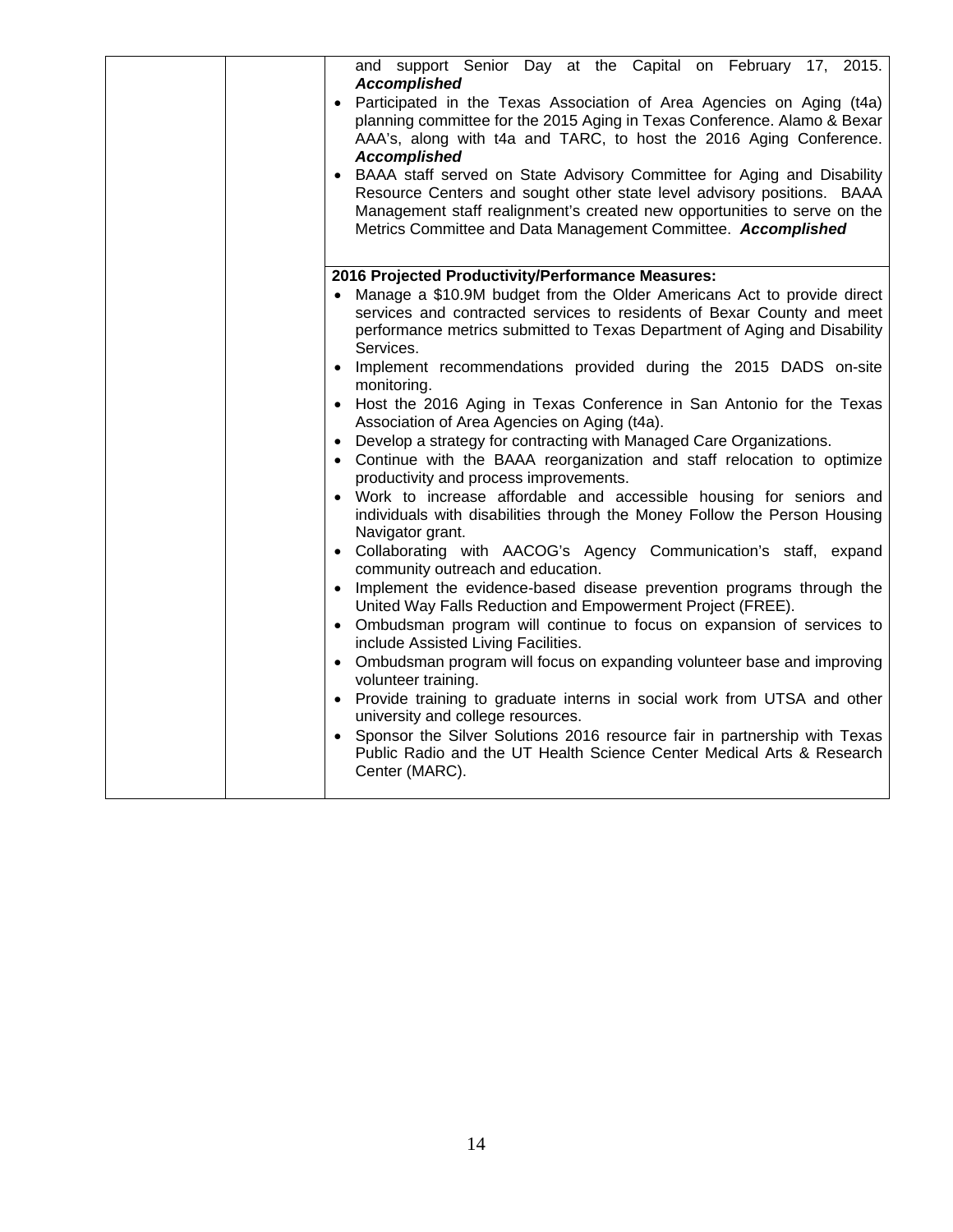| <b>CRIMINAL JUSTICE/LAW ENFORCEMENT ACADEMY:</b><br><b>Total Number of Projects</b><br><b>Criminal Justice</b><br>2015 Actual Performance Measures/Productivity:<br>Reviewed for Fiscal Year<br>Advisory<br>• Received the Interagency Agreement FY 2015-2016 from<br>Committee<br>2015: 47<br>the Governor's Office.<br>Successfully updated the planning grant workshops<br><b>Total Number of Projected</b><br>materials, revised the CJAC policies and procedures to<br>Projects Reviews for Fiscal<br>include community plan incentives.<br>Year 2016: 49<br>Successfully implemented the Office of the Governor - CJD<br>changes funding and solicitation of grant application.<br><b>Total Dollar Value of Projects</b><br>Completed Grant Workshops throughout the AACOG<br>Reviewed in Fiscal 2015:<br>Region.<br>\$4,839,993.97<br>Completed the continuation of the VAWA grant -<br>Investigative Topics for Victims of Violence Against Women<br><b>Total Dollar Value of Projected</b><br>project.<br><b>Project Reviews for Fiscal</b><br>Trained over 680 peace officers from over 115 agencies in<br>Year 2016: \$5,746,979.70<br>various classes supported by the VAWA training grant.<br>Successful completion of four full-time Basic Peace Officer<br><b>Review Timeline (Average</b><br>Course (BPOC) training programs.<br>Number of Days): 30<br>Acquired additional training space and training equipment<br>for the Academy. Additional space includes training areas<br>Number of State and Regional<br>that are being offered and utilized by law enforcement<br>Plans/ Environmental Impact<br>agencies in the region.<br><b>Statements Reviewed for</b><br>Facilitated three career and education fairs for BPOC<br><b>Fiscal Year 2015: 13</b><br>cadets.<br>• Successful completion of two Basic County Correction<br>Courses (BCCC).<br>Current first time pass rate on the BPOC state exam is<br>$\bullet$<br>above 98% (state minimum standard is 80%).<br>• Current first time pass rate on the Basic County Corrections<br>Course (BCCC) state exam is 100% (state minimum<br>standard is 80%).<br>Launched a criminal intelligence and information gathering<br>network to assist criminal investigators in solving cases.<br>• Successful completion of annual audit conducted by the<br>Texas Veterans Commission on records management and<br>reporting procedures of cadets receiving VA funding.<br>Publication of Academy Newsletter with In-service training<br>$\bullet$<br>catalogs. A newsletter which keeps professionals current<br>with changes in the Academy and the state laws pertaining<br>to law enforcement.<br>Continued to diversify training by contracting adjunct<br>instructors with subject matter expertise to enhance the<br>BPOC/BCOC and In-Service training programs.<br>multiple trainings<br>Hosted or co-sponsored<br>including<br>conferences from the FBI and the School District Police Chiefs<br>Association.<br>Continue to provide timely training in law enforcement,<br>$\bullet$<br>corrections, and telecommunications to professionals within<br>and outside the AACOG region.<br>Increased outreach to surrounding law enforcement agencies<br>for cadet sponsorship. Sponsorship is increasing. | <b>Committees used</b><br>in review process<br>for FY2015-2016 | <b>Project Activity Review</b><br><b>Summary</b> | Brief narrative of FY 2015 performance<br>and FY 2016 projected productivity for program areas |
|--------------------------------------------------------------------------------------------------------------------------------------------------------------------------------------------------------------------------------------------------------------------------------------------------------------------------------------------------------------------------------------------------------------------------------------------------------------------------------------------------------------------------------------------------------------------------------------------------------------------------------------------------------------------------------------------------------------------------------------------------------------------------------------------------------------------------------------------------------------------------------------------------------------------------------------------------------------------------------------------------------------------------------------------------------------------------------------------------------------------------------------------------------------------------------------------------------------------------------------------------------------------------------------------------------------------------------------------------------------------------------------------------------------------------------------------------------------------------------------------------------------------------------------------------------------------------------------------------------------------------------------------------------------------------------------------------------------------------------------------------------------------------------------------------------------------------------------------------------------------------------------------------------------------------------------------------------------------------------------------------------------------------------------------------------------------------------------------------------------------------------------------------------------------------------------------------------------------------------------------------------------------------------------------------------------------------------------------------------------------------------------------------------------------------------------------------------------------------------------------------------------------------------------------------------------------------------------------------------------------------------------------------------------------------------------------------------------------------------------------------------------------------------------------------------------------------------------------------------------------------------------------------------------------------------------------------------------------------------------------------------------------------------------------------------------------------------------------------------------------------------------------------------------------------------------------------------------------------------------------------------------------------------------|----------------------------------------------------------------|--------------------------------------------------|------------------------------------------------------------------------------------------------|
|                                                                                                                                                                                                                                                                                                                                                                                                                                                                                                                                                                                                                                                                                                                                                                                                                                                                                                                                                                                                                                                                                                                                                                                                                                                                                                                                                                                                                                                                                                                                                                                                                                                                                                                                                                                                                                                                                                                                                                                                                                                                                                                                                                                                                                                                                                                                                                                                                                                                                                                                                                                                                                                                                                                                                                                                                                                                                                                                                                                                                                                                                                                                                                                                                                                                                      |                                                                |                                                  |                                                                                                |
| other Public Safety agencies into the 12 Community Priority<br>Plans.                                                                                                                                                                                                                                                                                                                                                                                                                                                                                                                                                                                                                                                                                                                                                                                                                                                                                                                                                                                                                                                                                                                                                                                                                                                                                                                                                                                                                                                                                                                                                                                                                                                                                                                                                                                                                                                                                                                                                                                                                                                                                                                                                                                                                                                                                                                                                                                                                                                                                                                                                                                                                                                                                                                                                                                                                                                                                                                                                                                                                                                                                                                                                                                                                |                                                                |                                                  | Successful incorporation of various AACOG departments and                                      |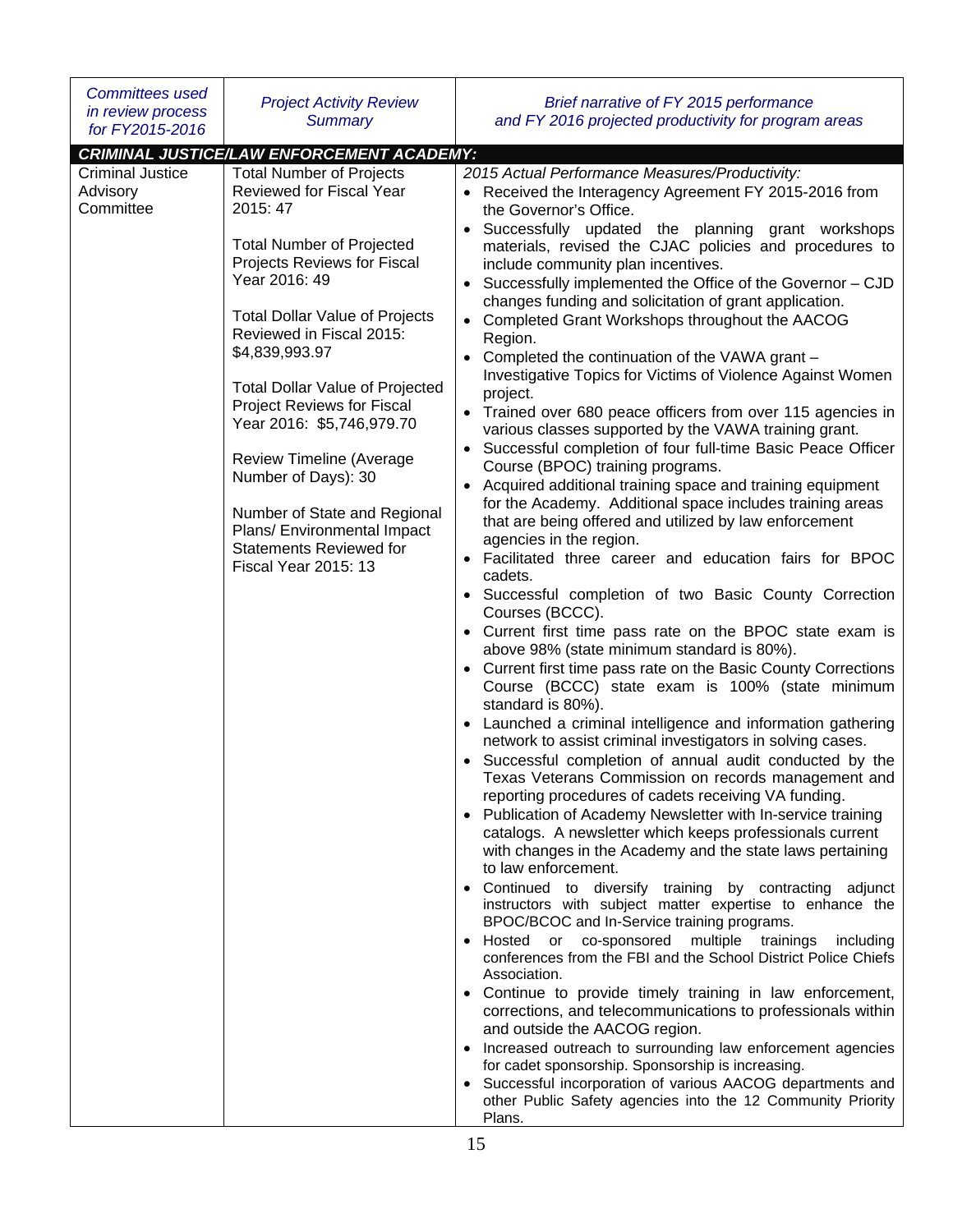| • Secured additional funding for the Alamo Area Regional<br>Law Enforcement Academy to provide training for the<br>Texas School Marshal Licensing Course. The Academy<br>was the only academy in the state teaching this program.<br>Provided specialized tactics training to military police in the<br>Alamo Area.<br>Continued to participate in major community initiatives such<br>as the Bexar County DWI Taskforce, National Police Week,<br>and multi-agency DWI roll call events.<br>Continued to attend and provide academy reports for the<br>monthly Alamo Area Chiefs and Sheriffs Association<br>meetings.<br>• Continued the Criminal Investigators Certification Program<br>through in-service training.<br>• Continued to expand the number of in-service course<br>offerings to agencies throughout the Alamo Area Region.<br>• Offered advanced and specialized courses for academy<br>staff and adjunct instructor development.<br>Initiated the Alamo Area Regional Information and<br>Intelligence Sharing Network in partnership with STRAC.<br>Relocated the Public Safety Department to the new<br>Wetmore Facility. |
|----------------------------------------------------------------------------------------------------------------------------------------------------------------------------------------------------------------------------------------------------------------------------------------------------------------------------------------------------------------------------------------------------------------------------------------------------------------------------------------------------------------------------------------------------------------------------------------------------------------------------------------------------------------------------------------------------------------------------------------------------------------------------------------------------------------------------------------------------------------------------------------------------------------------------------------------------------------------------------------------------------------------------------------------------------------------------------------------------------------------------------------------|
| Comparison of Projected to Actual 2015 Productivity:<br>• All projected accomplishments were completed.                                                                                                                                                                                                                                                                                                                                                                                                                                                                                                                                                                                                                                                                                                                                                                                                                                                                                                                                                                                                                                      |
| 2016 Projected Productivity/Performance Measures:<br>Maintain the Alamo Area Regional Information and<br>$\bullet$<br>Intelligence Sharing Network.<br>• Expand training offered to include the state of the art<br>training technology.<br>• Continue to look for opportunities to improve training for<br>both licensing and in-service training.<br>Continue to participate in major community initiatives such<br>$\bullet$<br>as the Bexar County DWI Taskforce, National Police Week,<br>and multi-agency DWI roll call events.<br>Continue to attend and provide academy reports for the<br>monthly Alamo Area Chiefs and Sheriffs Association<br>meetings.<br>Continue to offer expanded free training for Impaired<br>Training Investigation to officers throughout the state, such                                                                                                                                                                                                                                                                                                                                                 |
| as Texas FRIDAY, SFST Refresher, and Effective<br>Investigation of Impaired Driving Cases.<br>• Continue the Criminal Investigators Certification Program<br>through in-service training.<br>• Complete training requirements for completion of school<br>marshal training grant.                                                                                                                                                                                                                                                                                                                                                                                                                                                                                                                                                                                                                                                                                                                                                                                                                                                            |
| • Continue to host training for out of region trainers to<br>increase the level of skill of peace officers.<br>• Hire an additional instructor to teach additional specialized<br>classes and to assist with other in-service training.<br>• Continue the VAWA grant - Investigative Topics for Victims<br>of Violence Against Women project.<br>• Apply for a grant to provide specialized training to peace<br>officers to assist in the protection of Texas children.                                                                                                                                                                                                                                                                                                                                                                                                                                                                                                                                                                                                                                                                     |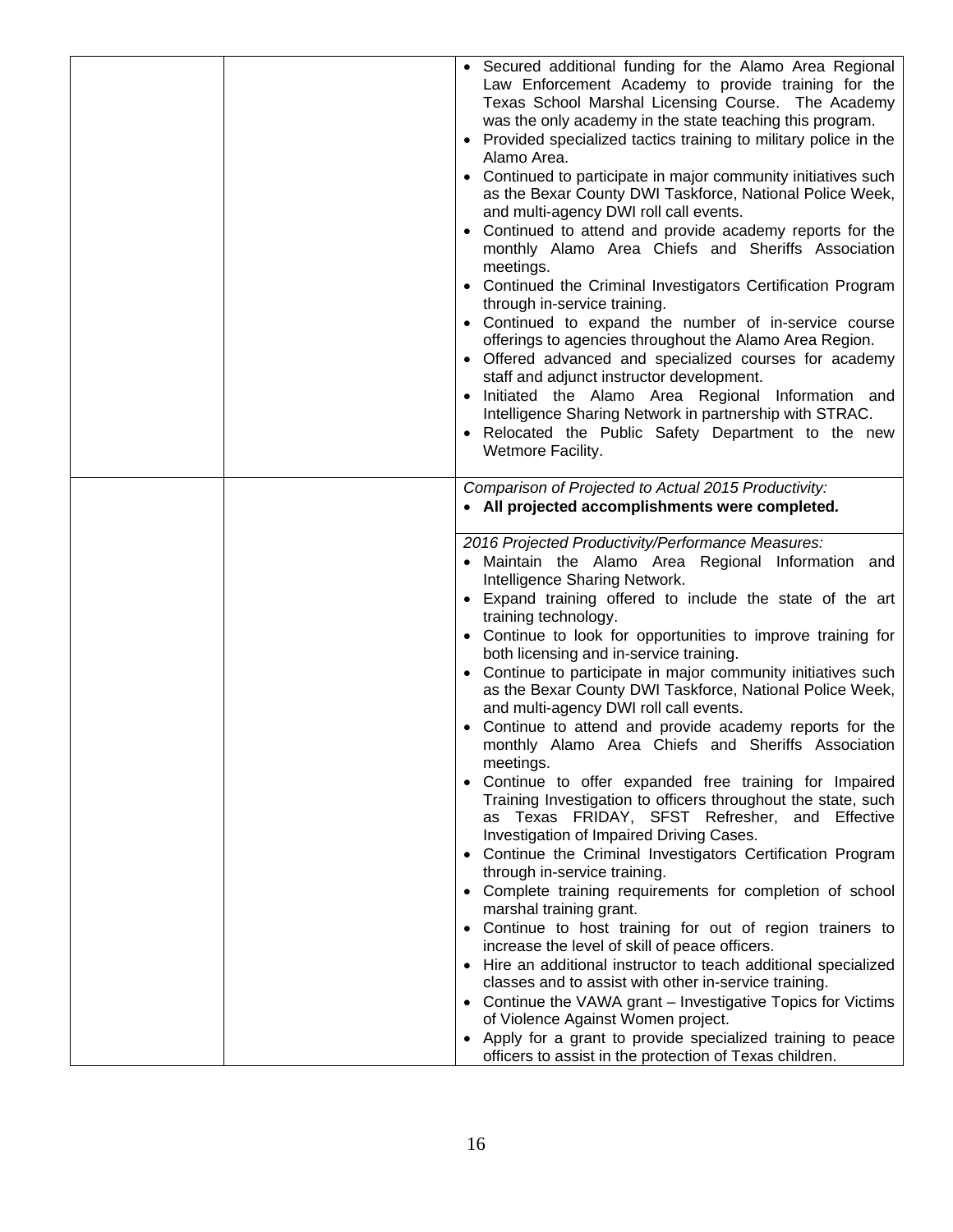| Committees used in<br>review process for<br>FY2015-2016<br><b>HOMELAND SECURITY:</b> | <b>Project Activity</b><br><b>Review</b><br><b>Summary</b>                                                                                                                                                                                                                                                                                                                               | Brief narrative of FY 2015 performance<br>and FY 2016 projected productivity for program areas                                                                                                                                                                                                                                                                                                                                                                                                                                                                                                                                                                                                                                                                                                                                                                                                                                                                                                                                                                                                                                                                                                                                                                                                                           |
|--------------------------------------------------------------------------------------|------------------------------------------------------------------------------------------------------------------------------------------------------------------------------------------------------------------------------------------------------------------------------------------------------------------------------------------------------------------------------------------|--------------------------------------------------------------------------------------------------------------------------------------------------------------------------------------------------------------------------------------------------------------------------------------------------------------------------------------------------------------------------------------------------------------------------------------------------------------------------------------------------------------------------------------------------------------------------------------------------------------------------------------------------------------------------------------------------------------------------------------------------------------------------------------------------------------------------------------------------------------------------------------------------------------------------------------------------------------------------------------------------------------------------------------------------------------------------------------------------------------------------------------------------------------------------------------------------------------------------------------------------------------------------------------------------------------------------|
| <b>Regional Emergency</b><br>Preparedness<br><b>Advisory Committee</b>               | <b>Total Number of</b><br>Projects<br>Reviewed for<br>Fiscal Year 2015:<br>8<br><b>Total Number of</b><br>Projected<br>Projects Reviews<br>for Fiscal Year<br>2016: 15<br><b>Total Dollar</b><br>Value of Projects<br>Reviewed in<br><b>Fiscal 2015:</b><br>\$1,616,076.00<br><b>Total Dollar</b><br>Value of<br>Projected Project<br>Reviews for<br>Fiscal Year 2016:<br>\$1,500,000.00 | 2015 Actual Performance Measures:<br>Continued service and assistance to our regional jurisdictions.<br>Participated in state training, exercises, and audit compliance<br>$\bullet$<br>program.<br>Continued to participate in Local, State and Department of Defense<br>$\bullet$<br>(DOD) Exercises.<br>Participated in Texas Association of Regional Councils.<br>Participated in Critical Infrastructure and Key Resources (CI/KR) and<br>$\bullet$<br>other Data Calls.<br>Completed Threat and Hazard Identification and Risk Assessment<br>$\bullet$<br>(THIRA) and State Preparedness Report (SPR)<br>Provided guidance and vision to regional First Responders<br>organizations (LEPC, Law Enforcement, and Fire) and jurisdictions<br>on grant applications, mutual aid National Incident Management<br>System (NIMS) compliance, National Incident Management System<br>Compliance Assistance System Tool (NIMSCAST), Emergency<br>Plans.<br>Participated in state training, exercises, and audit compliance<br>program.<br>Continued to provide training for WEB Emergency Operations<br>Center (WEBEOC), Emergency Notification System and Notification<br>System.<br>Continued participation in Communication Assets Survey and<br>$\bullet$<br>Mapping (CASM).<br>Continued supporting the I-Info System |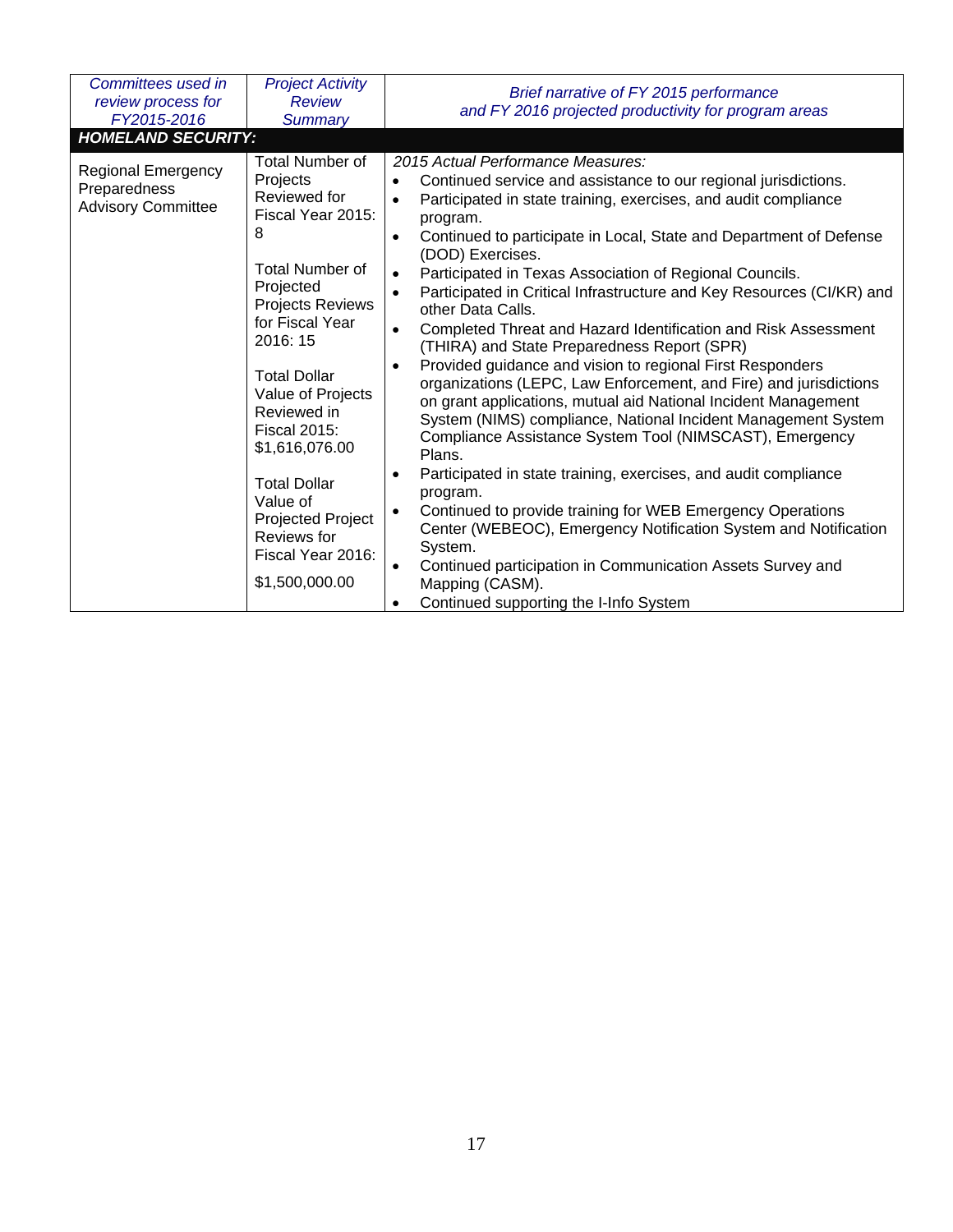| Comparison of Projected 2015 Performance Measures vs. Actual 2016<br>Performance Measures:                                                                                                                                             |
|----------------------------------------------------------------------------------------------------------------------------------------------------------------------------------------------------------------------------------------|
| We provide service and assistance to our regional jurisdictions that                                                                                                                                                                   |
| allowed for an increase in regional funding.                                                                                                                                                                                           |
| We participated in state training, exercises, and audit compliance<br>$\bullet$                                                                                                                                                        |
| program.                                                                                                                                                                                                                               |
| We continued to participate in Local, State and Department of<br>$\bullet$<br>Defense (DOD) Exercises. Including the DHS/FBI lead regional<br>exercise similar in nature to the Paris Terror attacks.                                  |
| We participated in Texas Association of Regional Councils.<br>$\bullet$                                                                                                                                                                |
| We participated in Critical Infrastructure and Key Resources (CI/KR)<br>$\bullet$<br>and other Data Calls. We have now set up a Working Group to deal                                                                                  |
| with this issue that has local, State and federal partners involved.                                                                                                                                                                   |
| We completed THIRA and SPR<br>$\bullet$                                                                                                                                                                                                |
| Provided guidance and vision to regional First Responders<br>$\bullet$<br>organizations (LEPC, Law Enforcement, Fire) and jurisdictions on<br>grant applications, mutual aid National Incident Management System<br>(NIMS) compliance, |
| The National Incident Management System Compliance Assistance<br>$\bullet$<br>System Tool (NIMSCAST) and Emergency Plans. Are now handled<br>locals only due to a change in rules and policy?                                          |
| This is now handled by STRAC and not the cog due the fact they<br>host the software on their servers provide training for WEB<br>Emergency Operations Center (WEBEOC), Emergency Notification<br>System and Notification System.       |
| The Communication Assets Survey and Mapping (CASM) is no<br>longer a regional requirement by the state and is being replaced.                                                                                                          |
| The replacement has not yet been announced.                                                                                                                                                                                            |
| STRAC has taken over supporting the I-Info System<br>$\bullet$                                                                                                                                                                         |
| We reviewed the REPAC By-Laws and made several changes.                                                                                                                                                                                |
| 2016 Projected Productivity/Performance Measures:                                                                                                                                                                                      |
| Complete THIRA and SPR<br>$\bullet$                                                                                                                                                                                                    |
| Participate in Texas Association of Regional Councils.<br>$\bullet$                                                                                                                                                                    |
| Continue to participate in Local, State and Department of Defense<br>$\bullet$<br>(DOD) Exercises.                                                                                                                                     |
| Develop a Region wide Homeland Security Strategy                                                                                                                                                                                       |
| Teach the new E-grants system to the regions granites.                                                                                                                                                                                 |
|                                                                                                                                                                                                                                        |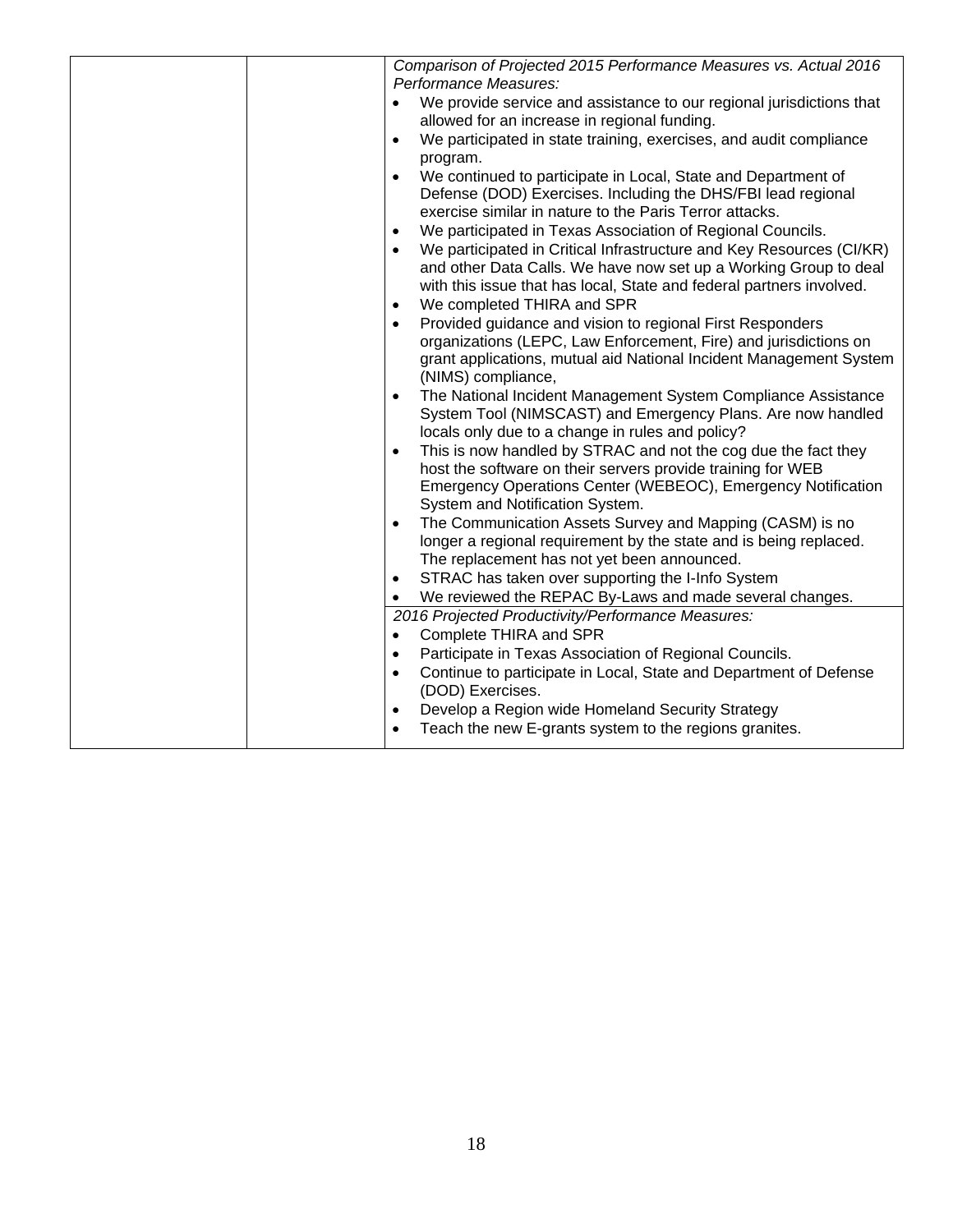| Committees used in<br>review process for<br>FY2015-2016 | <b>Project Activity Review</b><br><b>Summary</b>                                                                                                                                                                                                                        | Brief narrative of FY 2015 performance<br>and FY 2016 projected productivity for program areas                                                                                                                                                                                                                                                                                                                                                                                                |
|---------------------------------------------------------|-------------------------------------------------------------------------------------------------------------------------------------------------------------------------------------------------------------------------------------------------------------------------|-----------------------------------------------------------------------------------------------------------------------------------------------------------------------------------------------------------------------------------------------------------------------------------------------------------------------------------------------------------------------------------------------------------------------------------------------------------------------------------------------|
| 9-1-1/TECHNICAL ASSISTANCE:                             |                                                                                                                                                                                                                                                                         |                                                                                                                                                                                                                                                                                                                                                                                                                                                                                               |
| 911 Area Judges                                         | AACOG administers the 911<br>Program for the eight<br>counties of Atascosa,<br>Bandera, Frio, Gillespie,<br>Karnes, Kendall, McMullen<br>and Wilson in compliance<br>with the Commission on<br><b>State Emergency</b><br>Communications (CSEC)<br>rules and guidelines. | 2015 Actual Performance Measures:<br>• Increased Bi-Annual PSAP Monitoring visits to quarterly<br>monitoring visits.<br>• Completed Strategic planning for the FY2016-FY2017<br>biennium.<br>• Completed 2015 Initial Risk Assessment with a "Low Risk<br>Rating" from CSEC. This is the most favorable assessment<br>granted by CSEC.<br>Updated all PSAP workstations with latest version of Mapflex<br>and updated PSAP maps through the same process.                                     |
|                                                         | <b>Total Number of</b><br>PSAP's Serviced for<br>Fiscal Year 2015: 8<br><b>Total Number of</b><br>Projected PSAP's<br><b>Serviced for Fiscal</b><br>Year 2016: 8<br><b>Total Dollar Value of</b><br>Projects Reviewed in<br><b>Fiscal 2015:</b>                         | Comparison of Projected 2015 Performance Measures vs.<br>Actual 2016 Performance Measures:<br>• Obtained approval for regional request to add PSAP<br>workstations from CSEC.<br>Reconfigured GIS/database requirements to match those<br>established by CSEC.<br>Reestablished ALI Database Interlocal agreements for the<br>AACOG 9-1-1 Program.<br>Established link to new aerial imagery.<br>$\bullet$<br>Established a maintenance agreement for PSAP equipment<br>through CentruryLink. |
|                                                         | \$1,548,310<br><b>Total Dollar Value of</b><br>Projected Project<br>Reviews for Fiscal<br>Year 2016:<br>\$1,538,255                                                                                                                                                     | 2016 Projected Productivity/Performance Measures:<br>• Evaluate GIS mapping capabilities to streamline the process<br>of updating map layers to better assist our counties.<br>Bring 9-1-1 on to Web EOC.<br>Relocate the backup PSAP and Host Equipment from 8700<br>Tesoro Drive.<br>• Migrate counties from existing database to a "Geospatial"<br>database.<br>Represent our region at TARC's as a member of TARCs<br>ECAC strategic planning subcommittee & Customer Focus<br>Group.     |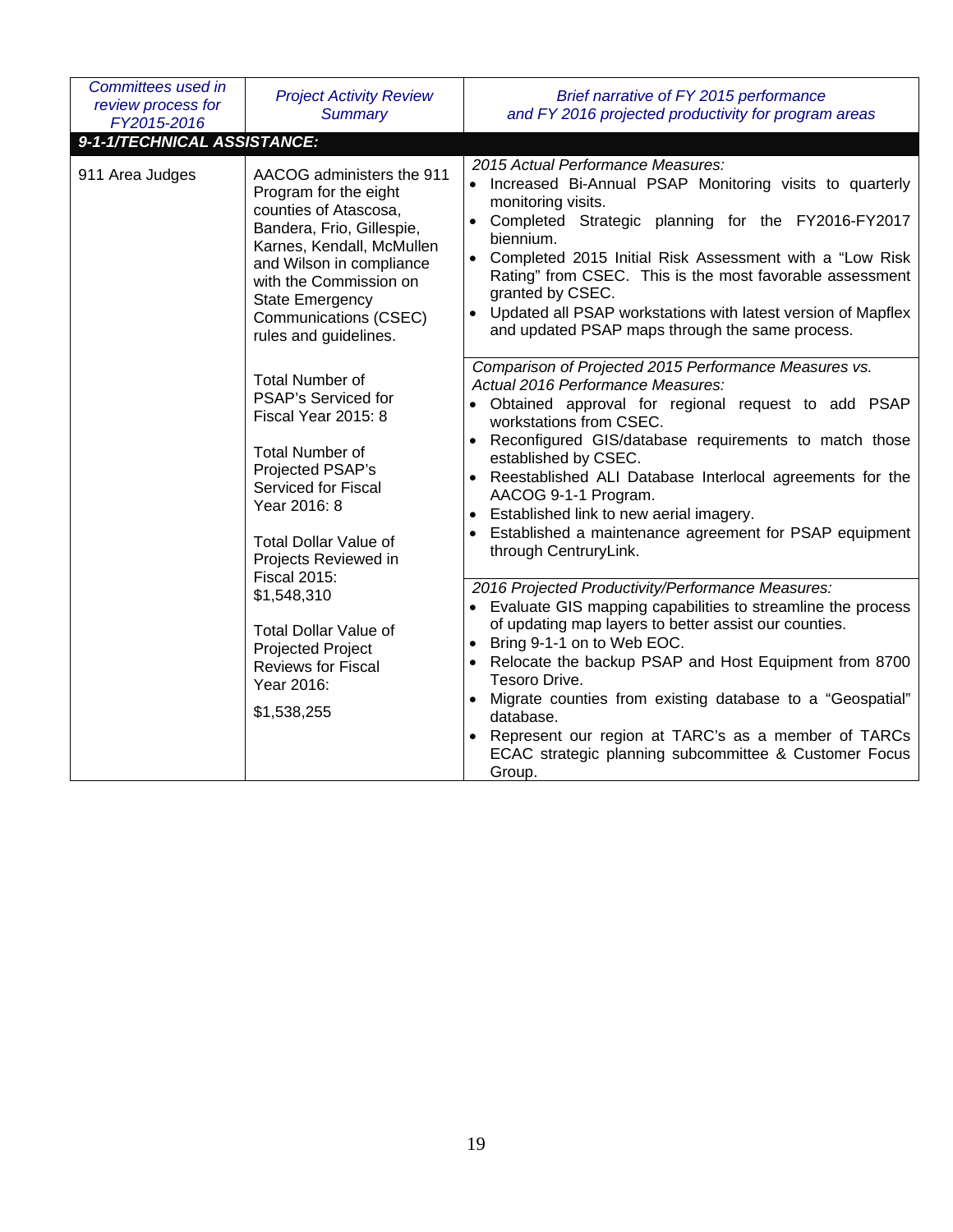| Committees used in<br>review process for FY<br>2015-2016                           | <b>Project Activity Review</b><br><b>Summary</b> | Brief narrative of FY 2015 performance<br>and FY 2016 projected productivity                                                                                                                                                                                                                                                                                                                                                                                                                                                                                                                                                                                                                                                                                                                                                                                                                                                                                                                                                                                                                                                                                                                                                                                                                                                                                                                                                                                                                                                                                                                                                                                                         |
|------------------------------------------------------------------------------------|--------------------------------------------------|--------------------------------------------------------------------------------------------------------------------------------------------------------------------------------------------------------------------------------------------------------------------------------------------------------------------------------------------------------------------------------------------------------------------------------------------------------------------------------------------------------------------------------------------------------------------------------------------------------------------------------------------------------------------------------------------------------------------------------------------------------------------------------------------------------------------------------------------------------------------------------------------------------------------------------------------------------------------------------------------------------------------------------------------------------------------------------------------------------------------------------------------------------------------------------------------------------------------------------------------------------------------------------------------------------------------------------------------------------------------------------------------------------------------------------------------------------------------------------------------------------------------------------------------------------------------------------------------------------------------------------------------------------------------------------------|
| <b>NATURAL RESOURCES/AIR QUALITY:</b>                                              |                                                  |                                                                                                                                                                                                                                                                                                                                                                                                                                                                                                                                                                                                                                                                                                                                                                                                                                                                                                                                                                                                                                                                                                                                                                                                                                                                                                                                                                                                                                                                                                                                                                                                                                                                                      |
| Air Improvement<br>Resources<br>Executive/Advisory/<br><b>Technical Committees</b> | Not applicable                                   | 2015 Actual Performance Measures:<br>Maintain a network of six continuous air monitoring stations<br>$\bullet$<br>in the AACOG region that measure and report tropospheric<br>ozone concentrations.<br>Upgrade the monitoring network by replacing two ozone<br>monitors with new units.<br>Complete a conceptual model report that characterizes<br>$\bullet$<br>meteorological, chemical, and atmospheric conditions that<br>contribute to local episodes of high ozone from data<br>collected in 2014.<br>Complete the industrial fuel combustion emissions inventory.<br>$\bullet$<br>Complete photochemical model runs that characterize the<br>influence of NOx and VOC emissions and predict the impact<br>of pollution source categories on local air quality.<br>Continue to facilitate air quality planning in the region by<br>organizing and hosting the Air Improvement Resources<br>(AIR) Executive, Advisory, and Technical Committees and<br>encouraging participation by local governments, businesses,<br>industries, environmental and health organizations, and<br>residents.<br>Solicit public input on air quality issues by maintaining web<br>$\bullet$<br>pages with feedback links, conducting surveys, or other<br>identified means of obtaining information.<br>Comparison of Projected 2015 Performance Measures vs.<br>Actual 2015 Performance Measures:<br>All performance measures were met:<br>Completed ozone network operation and maintenance for<br>2015 ozone season.<br>Purchased two ozone monitors.<br>$\bullet$<br>Completed and submitted to the state a conceptual model<br>0<br>report that characterizes meteorological, chemical, and |
|                                                                                    |                                                  | atmospheric conditions that contribute to local episodes of<br>high ozone from data collected in 2014.<br>Completed and submitted to the state an industrial fuel<br>combustion emissions inventory.<br>Completed and submitted to the state a report describing<br>$\bullet$<br>photochemical model runs.<br>Facilitated air quality planning in the region by organizing<br>$\bullet$<br>and hosting the Air Improvement Resources (AIR)<br>Executive, Advisory, and Technical Committee meetings<br>Solicited public input by maintaining web pages with<br>feedback links.                                                                                                                                                                                                                                                                                                                                                                                                                                                                                                                                                                                                                                                                                                                                                                                                                                                                                                                                                                                                                                                                                                       |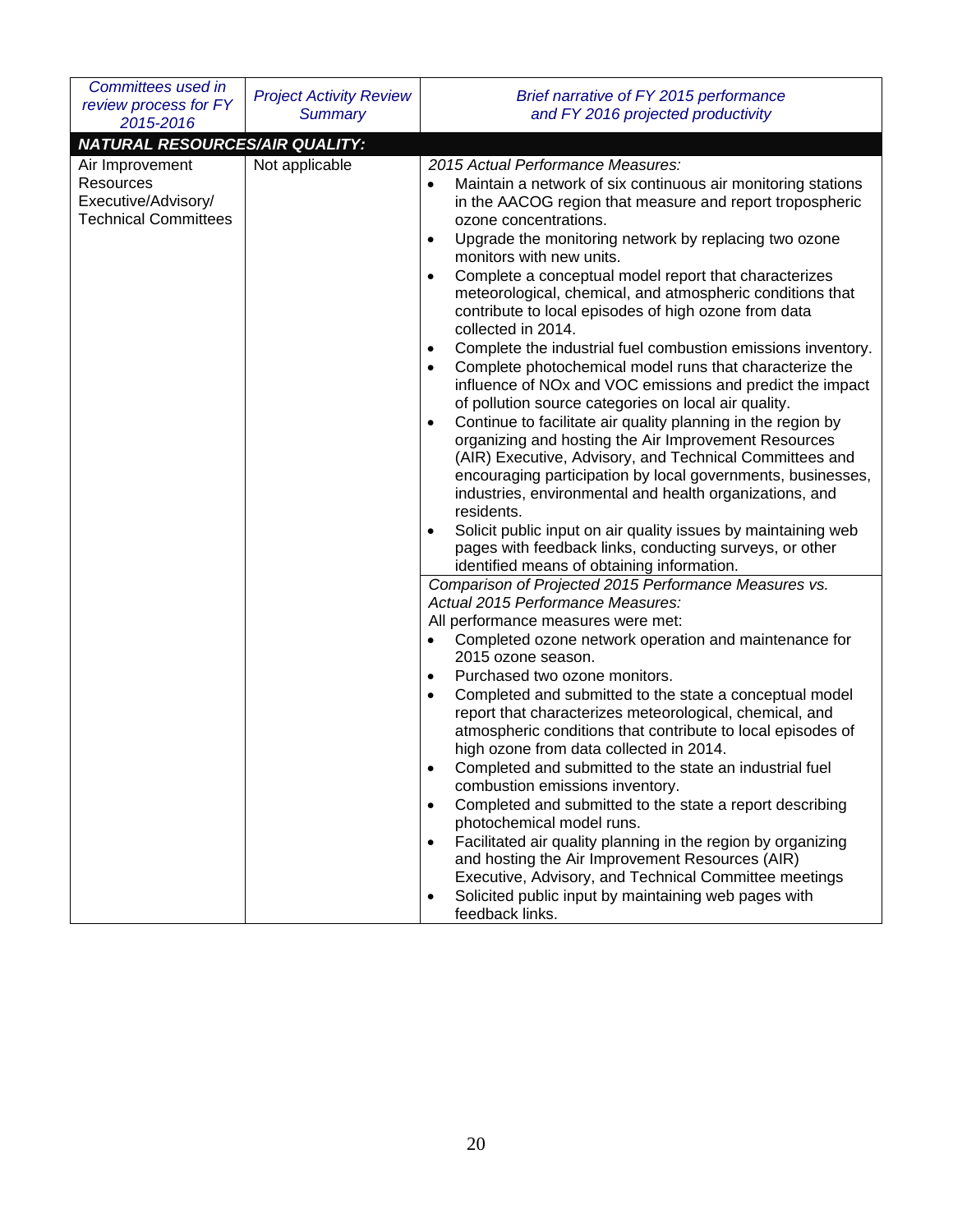|  | 2016 Projected Productivity/Performance Measures:<br>Maintain a network of six continuous air monitoring stations<br>٠<br>in the AACOG region that measure and report ambient<br>ozone concentrations.<br>Upgrade the monitoring network by replacing two ozone<br>monitors with new units and identifying (through formation of<br>a committee) whether the network needs to be re-designed<br>and additional equipment installed.<br>Update the regional emissions inventory for multiple Eagle<br>Ford and combustion sources by collecting data specific to<br>those sources. The inventories will be completed in 2017.<br>Conduct sensitivity runs and emission control runs using the<br>$\bullet$<br>photochemical model in order to predict the impact of<br>selected control strategies.<br>Conduct a review of control strategies implemented in other<br>$\bullet$<br>regions and identify those that could potentially be adopted<br>locally.<br>Continue to facilitate air quality planning in the region by<br>$\bullet$<br>organizing and hosting the Air Improvement Resources<br>(AIR) Executive, Advisory, and Technical Committees and<br>encouraging participation by local governments, businesses,<br>industries, environmental and health organizations, and<br>residents.<br>Conduct a public survey to determine whether the<br>$\bullet$ |
|--|---------------------------------------------------------------------------------------------------------------------------------------------------------------------------------------------------------------------------------------------------------------------------------------------------------------------------------------------------------------------------------------------------------------------------------------------------------------------------------------------------------------------------------------------------------------------------------------------------------------------------------------------------------------------------------------------------------------------------------------------------------------------------------------------------------------------------------------------------------------------------------------------------------------------------------------------------------------------------------------------------------------------------------------------------------------------------------------------------------------------------------------------------------------------------------------------------------------------------------------------------------------------------------------------------------------------------------------------------------------------|
|  | community is familiar with ozone pollution issues and what<br>measures they would be willing to adopt to improve air<br>quality.                                                                                                                                                                                                                                                                                                                                                                                                                                                                                                                                                                                                                                                                                                                                                                                                                                                                                                                                                                                                                                                                                                                                                                                                                                    |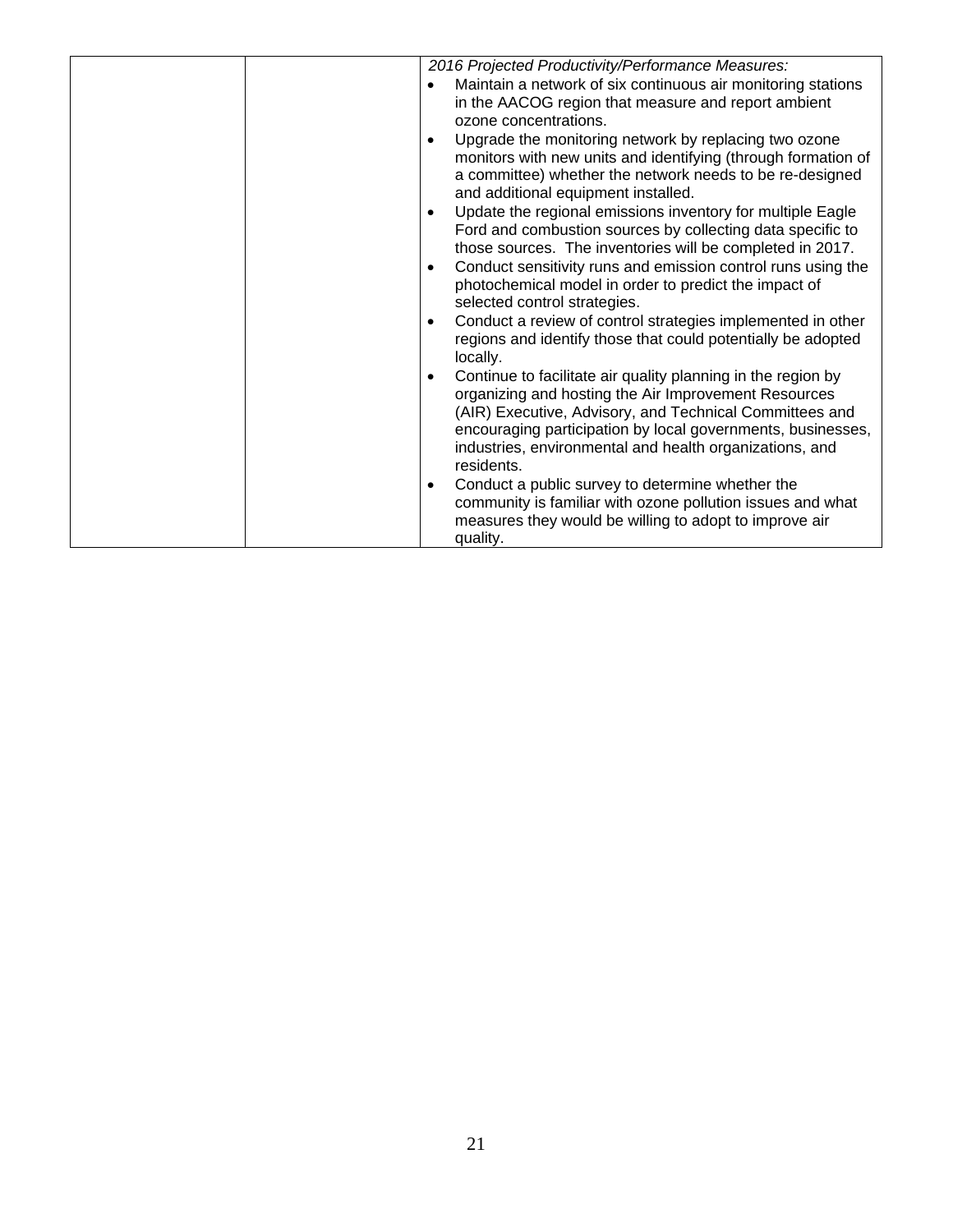| Committees used in<br>review process for FY<br>2015-2016 | <b>Project Activity Review</b><br><b>Summary</b>                                                                                                                                                                                                                                  | Brief narrative of FY 2015 performance<br>and FY 2016 projected productivity                                                                                                                                                                                                                                                                                                                                                                                                                                                                                                                                                                                                                                                                                                                                                                                                                                                                                                                                                                                                                                                                                                                                                                                                                                        |
|----------------------------------------------------------|-----------------------------------------------------------------------------------------------------------------------------------------------------------------------------------------------------------------------------------------------------------------------------------|---------------------------------------------------------------------------------------------------------------------------------------------------------------------------------------------------------------------------------------------------------------------------------------------------------------------------------------------------------------------------------------------------------------------------------------------------------------------------------------------------------------------------------------------------------------------------------------------------------------------------------------------------------------------------------------------------------------------------------------------------------------------------------------------------------------------------------------------------------------------------------------------------------------------------------------------------------------------------------------------------------------------------------------------------------------------------------------------------------------------------------------------------------------------------------------------------------------------------------------------------------------------------------------------------------------------|
| <b>CLEAN CITIES:</b>                                     |                                                                                                                                                                                                                                                                                   |                                                                                                                                                                                                                                                                                                                                                                                                                                                                                                                                                                                                                                                                                                                                                                                                                                                                                                                                                                                                                                                                                                                                                                                                                                                                                                                     |
| <b>Clean Cities Steering</b><br>Committee                | The Alamo Area Clean<br><b>Cities Coalition develops</b><br>private and public<br>partnerships to further<br>develop the alternative fuel<br>market presently in<br>existence in San Antonio as<br>well as develop the other<br>Clean Cities petroleum<br>reduction technologies. | 2015 Actual Performance Measures:<br>• Complete and submit to Department of Energy (DOE)<br>the 2014 Coalition Annual Report that quantifies the use<br>of domestically-produced, alternative fuels in the region.<br>Complete four alternative fuel price reports.<br>Provide updates on Alternative Fuel Vehicle (AFV)<br>$\bullet$<br>refueling site openings, closings and status changes<br>(public vs. private), hours, on an on-going basis to DOE.<br>Participate in DOE-organized meetings, training<br>sessions,<br>Clean Cities program reviews and government/industry<br>collaborative meetings.<br>Participate in six scheduled DOE regional conference<br>calls and webinars.<br>Conduct four stakeholder meetings or events.<br>Conduct dedicated outreach to eight fleets and/or fuel<br>providers.<br>Complete eight courses from the Clean Cities University<br>curriculum.<br>Develop an annual operating plan for FY 2016.                                                                                                                                                                                                                                                                                                                                                                     |
|                                                          |                                                                                                                                                                                                                                                                                   | Comparison of Projected 2015 Performance Measures vs.<br>Actual 2015 Performance Measures:<br>Complete and submit to DOE the 2014 Coalition Annual<br>Report that quantifies the use of domestically-produced,<br>alternative fuels in the region. Projected activity was<br>completed.<br>Complete four alternative fuel price reports. Projected<br>activity was completed.<br>Provide updates on AFV refueling site openings,<br>closings and status changes (public vs. private), hours,<br>on an on-going basis to DOE. Projected activity was<br>completed.<br>Participate in DOE-organized meetings, training<br>sessions, Projected activity was completed.<br>• Clean Cities program reviews and government/industry<br>collaborative meetings. Projected activity was<br>completed.<br>Participate in six scheduled DOE regional conference<br>calls and webinars. Projected activity was completed.<br>• Conduct four stakeholder meetings or events. Projected<br>activity was completed.<br>Conduct dedicated outreach to eight fleets and/or fuel<br>providers. Projected activity was completed.<br>Complete eight courses from the Clean Cities University<br>curriculum. Projected activity was completed.<br>• Develop an annual operating plan for FY 2016.<br>Projected activity was completed. |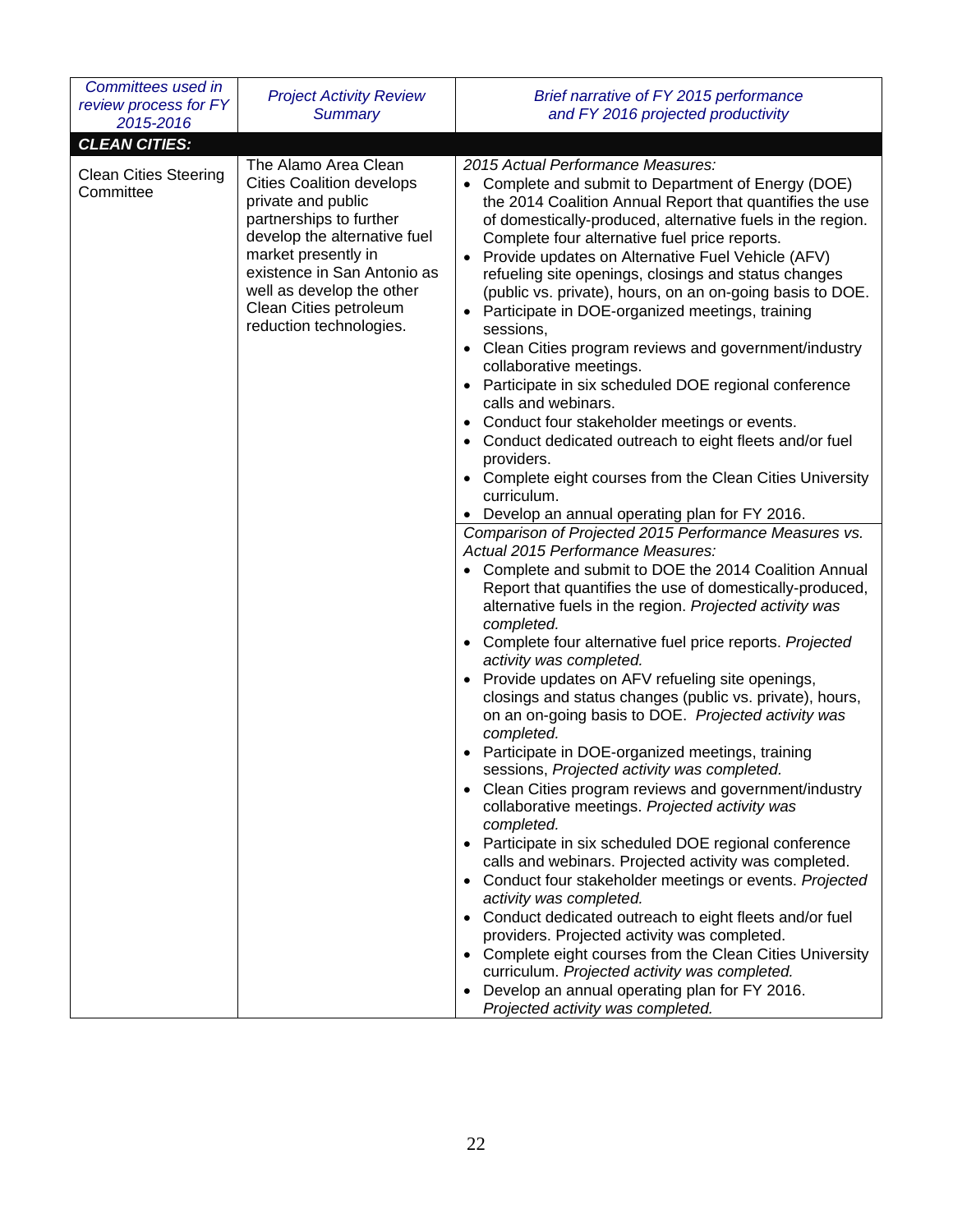| 2016 Projected Productivity/Performance Measures:                                                    |
|------------------------------------------------------------------------------------------------------|
| Prepare and submit an Annual Operating Plan                                                          |
| Maintain status as a designated/re-designated Coalition                                              |
| with the Clean Cities program.                                                                       |
| Clean Cities Annual Progress Report - The recipient will                                             |
| track petroleum reduction and outreach metrics and                                                   |
| submit using an online reporting system on an annual                                                 |
| basis.                                                                                               |
| Clean Cities Alternative Fuel Price Tracking - The                                                   |
| recipient will track retail alternative fuel pricing                                                 |
| information on a quarterly basis and submit using an                                                 |
| online reporting system.                                                                             |
| Area Alternative Fuel Station Openings and Closings -                                                |
| The recipient will identify and track alternative fuel                                               |
| station opening and closing information and submit                                                   |
| using an online reporting system.                                                                    |
| Hold stakeholder meetings and/or events to disseminate<br>$\bullet$                                  |
| Clean Cities and AFV information.                                                                    |
| Conduct outreach to fleets, fuel providers, dealerships                                              |
| and workplace charging locations regarding the use of                                                |
| AFVs/advanced technology vehicles and alternative                                                    |
| fuels.                                                                                               |
| Disseminate program information via newsletter,                                                      |
| website, press releases, or other media and public                                                   |
| relations efforts.                                                                                   |
| Keep DOE Regional Manager, Coordinator Council                                                       |
| members, and other regional coordinators apprised of                                                 |
| issues, developments, success stories, etc. by                                                       |
| participating in monthly regional calls/webcasts hosted                                              |
| by Regional Manager.                                                                                 |
| Participate in official Clean Cities Program Workshops,<br>Trainings, and Meetings.                  |
|                                                                                                      |
| Maintain and develop additional alternative fuel related                                             |
| proficiency through utilization of CCU courses and/or<br>participation in DOE Clean Cities Webinars. |
|                                                                                                      |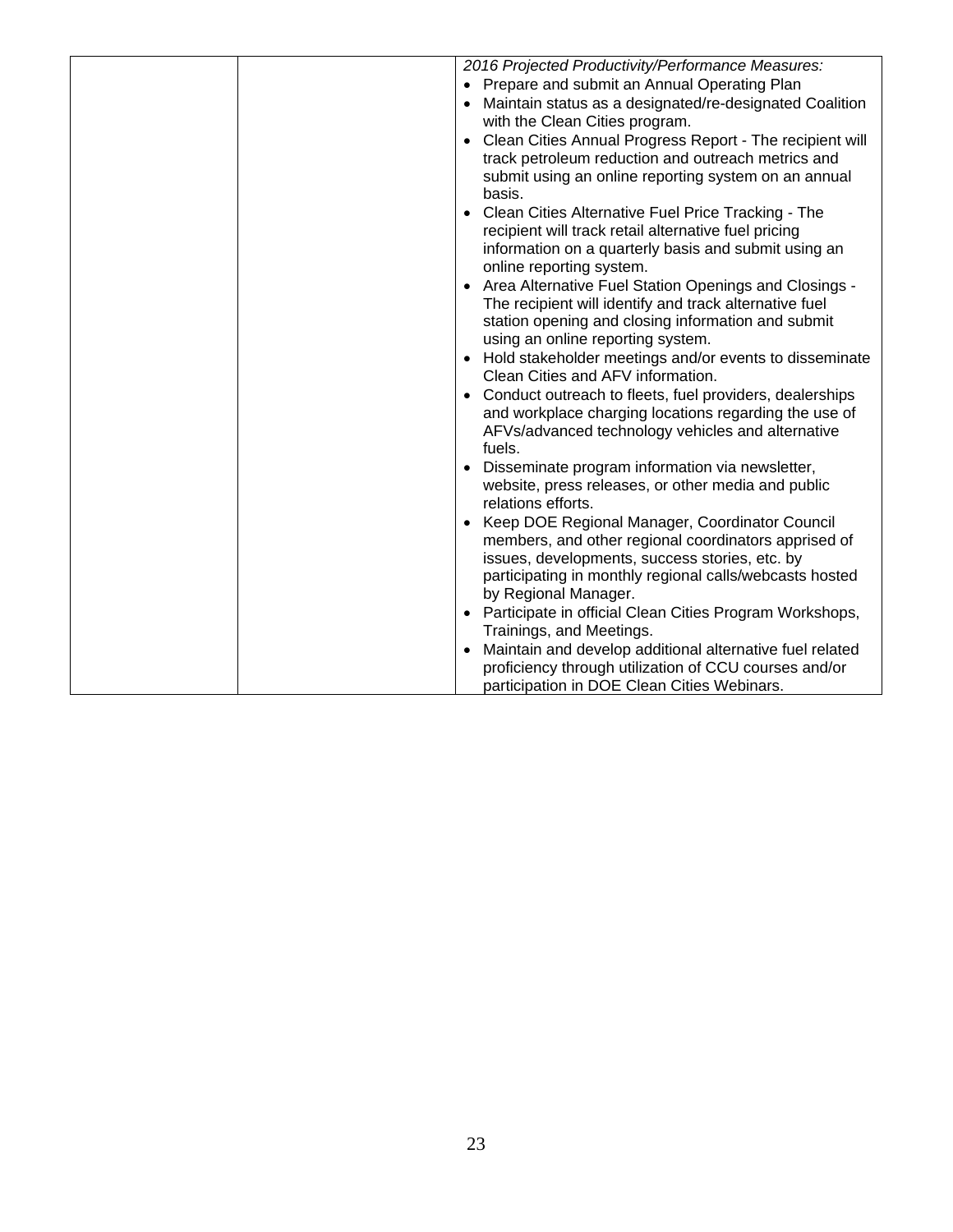| Committees used in<br>review process for FY<br>2014-2015<br><b>COMMUTE SOLUTIONS:</b> | <b>Project Activity Review</b><br><b>Summary</b>                                                                                        | Brief narrative of FY 2015 performance<br>and FY 2016 projected productivity                                                                                                                                                                                                                                                                                                                                                                                                                                                                                                                                                                                                                                                                                                                                                                                                                                                                                                                                                                                                                                                                                                                                                                                                                                                                                                                                                                                                                                                                                                                                                                                                                                                                                                                                                                                                                                                             |
|---------------------------------------------------------------------------------------|-----------------------------------------------------------------------------------------------------------------------------------------|------------------------------------------------------------------------------------------------------------------------------------------------------------------------------------------------------------------------------------------------------------------------------------------------------------------------------------------------------------------------------------------------------------------------------------------------------------------------------------------------------------------------------------------------------------------------------------------------------------------------------------------------------------------------------------------------------------------------------------------------------------------------------------------------------------------------------------------------------------------------------------------------------------------------------------------------------------------------------------------------------------------------------------------------------------------------------------------------------------------------------------------------------------------------------------------------------------------------------------------------------------------------------------------------------------------------------------------------------------------------------------------------------------------------------------------------------------------------------------------------------------------------------------------------------------------------------------------------------------------------------------------------------------------------------------------------------------------------------------------------------------------------------------------------------------------------------------------------------------------------------------------------------------------------------------------|
| Air Improvement<br><b>Resources Public</b><br><b>Education Committee</b>              | Administration of the<br><b>Commute Solutions</b><br>program including the<br><b>Air Quality Health</b><br>Alert notification<br>system | 2015 Actual Performance Measures:<br>The Commute Solutions program increased the number of<br>$\bullet$<br>rural county outreach activities in which it took part from 6<br>during 2014 to 11 took part in 11 during 2015: 1 in<br>Atascosa, 1 in Bandera, 3 in Comal, 3 in Guadalupe, 1 in<br>Kendall, 1 in Medina, 1 in Wilson County.<br>Although the annual Fresh Air Friday kick-off event was<br>$\bullet$<br>cancelled at the last moment due to inclement weather, the<br>program did create and carry out a campaign from April 10<br>through the end of the 2015 ozone season in which the<br>public was urged to try out a new air quality measure every<br>Friday.<br>During 2015, Commute Solutions/Air Quality outreach was<br>$\bullet$<br>expanded through the establishment of a program-specific<br>Twitter page (www.twitter.com/cleanairdrive) as well as a<br>program-specific Facebook page<br>(www.facebook.com/cleanairdrive).<br>Commute Solutions staff redesigned an RFP used in 2011,<br>$\bullet$<br>requested and consider proposals, and then selected a<br>suitable vendor for a new contract for a rideshare<br>matching/emissions tracking service. Because the former<br>vendor was determined still to be the best choice, a contract<br>was successfully negotiated with them and transitional<br>activities required no interruption of service.<br>Largely through outreach activities, the Air Quality Health<br>$\bullet$<br>Alert notification system expanded from its subscriptions of<br>1,500 recipients at the end of 2014 to over 1,700 by the end<br>of 2015.<br>The 2015 Air Quality Stewardship Awards recognized at its<br>$\bullet$<br>April ceremony three organizations for their outstanding<br>efforts: San Antonio Missions National Historical Park, San<br>Antonio College (for its Eco Centro project), and Skyonic<br>and Zachry Corporations (for their Skymine project). |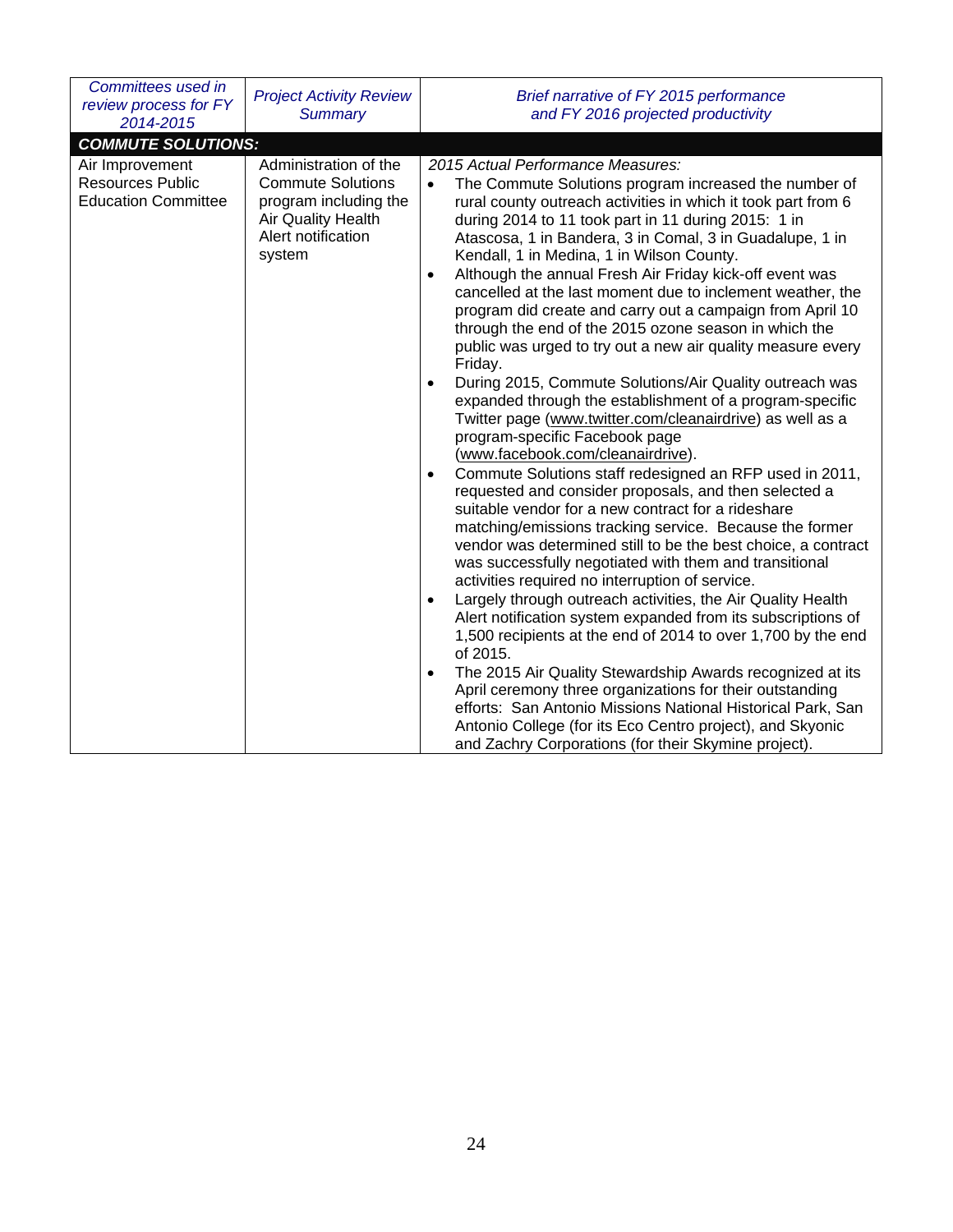| Comparison of Projected 2015 Performance Measures vs.                     |
|---------------------------------------------------------------------------|
| Actual 2015 Performance Measures:                                         |
| (refer to last year's report for projected 2015 performance measures)     |
| Participate in at least seven outreach events in rural                    |
| counties. Project activity completed and surpassed.                       |
| Extend Fresh Air Friday, the ozone season kickoff, from a                 |
| single event into a campaign of weekly ozone actions from                 |
| April 10 through the end of the 2015 ozone season. Project                |
| activity completed.                                                       |
| Expand Commute Solutions/Air Quality outreach through the<br>$\bullet$    |
| establishment of a program-specific Facebook page. Project                |
| activity completed.                                                       |
| Request and consider proposals and then select a suitable<br>$\bullet$    |
| vendor for a new contract for a rideshare                                 |
| matching/emissions tracking service, engage in transitional               |
| activities to move from one contract to the next without                  |
| interruption of service. Project activity completed.                      |
| Expand the Air Quality Health Alert notification system from<br>$\bullet$ |
| its 1,500 recipients at the end of 2014 to 1,600 by the end of            |
| 2015. Project activity completed and surpassed.                           |
| Conduct 2015 Air Quality Stewardship Awards by<br>$\bullet$               |
|                                                                           |
| recognizing at least two organizations for their outstanding              |
| efforts. Project activity completed.                                      |
| 2016 Projected Productivity/Performance Measures:                         |
| Develop a set or packet of materials to assist employers who              |
| wish to promote or facilitate alternative commuting among                 |
| their employees.                                                          |
| Plan and conduct ozone season action campaign based on<br>$\bullet$       |
| themes developed at the branding roundtable discussions                   |
| held late 2015 to early 2016 with area stakeholders.                      |
| Build awareness of the CARE program as demonstrated by<br>$\bullet$       |
| a marked increase in the number of reimbursement requests                 |
| made from 2 in 2015 to 10 in 2016.                                        |
| Raise the number of individuals who have recorded at least                |
| one alternative trip on Nuride during the year from 2,669 in              |
| 2015 to at least 3,000 in 2016.                                           |
| Raise the number of subscribers to AACOG's Ozone Action<br>$\bullet$      |
| Day notification program to at least 1,900 by the end of                  |
| 2016.                                                                     |
| Conduct the 2016 Air Quality Stewardship Awards by<br>$\bullet$           |
|                                                                           |
| recognizing at least three organizations or projects for their            |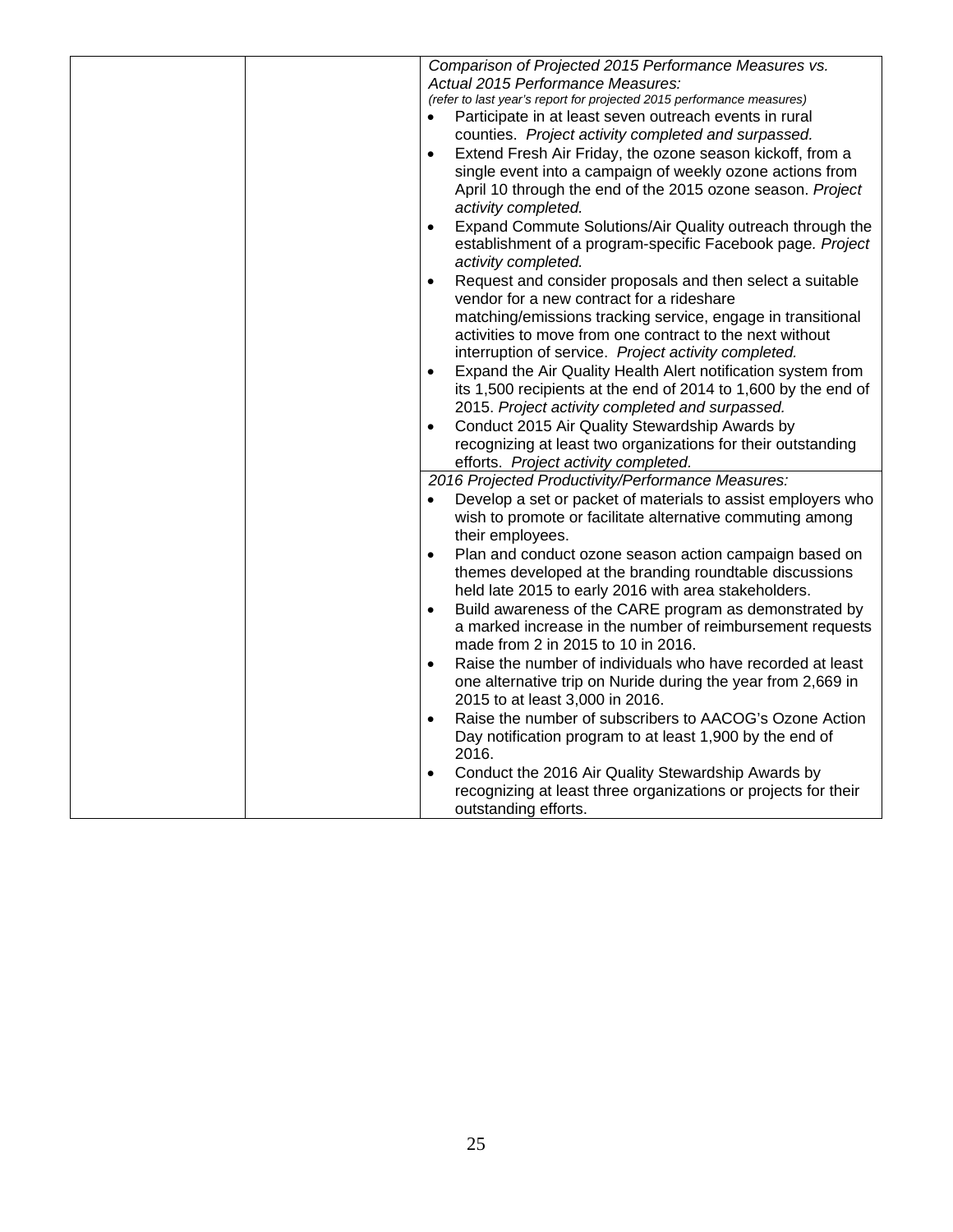| <b>Committees used</b><br>in review process<br>for FY2015-2016 | <b>Project Activity</b><br><b>Review</b><br><b>Summary</b>                                                                                                                                                                                                                                                                                                                                                                | Brief narrative of FY 2015 performance<br>and FY 2016 projected productivity for program areas                                                                                                                                                                                                                                                                                                                                                                                                                                                                                                                                                                                                                                                                                                                                                                                                        |
|----------------------------------------------------------------|---------------------------------------------------------------------------------------------------------------------------------------------------------------------------------------------------------------------------------------------------------------------------------------------------------------------------------------------------------------------------------------------------------------------------|-------------------------------------------------------------------------------------------------------------------------------------------------------------------------------------------------------------------------------------------------------------------------------------------------------------------------------------------------------------------------------------------------------------------------------------------------------------------------------------------------------------------------------------------------------------------------------------------------------------------------------------------------------------------------------------------------------------------------------------------------------------------------------------------------------------------------------------------------------------------------------------------------------|
| <b>REGIONAL SERVICES:</b>                                      |                                                                                                                                                                                                                                                                                                                                                                                                                           |                                                                                                                                                                                                                                                                                                                                                                                                                                                                                                                                                                                                                                                                                                                                                                                                                                                                                                       |
| <b>Regional Review</b><br>Committee                            | Not Applicable                                                                                                                                                                                                                                                                                                                                                                                                            | 2015 Actual Performance Measures:<br>Regional Services conducted a Newly Elected Officials workshop in August<br>$\bullet$<br>that hosted 20 registrants from the AACOG region.<br>Regional Services conducted a Planning and Zoning Commission workshop<br>$\bullet$<br>for 13 registrants from the AACOG region.<br>In partnership with Congressman Cuellar's office, AACOG hosted a Small<br>$\bullet$<br>Business Health Options (SHOP) workshop for regional residents.<br>Submittal of the U.S. Economic Development Administration (EDA)<br>$\bullet$<br>Comprehensive Economic Development Strategy (CEDS) annual update<br>report.<br>Review of 26 Texas Community Development Block Grant (TxCDBG)<br>$\bullet$<br>applications that resulted in \$2,750,000 funding for 10 TxCDBG projects in<br>the region.                                                                               |
|                                                                | Comparison of Projected 2015 Performance Measures vs. Actual 2015<br>Performance Measures:<br>Regional Services met its 2015 performance measures for the Texas<br>$\bullet$<br>Department of Agriculture grant through administrative and technical<br>assistance services.<br>Regional Services is in compliance with requirements for the Economic<br>$\bullet$<br>Development Administration 2015 grant deliverables. |                                                                                                                                                                                                                                                                                                                                                                                                                                                                                                                                                                                                                                                                                                                                                                                                                                                                                                       |
|                                                                |                                                                                                                                                                                                                                                                                                                                                                                                                           | 2016 Projected Productivity/Performance Measures:<br>Regional Services will partner with the Small Business Administration (SBA)<br>$\bullet$<br>to conduct a series of trainings involving entrepreneurs in the region.<br>Continued involvement with local ED entities and chambers of commerce.<br>$\bullet$<br>Partnership with Community Council of South Central Texas to address<br>$\bullet$<br>interagency program referrals.<br>Begin work on ISD regional consortium<br>$\bullet$<br>Score the TxCDBG applications submitted from the region.<br>$\bullet$<br>Complete and submit the required EDA annual reports and updates<br>$\bullet$<br>Host Newly Elected Officials Workshops in May and November<br>$\bullet$<br>Host a Planning & Zoning Workshop<br>$\bullet$<br>Host Economic Development Workshop<br>$\bullet$<br>Host Public Private Partnerships (PPP) Workshop<br>$\bullet$ |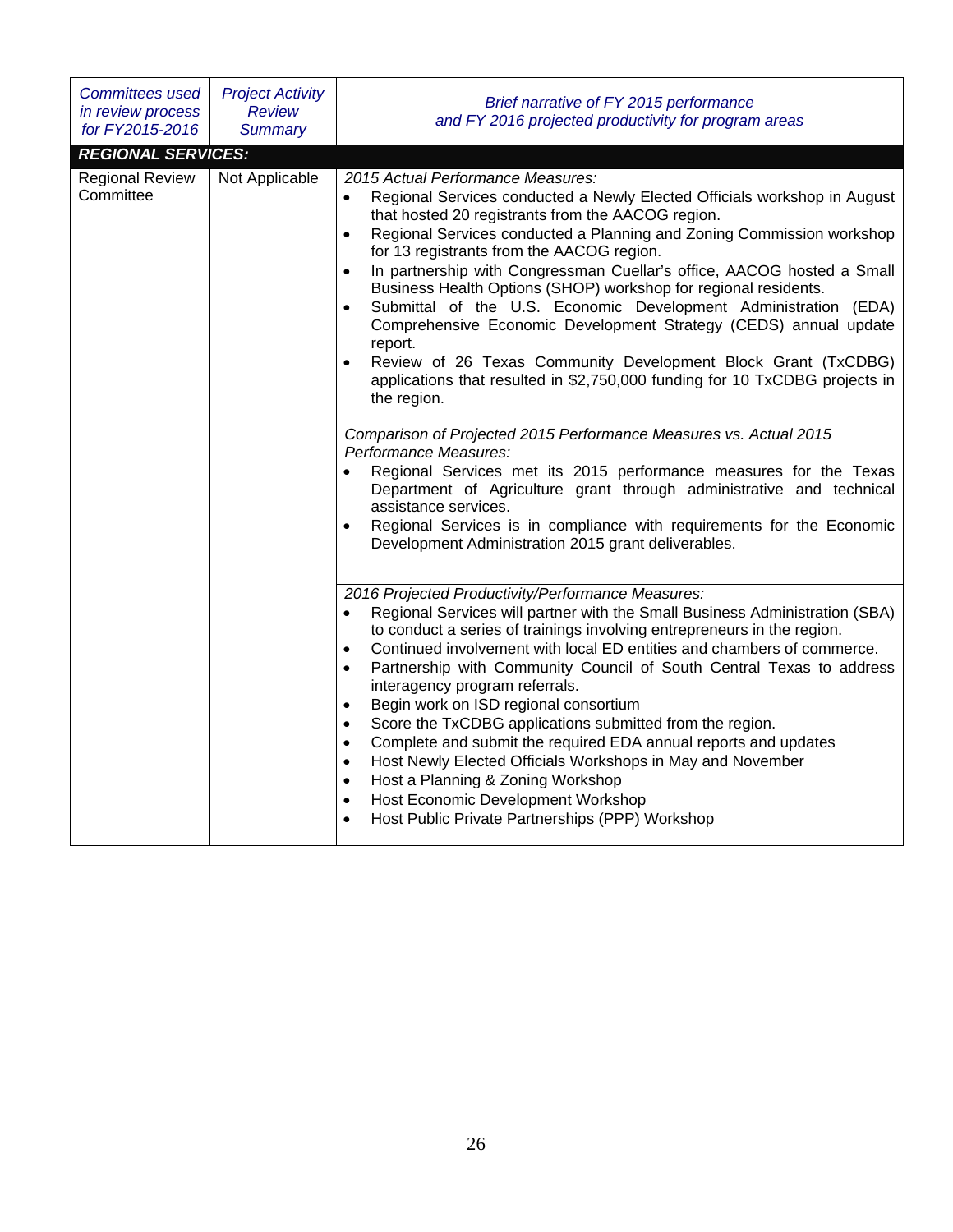| Committees used in review        | <b>Project Activity Review</b>                                                                                                                                                                                                                                                                                                                                            | Brief narrative of FY 2015 performance                                                                                                                                                                                                                                                                                                                                                                                                                                                                                                                                                                                                                                                         |
|----------------------------------|---------------------------------------------------------------------------------------------------------------------------------------------------------------------------------------------------------------------------------------------------------------------------------------------------------------------------------------------------------------------------|------------------------------------------------------------------------------------------------------------------------------------------------------------------------------------------------------------------------------------------------------------------------------------------------------------------------------------------------------------------------------------------------------------------------------------------------------------------------------------------------------------------------------------------------------------------------------------------------------------------------------------------------------------------------------------------------|
| process for FY 2015-2016         | <b>Summary</b>                                                                                                                                                                                                                                                                                                                                                            | and FY 2016 projected productivity                                                                                                                                                                                                                                                                                                                                                                                                                                                                                                                                                                                                                                                             |
| <b>RESOURCE RECOVERY:</b>        |                                                                                                                                                                                                                                                                                                                                                                           |                                                                                                                                                                                                                                                                                                                                                                                                                                                                                                                                                                                                                                                                                                |
| <b>Resource Review Committee</b> | <b>Total Number of</b><br>Projects Reviewed for<br>Fiscal Year 2015: 8<br><b>Total Number of</b><br><b>Projected Projects</b><br>Reviews for Fiscal Year<br>2016: 24<br>Total Dollar Value of<br>Projects Reviewed in<br><b>Fiscal 2015:</b><br>\$156,888.00<br><b>Total Dollar Value of</b><br><b>Projected Project</b><br>Reviews for Fiscal Year<br>2016: \$160,050.00 | 2015 Actual Performance Measures:<br>• Reviewed eight grant applications for 2015; six<br>were funded.<br>• Participated in Earthwise Living Day and other<br>such events.<br>Helped all FY 2014 & 2015 biennium grantees to<br>$\bullet$<br>complete their projects by August 31, 2015.<br>• Worked with the City of Leon Valley's EPA<br>Superfund Committee.<br>Worked with Alamo Resource Conservation &<br>Development (RC&D). AACOG Resource<br>Recovery Manager serves on the Alamo RC&D<br>Board as the AACOG representative.<br>Comparison of Projected 2015 Performance<br>Measures vs. Actual 2016 Performance Measures:<br>All tasks projected for 2015 were completed in<br>2015. |
|                                  | <b>Review Timeline</b><br>(Average Number of<br>Days):                                                                                                                                                                                                                                                                                                                    |                                                                                                                                                                                                                                                                                                                                                                                                                                                                                                                                                                                                                                                                                                |
|                                  | Number of State and<br>Regional Plans/<br><b>Environmental Impact</b><br><b>Statements Reviewed</b><br>for Fiscal Year 2015:                                                                                                                                                                                                                                              | 2016 Projected Productivity/Performance Measures:<br>Help all FY 2016 grantees start their grant funded<br>$\bullet$<br>projects.<br>• Participated in Earthwise Living Day, Earth Day,<br>AACOG Roadshows, and other outreach events.<br>Continue working with City of Leon Valley's EPA<br><b>Superfund Committee</b><br>• Continue to serve as AACOG's representative to<br>the Alamo RC&D Board,<br>To have all FY 2016 -2017 projects complete their<br>spending and projects by August 31, 2017.                                                                                                                                                                                         |
|                                  |                                                                                                                                                                                                                                                                                                                                                                           |                                                                                                                                                                                                                                                                                                                                                                                                                                                                                                                                                                                                                                                                                                |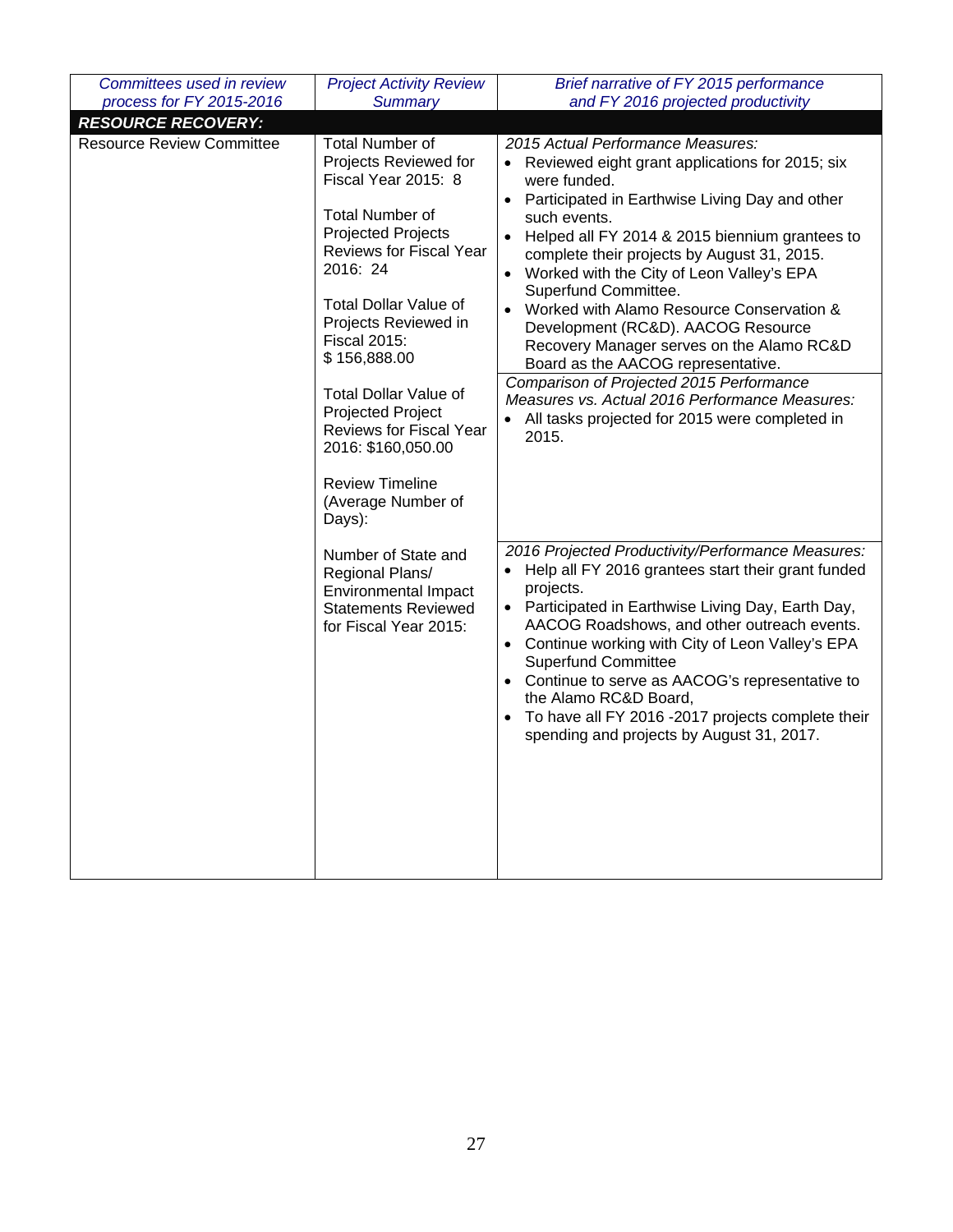| <b>Committees used</b><br>in review process<br>for FY 2015-2016 | <b>Project Activity</b><br><b>Review</b><br>Summary | Brief narrative of FY 2015 performance<br>and FY 2016 projected productivity for program areas                                                                                                                                                                                                                                                                                                                                                                                                                                                                                                                                                                                                                                                                                                                                                                                                                                                                                                                                                                                                                                                                           |
|-----------------------------------------------------------------|-----------------------------------------------------|--------------------------------------------------------------------------------------------------------------------------------------------------------------------------------------------------------------------------------------------------------------------------------------------------------------------------------------------------------------------------------------------------------------------------------------------------------------------------------------------------------------------------------------------------------------------------------------------------------------------------------------------------------------------------------------------------------------------------------------------------------------------------------------------------------------------------------------------------------------------------------------------------------------------------------------------------------------------------------------------------------------------------------------------------------------------------------------------------------------------------------------------------------------------------|
| <b>WEATHERIZATION ASSISTANCE PROGRAM:</b><br>Not Applicable     | Not Applicable                                      | 2015 Actual Performance Measures:<br>In January 2015, WAP Program received a Low Income Home Energy<br>Assistance Program (LIHEAP) allocation in the amount of \$1.5 million<br>dollars. Funds expended as of October 2015 is \$1.2 million.<br>DOE continues to be a split calendar year. Funds awarded September<br>2014 - June 2015 totaled \$296,000. Funds spent at the end of the contract<br>year totaled \$211,000.<br>The Program received a 2015-2016 allocation of \$313,033 of DOE funds to<br>be spent from July 21, 2015-June 30, 2016.<br>Comparison of Projected 2015 Performance Measures vs. Actual 2015<br>Performance Measures:<br>(view last year's report for projected 2015 performance measures)<br>Changes from DOE including new training and certification requirements for<br>2015 were anticipated and met. AACOG Quality Compliance Specialist is<br>BPI Certified. Production was additionally hampered slightly by personnel<br>shortages due to turnover, medical leave and staff time lost during the<br>training process of existing staff and new personnel. By year end, all<br>positions are filled and production is on schedule. |
|                                                                 |                                                     | 2016 Projected Productivity/Performance Measures:<br>2016 LIHEAP contract has not been issued at the time of this report. Based<br>$\bullet$<br>on 2015 performance, it is expected that level funding will be extended.<br>The DOE contract has been renewed effective July 21, 2015 - June 30,<br>$\bullet$<br>2016 for the amount of \$313,033.<br>Additional staff certifications include BPI Certified Inspectors (2).<br>Partnership with Community Council of South Central Texas to provide<br>services to mutual clients.                                                                                                                                                                                                                                                                                                                                                                                                                                                                                                                                                                                                                                       |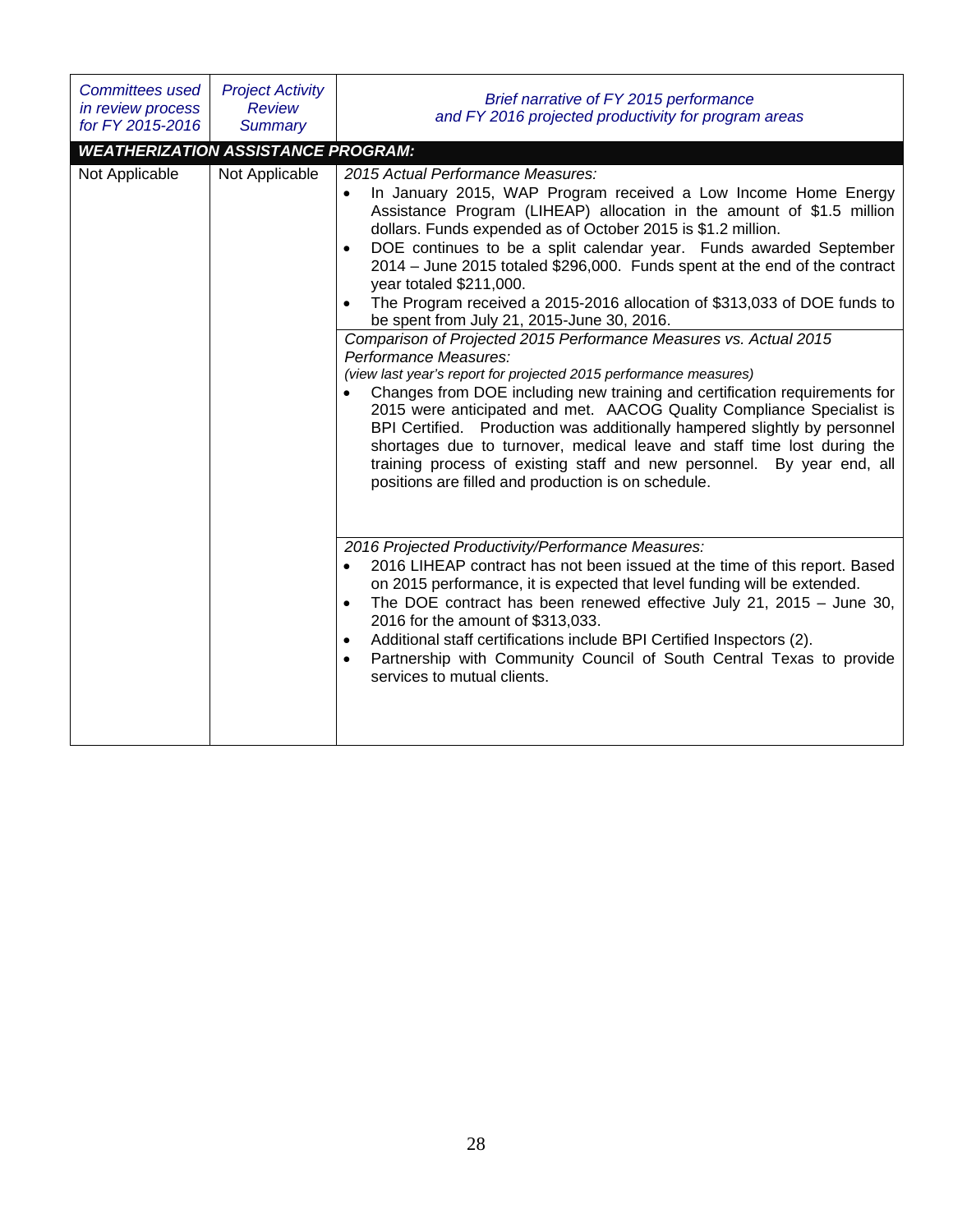#### **Assistance to Local Governments (2015 Actual and 2016 Projected)**

Please list all training activities and their corresponding contact hours and students for **FY 2015** and projected training activities for **FY 2016**:

|                                                                                                                                                                                                                                                                                                                                                                       | <b>NUMBER OF CONTACT HOURS</b> |                |                | <b>NUMBER OF STUDENTS</b> |          |           |
|-----------------------------------------------------------------------------------------------------------------------------------------------------------------------------------------------------------------------------------------------------------------------------------------------------------------------------------------------------------------------|--------------------------------|----------------|----------------|---------------------------|----------|-----------|
| <b>NAME OF COURSE</b>                                                                                                                                                                                                                                                                                                                                                 |                                | 2015           | 2016           | 2015                      |          | 2016      |
|                                                                                                                                                                                                                                                                                                                                                                       | Projected                      | Actual         | Projected      | Projected                 | Actual   | Projected |
| <b>CRIMINAL JUSTICE:</b>                                                                                                                                                                                                                                                                                                                                              |                                |                |                |                           |          |           |
| Grant Application Workshops: ARRA JAG, Criminal<br>Justice Program Solicitation, General Juvenile Justice<br>Delinquency Prevention Program Solicitations, General<br>Victim Assistance-Direct Services Program Solicitation,<br>and Violent Crimes Against Women Criminal Justice<br>and Training Projects Solicitation Training; and Post-<br>Award Grant Workshop. | 280                            | 270            | 290            | 140                       | 135      | 145       |
| Alamo Area Law Enforcement Academy                                                                                                                                                                                                                                                                                                                                    | 140,000                        | 135,295        | 135,000        | 7,000                     | 6,313    | 6,500     |
| <b>Basic Peace Officer Course</b>                                                                                                                                                                                                                                                                                                                                     | 65,000                         | 67,966         | 65,000         | 100                       | 75       | 80        |
| <b>Basic Jailer Course</b>                                                                                                                                                                                                                                                                                                                                            | 2.000                          | 1.040          | 1,500          | 30                        | 10       | 35        |
| <b>Basic Telecommunication Officer Course</b>                                                                                                                                                                                                                                                                                                                         | 1,000                          | 640            | 650            | 30                        | 16       | 20        |
| Basic Instructor's Course                                                                                                                                                                                                                                                                                                                                             | 1,200                          | 1,880          | 1,500          | 40                        | 47       | 45        |
| Intermediate Peace Officer Course                                                                                                                                                                                                                                                                                                                                     | 5,000                          | 5,184          | 5,000          | 200                       | 238      | 210       |
| In-Service, Advanced and Specialized Courses*                                                                                                                                                                                                                                                                                                                         | 60,000                         | 59,385         | 60,000         | 5,500                     | 6127     | 5,600     |
| <b>GOVERNMENT SERVICES:</b>                                                                                                                                                                                                                                                                                                                                           |                                |                |                |                           |          |           |
| Newly Elected Officials Workshop                                                                                                                                                                                                                                                                                                                                      | $\overline{7}$                 | 14             | 14             | 16                        | 19       | 25        |
| Planning & Zoning Worshop                                                                                                                                                                                                                                                                                                                                             | $\overline{7}$                 | $\overline{7}$ | $\overline{7}$ | 31                        | 31       | 30        |
| <b>HOMELAND SECURITY:</b>                                                                                                                                                                                                                                                                                                                                             |                                |                |                |                           |          |           |
| Homeland Security Grant Worksop (2 hrs)                                                                                                                                                                                                                                                                                                                               | $\mathbf 0$                    | 70             | 80             | $\mathbf 0$               | 35       | 40        |
| THIRA Training (2 hrs)                                                                                                                                                                                                                                                                                                                                                | 26                             | 54             | 80             | 13                        | 27       | 40        |
| <b>RESOURCE RECOVERY:</b>                                                                                                                                                                                                                                                                                                                                             |                                |                |                |                           |          |           |
| Leon Valley Earthwise Living Day                                                                                                                                                                                                                                                                                                                                      | 4                              |                | Δ              | 400                       | 300      | 400       |
| City of San Antonio Fiesta Earthday                                                                                                                                                                                                                                                                                                                                   | 4                              | 4              | 4              | 500                       | 500      | 500       |
| Fresh Air Friday                                                                                                                                                                                                                                                                                                                                                      | $\overline{2}$                 | $\Omega$       | 2              | 300                       | $\Omega$ | 300       |
| Local Control of Illegal Dumping Workshop                                                                                                                                                                                                                                                                                                                             | 0                              | 32             | 8              | $\mathbf 0$               | 73       |           |
| AACOG Roadshow - Medina County                                                                                                                                                                                                                                                                                                                                        | 0                              | 4              | $\overline{4}$ | 50                        | 40       | 50        |
| AACOG Roadshow - Comal County                                                                                                                                                                                                                                                                                                                                         | $\mathbf 0$                    | 4              | 4              | 20                        | 25       | 50        |
| AACOG Roadshow - Atascosa County                                                                                                                                                                                                                                                                                                                                      | $\Omega$                       | 4              | 4              | 50                        | 25       | 50        |
| AACOG Roadshow - Bandera County                                                                                                                                                                                                                                                                                                                                       | $\Omega$                       |                |                | 50                        | 55       | 50        |
| Totals:                                                                                                                                                                                                                                                                                                                                                               | 274.530                        | 271.859        | 269,153        | 14.470                    | 14.091   | 14.170    |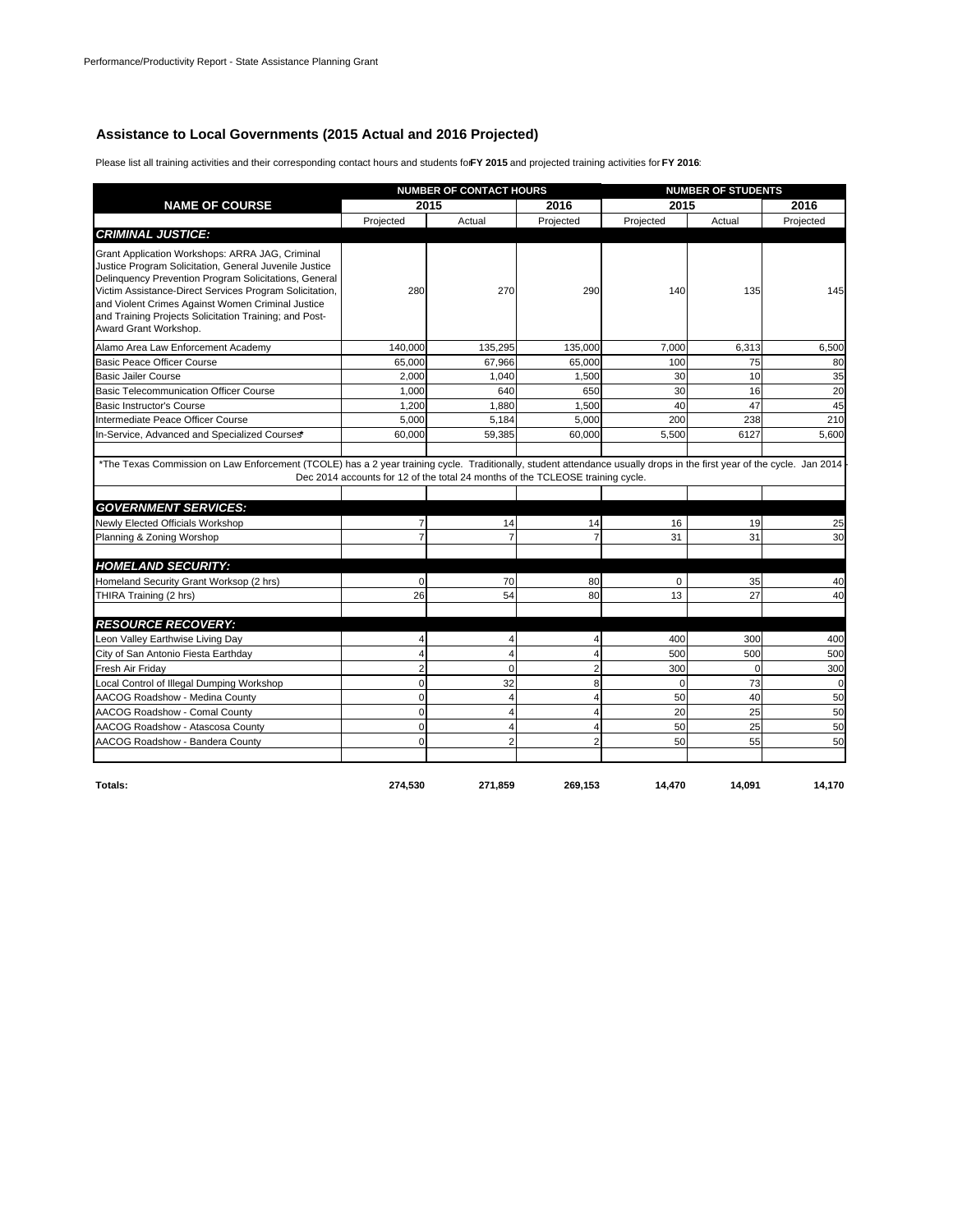#### **General Technical Assistance (2015 Actual and 2016 Projected)**

Please tell us about the general technical assistance you provided (name of recipient government, approximate number of contact hours, and type of assistance provided):

|                                                         |                     | <b>ASSISTANCE PROVIDED</b> |                                                                                                                                                                                                                                                                                                                                                                                                                                                                                                                                                                                                                                                                                                                                                                                                                                                                                                      |                                                                                                                                                                                                                                                                                                                                                                                                                                                                                                                                                                                                                                                                                                                                                                                                                                |  |
|---------------------------------------------------------|---------------------|----------------------------|------------------------------------------------------------------------------------------------------------------------------------------------------------------------------------------------------------------------------------------------------------------------------------------------------------------------------------------------------------------------------------------------------------------------------------------------------------------------------------------------------------------------------------------------------------------------------------------------------------------------------------------------------------------------------------------------------------------------------------------------------------------------------------------------------------------------------------------------------------------------------------------------------|--------------------------------------------------------------------------------------------------------------------------------------------------------------------------------------------------------------------------------------------------------------------------------------------------------------------------------------------------------------------------------------------------------------------------------------------------------------------------------------------------------------------------------------------------------------------------------------------------------------------------------------------------------------------------------------------------------------------------------------------------------------------------------------------------------------------------------|--|
|                                                         | Actual              | Projected                  |                                                                                                                                                                                                                                                                                                                                                                                                                                                                                                                                                                                                                                                                                                                                                                                                                                                                                                      |                                                                                                                                                                                                                                                                                                                                                                                                                                                                                                                                                                                                                                                                                                                                                                                                                                |  |
| NAME OF RECIPIENT GOVERNMENT                            | 2015                | 2016                       | <b>Actual 2015 Performance</b>                                                                                                                                                                                                                                                                                                                                                                                                                                                                                                                                                                                                                                                                                                                                                                                                                                                                       | Projected 2016 Performance                                                                                                                                                                                                                                                                                                                                                                                                                                                                                                                                                                                                                                                                                                                                                                                                     |  |
|                                                         |                     |                            |                                                                                                                                                                                                                                                                                                                                                                                                                                                                                                                                                                                                                                                                                                                                                                                                                                                                                                      |                                                                                                                                                                                                                                                                                                                                                                                                                                                                                                                                                                                                                                                                                                                                                                                                                                |  |
| 9-1-1 / TECHNICAL ASSISTANCE:<br>Atascosa County        | N/A                 |                            | N/A Provided technical assistance for database                                                                                                                                                                                                                                                                                                                                                                                                                                                                                                                                                                                                                                                                                                                                                                                                                                                       | Maintain services for contracts for service                                                                                                                                                                                                                                                                                                                                                                                                                                                                                                                                                                                                                                                                                                                                                                                    |  |
| <b>Bandera County</b>                                   |                     |                            | management, maintained contracts for                                                                                                                                                                                                                                                                                                                                                                                                                                                                                                                                                                                                                                                                                                                                                                                                                                                                 | from Centurylink, Intrado, Verizon, AT&T,                                                                                                                                                                                                                                                                                                                                                                                                                                                                                                                                                                                                                                                                                                                                                                                      |  |
| Frio County                                             |                     |                            | service from Centurylink, Intrado, Verizon,<br>AT&T, and Datamaster 911. Initated and                                                                                                                                                                                                                                                                                                                                                                                                                                                                                                                                                                                                                                                                                                                                                                                                                | and Datamaster 911. Complete fourth<br>position console and equipment installs.                                                                                                                                                                                                                                                                                                                                                                                                                                                                                                                                                                                                                                                                                                                                                |  |
| Gillespie County                                        |                     |                            | received CSEC approval for fourth positions                                                                                                                                                                                                                                                                                                                                                                                                                                                                                                                                                                                                                                                                                                                                                                                                                                                          | Schedule training requested for                                                                                                                                                                                                                                                                                                                                                                                                                                                                                                                                                                                                                                                                                                                                                                                                |  |
| <b>Karnes County</b>                                    |                     |                            | in four PSAP locations. Encumbered all<br>equipment and training expenses budgeted                                                                                                                                                                                                                                                                                                                                                                                                                                                                                                                                                                                                                                                                                                                                                                                                                   | telecommunicators in all counties in<br>partnership with the Alamo Area Regional                                                                                                                                                                                                                                                                                                                                                                                                                                                                                                                                                                                                                                                                                                                                               |  |
| Kendall County                                          |                     |                            | for 2015 for all PSAP locations.                                                                                                                                                                                                                                                                                                                                                                                                                                                                                                                                                                                                                                                                                                                                                                                                                                                                     | Law Enforcement Academy. Expand                                                                                                                                                                                                                                                                                                                                                                                                                                                                                                                                                                                                                                                                                                                                                                                                |  |
| Wilson County                                           |                     |                            |                                                                                                                                                                                                                                                                                                                                                                                                                                                                                                                                                                                                                                                                                                                                                                                                                                                                                                      | database management to include GIS<br>maintenance                                                                                                                                                                                                                                                                                                                                                                                                                                                                                                                                                                                                                                                                                                                                                                              |  |
| <b>CRIMINAL JUSTICE:</b>                                |                     |                            |                                                                                                                                                                                                                                                                                                                                                                                                                                                                                                                                                                                                                                                                                                                                                                                                                                                                                                      |                                                                                                                                                                                                                                                                                                                                                                                                                                                                                                                                                                                                                                                                                                                                                                                                                                |  |
| <b>All Counties</b>                                     | 2,282               |                            | 2,452 Notification of potential applicants regarding                                                                                                                                                                                                                                                                                                                                                                                                                                                                                                                                                                                                                                                                                                                                                                                                                                                 | Application assistance, technical review,                                                                                                                                                                                                                                                                                                                                                                                                                                                                                                                                                                                                                                                                                                                                                                                      |  |
|                                                         |                     |                            | grant application submission deadlines;<br>Assisting with grant applications, vendor hold<br>notification and financial and programmatic<br>reporting and to provide technical assistance<br>to grantees and applicants upon request;<br>community planning; conduct grant<br>workshops and post-award grant<br>management workshops; Preliminary review<br>of applications submitted to The Office of the<br>Governor, Criminal Justice Division; and on-<br>site visits to each first year grant project as<br>requested by grantee. During grant<br>application submission times, we reported in<br>excess of 2,628 contacts with grant<br>applicants in a yearly period. It is very<br>difficult to keep track of each contact for<br>technical assistance because of the dynamic<br>nature of the interaction and the number of<br>calls and e-mails we receive during this<br>period.          | funding information, strategic planning,<br>preliminary review of application submitted to<br>The Office of the Governor, Criminal Justice<br>Division, and grant implementation services<br>will be provided to these jurisdictions in the<br>areas of Criminal Justice grants through the<br>Governor's Office.                                                                                                                                                                                                                                                                                                                                                                                                                                                                                                              |  |
| <b>GOVERNMENT SERVICES:</b>                             |                     |                            |                                                                                                                                                                                                                                                                                                                                                                                                                                                                                                                                                                                                                                                                                                                                                                                                                                                                                                      |                                                                                                                                                                                                                                                                                                                                                                                                                                                                                                                                                                                                                                                                                                                                                                                                                                |  |
| 12 counties and 38 communities                          | n/a                 |                            | n/a Provide Technical Assistance for<br>demographics data request, grant<br>information and application review relating to<br>resources available for economic and<br>community development needs.                                                                                                                                                                                                                                                                                                                                                                                                                                                                                                                                                                                                                                                                                                   | Provide Technical Assistance for<br>demographics data request, grant information<br>and application review relating to resources<br>available for economic and community<br>development needs.                                                                                                                                                                                                                                                                                                                                                                                                                                                                                                                                                                                                                                 |  |
| <b>HOMELAND SECURITY:</b>                               |                     |                            |                                                                                                                                                                                                                                                                                                                                                                                                                                                                                                                                                                                                                                                                                                                                                                                                                                                                                                      |                                                                                                                                                                                                                                                                                                                                                                                                                                                                                                                                                                                                                                                                                                                                                                                                                                |  |
| 12 Counties and 58 Cities.<br><b>RESOURCE RECOVERY:</b> | N/A                 |                            | N/A Provided technical assistance for data<br>requests, grant information and application<br>review relating to resources available for<br>economic development and community<br>development needs. Application assistance,<br>technical review, funding information,<br>strategic planning, and grant implementation<br>services have been provided to these<br>jurisdictions in the areas of State Homeland<br>Security Grants through the Texas Division<br>of Emergency Management. We have<br>worked closely with our region in the Phase<br>Il of our Regional Interoperability<br>Communications Plan. We completed the<br>update to our Regional Mitigation Plan. It<br>was approved by FEMA on July 12, 2012.<br>Assisted the State of Texas with the Region<br>53 700 MHz Puclic Safety Regional<br>Planning. We have had good participation<br>from all of the COG's that comprise Region | Continue to provide technical assistance for<br>data requests, grant information and<br>application review relating to resources<br>available for economic development and<br>community development needs. Application<br>assistance, technical review, funding<br>information, strategic planning, and grant<br>implementation services will be provided to<br>these jurisdictions in the areas of State<br>Homeland Security Grants through the Texas<br>Division of Emergency Management. We will<br>be working closely with our region in the<br>Phase II of our Regional Interoperability<br>Communications Plan. We will be helping<br>the EMPG jursdictions with their required<br>exercises. Continue to assist with the Region<br>53 (Texas-San Antonio)1 700 MHz Public<br>Safety Regional Planning Committee (RPC). |  |
| City of Seguin                                          | 5                   |                            | Approved work orders on grants, reviewed                                                                                                                                                                                                                                                                                                                                                                                                                                                                                                                                                                                                                                                                                                                                                                                                                                                             | Services projected will be similar to those                                                                                                                                                                                                                                                                                                                                                                                                                                                                                                                                                                                                                                                                                                                                                                                    |  |
| <b>Wilson County</b>                                    | $\overline{4}$      |                            | quarterly reports, answered questions<br>concerning recycling, HHW collections and                                                                                                                                                                                                                                                                                                                                                                                                                                                                                                                                                                                                                                                                                                                                                                                                                   | completed in 2015. Actual meetings and/or<br>events that will be attended will depend on                                                                                                                                                                                                                                                                                                                                                                                                                                                                                                                                                                                                                                                                                                                                       |  |
| City of New Braunfels<br>Comal County                   | 4<br>$\overline{4}$ |                            | gave advice on how to proceed on some                                                                                                                                                                                                                                                                                                                                                                                                                                                                                                                                                                                                                                                                                                                                                                                                                                                                | what is planned by AACOG cities, counties,                                                                                                                                                                                                                                                                                                                                                                                                                                                                                                                                                                                                                                                                                                                                                                                     |  |
| City of Helotes                                         | 5                   |                            | projects. Responded to general public's                                                                                                                                                                                                                                                                                                                                                                                                                                                                                                                                                                                                                                                                                                                                                                                                                                                              | and other public entities. Continue monitoring                                                                                                                                                                                                                                                                                                                                                                                                                                                                                                                                                                                                                                                                                                                                                                                 |  |
| City of San Antonio                                     | 6                   | 5                          | questons concerning recycling, truck<br>collections (all over region). Attended                                                                                                                                                                                                                                                                                                                                                                                                                                                                                                                                                                                                                                                                                                                                                                                                                      | action on pending application. Continue to<br>monitor the appliation process.                                                                                                                                                                                                                                                                                                                                                                                                                                                                                                                                                                                                                                                                                                                                                  |  |
| San Antonio River Authority<br>City of Boerne           | $\overline{2}$<br>1 |                            | meetings meetings at City of San Antonio                                                                                                                                                                                                                                                                                                                                                                                                                                                                                                                                                                                                                                                                                                                                                                                                                                                             |                                                                                                                                                                                                                                                                                                                                                                                                                                                                                                                                                                                                                                                                                                                                                                                                                                |  |
| City of Kerrville                                       | 1                   |                            | and City of Leon Valley, Monitored actions<br>on pending landfill application for Post Oak                                                                                                                                                                                                                                                                                                                                                                                                                                                                                                                                                                                                                                                                                                                                                                                                           |                                                                                                                                                                                                                                                                                                                                                                                                                                                                                                                                                                                                                                                                                                                                                                                                                                |  |
| Guadalupe County                                        | $\overline{2}$      |                            | Clean Green, Inc., to be located in                                                                                                                                                                                                                                                                                                                                                                                                                                                                                                                                                                                                                                                                                                                                                                                                                                                                  |                                                                                                                                                                                                                                                                                                                                                                                                                                                                                                                                                                                                                                                                                                                                                                                                                                |  |
| McMullen County                                         | $\overline{4}$      |                            | Guadalupe County. Researched A&E (and<br>exempt) Landfill rules. Reviewed recycling                                                                                                                                                                                                                                                                                                                                                                                                                                                                                                                                                                                                                                                                                                                                                                                                                  |                                                                                                                                                                                                                                                                                                                                                                                                                                                                                                                                                                                                                                                                                                                                                                                                                                |  |
| Bexar County<br>Rural Counties and Cities               |                     | 15                         | facility registrations.                                                                                                                                                                                                                                                                                                                                                                                                                                                                                                                                                                                                                                                                                                                                                                                                                                                                              |                                                                                                                                                                                                                                                                                                                                                                                                                                                                                                                                                                                                                                                                                                                                                                                                                                |  |
| <b>Balance of Bexar County</b>                          |                     | 10                         |                                                                                                                                                                                                                                                                                                                                                                                                                                                                                                                                                                                                                                                                                                                                                                                                                                                                                                      |                                                                                                                                                                                                                                                                                                                                                                                                                                                                                                                                                                                                                                                                                                                                                                                                                                |  |
|                                                         |                     |                            |                                                                                                                                                                                                                                                                                                                                                                                                                                                                                                                                                                                                                                                                                                                                                                                                                                                                                                      |                                                                                                                                                                                                                                                                                                                                                                                                                                                                                                                                                                                                                                                                                                                                                                                                                                |  |

**Totals: 2,320 2,482**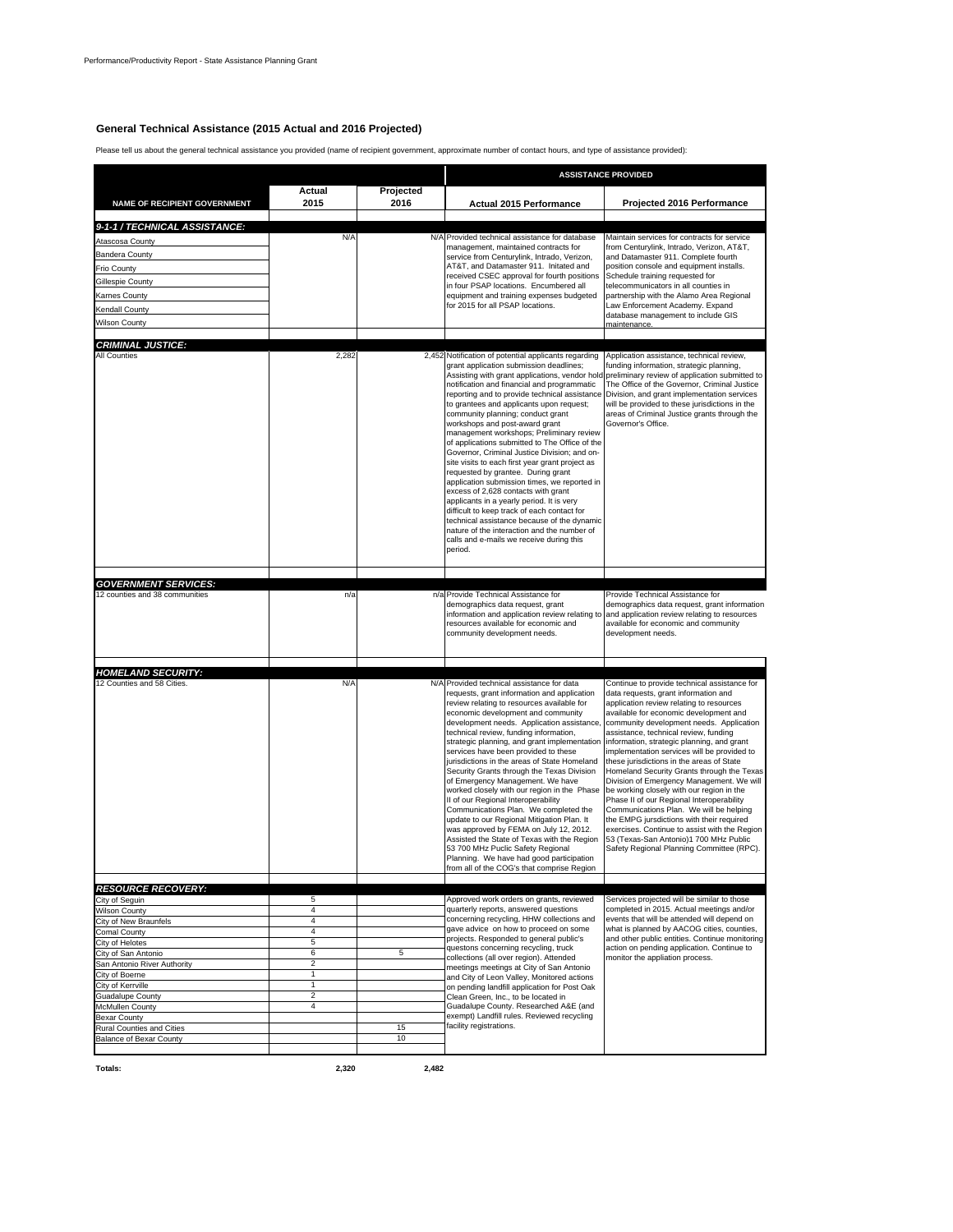## **Grant Application Assistance (2015 Actual)**

List all entities your COG helped to apply for grant assistance in **FY2015**:

| <b>Name of Receiving Entity</b>                 | <b>Funding Agency</b>                                                                                                                              | Number of<br><b>Applicants</b> | <b>Dollar amount</b><br>sought |  |
|-------------------------------------------------|----------------------------------------------------------------------------------------------------------------------------------------------------|--------------------------------|--------------------------------|--|
| <b>CRIMINAL JUSTICE:</b>                        |                                                                                                                                                    |                                |                                |  |
|                                                 |                                                                                                                                                    |                                |                                |  |
| <b>Kerr County</b>                              | General Victim Assistance - Direct Services Program                                                                                                | 1                              | \$45,694.00                    |  |
| Family Violence Prevention Services, Inc.       | General Victim Assistance - Direct Services Program                                                                                                | 1                              | \$185,424.00                   |  |
| St. Jude's Ranch for Children                   | General Victim Assistance - Direct Services Program                                                                                                | 1                              | \$146,840.00                   |  |
| Guadalupe Valley Family Violence Shelter, Inc.  | General Victim Assistance - Direct Services Program                                                                                                | 1                              | \$40,253.78                    |  |
| Alamo Area Rape Crisis Center                   | General Victim Assistance - Direct Services Program                                                                                                | 1                              | \$140,251.00                   |  |
| <b>Kendall County</b>                           | General Victim Assistance - Direct Services Program                                                                                                | 1                              | \$155,312.00                   |  |
| Alamo Area Rape Crisis Center                   | General Victim Assistance - Direct Services Program                                                                                                | 1                              | \$167,818.63                   |  |
| Seton Home                                      | General Victim Assistance - Direct Services Program                                                                                                | 1                              | \$137,210.10                   |  |
| Family Service Association of San Antonio, Inc. | General Victim Assistance - Direct Services Program                                                                                                | 1                              | \$76,927.00                    |  |
| Kendall County Women's Shelter                  | General Victim Assistance - Direct Services Program                                                                                                | 1                              | \$200,000.00                   |  |
| Atascosa Family Crisis Center, Inc.             | General Victim Assistance - Direct Services Program                                                                                                | 1                              | \$176,374.98                   |  |
| <b>Hill Country Crisis Council</b>              | General Victim Assistance - Direct Services Program                                                                                                | 1                              | \$95,140.00                    |  |
| Hill Country Crisis Council                     | General Victim Assistance - Direct Services Program                                                                                                | 1                              | \$166,604.00                   |  |
| St. Peter-St. Joseph Children's Home            | General Victim Assistance - Direct Services Program                                                                                                | 1                              | \$200,000.00                   |  |
| Southwest Family Life Centers, Inc.             | General Victim Assistance - Direct Services Program                                                                                                | 1                              | \$50,468.00                    |  |
| Boysville, Inc.                                 | General Victim Assistance - Direct Services Program                                                                                                | 1                              | \$36,800.00                    |  |
| Jewish Family Service of San Antonio, TX,Inc.   | General Victim Assistance - Direct Services Program                                                                                                | 1                              | \$178,851.00                   |  |
| Comal County Family Violence Shelter, Inc.      | General Victim Assistance - Direct Services Program                                                                                                | 1                              | \$171,674.00                   |  |
| <b>Catholic Charities</b>                       | General Victim Assistance - Direct Services Program                                                                                                | 1                              | \$72,108.58                    |  |
|                                                 |                                                                                                                                                    |                                |                                |  |
| Children's Bereavement Center of South Texas    | General Victim Assistance - Direct Services Program                                                                                                | 1                              | \$45.124.00                    |  |
| Not Above the Law                               | General Victim Assistance - Direct Services Program<br>עוסות היהודים השפחה לאומרים והיהודים המשפחה של היהודים היהודים                              | 1                              | \$37,523.20                    |  |
| <b>Bexar County</b>                             | Training Project - Domestic Violence, Sexual Assault,<br>Dating Violence and Stalking Program<br>Violent Crimes Against Women Criminal Justice and | 1                              | \$81,175.00                    |  |
| Alamo Area Council of Governments               | Training Project - Domestic Violence, Sexual Assault,<br>Dating Violence and Stalking Program<br>Violent Crimes Against Women Criminal Justice and | 1                              | \$61,323.73                    |  |
| Alamo Area Rape Crisis Center                   | Training Project - Domestic Violence, Sexual Assault,<br>Dating Violence and Stalking Program                                                      | 1                              | \$90,623.00                    |  |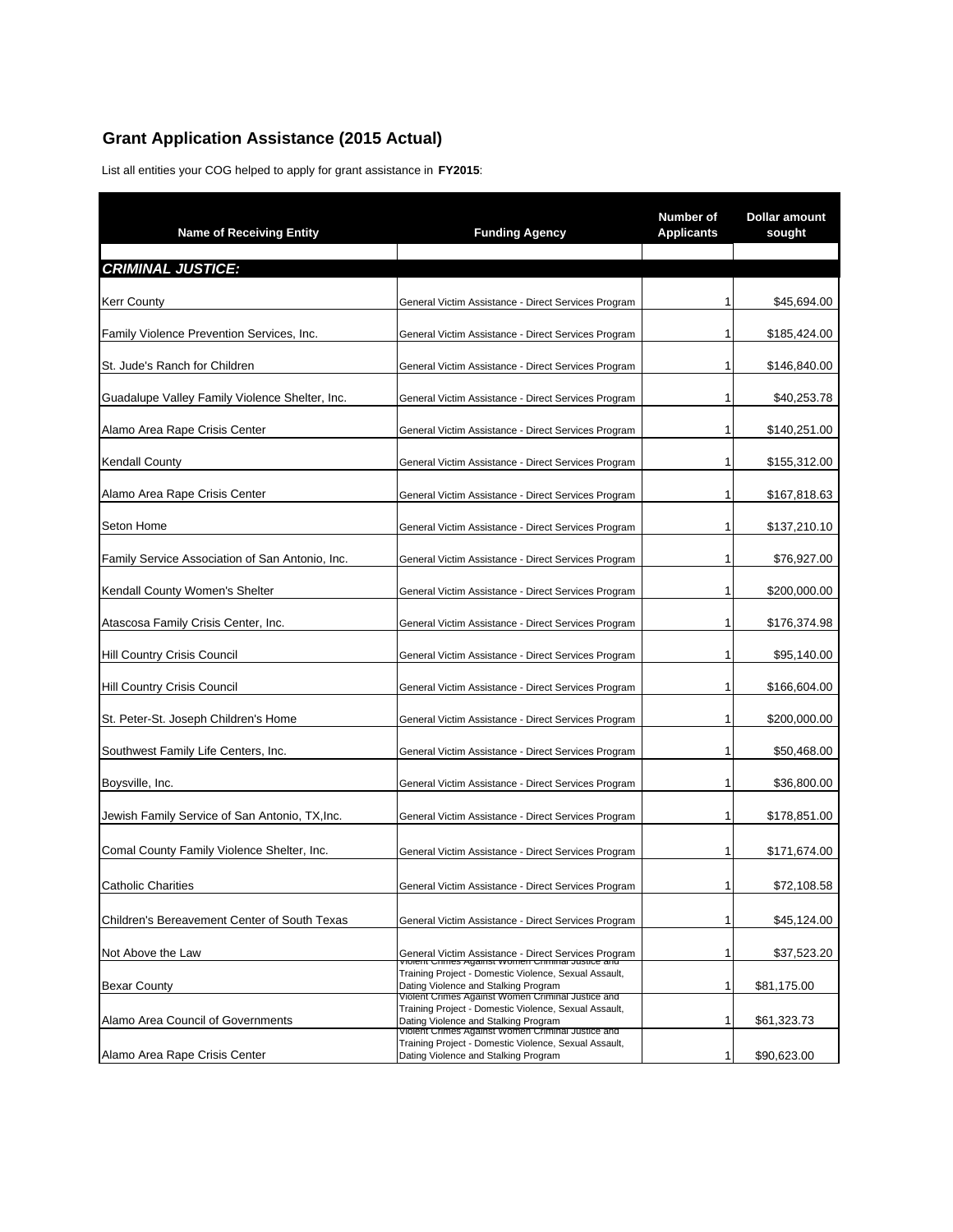|                                      | Violent Crimes Against Women Criminal Justice and                                                          |   |                  |
|--------------------------------------|------------------------------------------------------------------------------------------------------------|---|------------------|
| City of Seguin                       | Training Project - Domestic Violence, Sexual Assault,<br>Dating Violence and Stalking Program              | 1 | \$46,839.00      |
|                                      |                                                                                                            |   |                  |
|                                      | Violent Crimes Against Women Criminal Justice and<br>Training Project - Domestic Violence, Sexual Assault, |   |                  |
| <b>Medina County</b>                 | Dating Violence and Stalking Program                                                                       | 1 | \$98,841.98      |
|                                      |                                                                                                            |   |                  |
|                                      | Violent Crimes Against Women Criminal Justice and<br>Training Project - Domestic Violence, Sexual Assault, |   |                  |
| <b>Crisis Center of Comal County</b> | Dating Violence and Stalking Program                                                                       | 1 | \$56,239.00      |
|                                      |                                                                                                            |   |                  |
| <b>Karnes County</b>                 | General Juvenile Justice Delinquency Prevention Program                                                    | 1 | \$155,794.00     |
|                                      |                                                                                                            |   |                  |
|                                      |                                                                                                            |   |                  |
| <b>Kerr County</b>                   | General Juvenile Justice Delinquency Prevention Program                                                    | 1 | \$107,460.00     |
|                                      |                                                                                                            |   |                  |
| Seguin ISD                           | General Juvenile Justice Delinquency Prevention Program                                                    | 1 | \$148,400.00     |
| Bexar County - Juvenile Board        | General Juvenile Justice Delinquency Prevention Program                                                    | 1 | \$193,119.00     |
|                                      |                                                                                                            |   |                  |
| San Antonio ISD                      | General Juvenile Justice Delinquency Prevention Program                                                    | 1 | \$130,215.00     |
| City of Seguin                       | General Juvenile Justice Delinquency Prevention Program                                                    | 1 | \$119,748.00     |
|                                      |                                                                                                            |   |                  |
| Bexar County - DA                    | Criminal Justice Program                                                                                   | 1 | \$84,555.71      |
| <b>Bandera County</b>                | Criminal Justice Program                                                                                   | 1 | \$17,572.00      |
| <b>Bexar County</b>                  | Criminal Justice Program                                                                                   | 1 | \$164,876.00     |
| City of Seguin - PD                  | Criminal Justice Program                                                                                   | 1 | \$93,989.20      |
| City of Schertz - PD                 | Criminal Justice Program                                                                                   | 1 | \$10,853.85      |
| City of Balcones Heights - PD        | Criminal Justice Program                                                                                   | 1 | \$44,073.45      |
| City of Universal City               | Criminal Justice Program                                                                                   | 1 | \$78,290.00      |
| City of Kirby - PD                   | Criminal Justice Program                                                                                   | 1 | \$82,627.50      |
| City of San Antonio - PD             | Criminal Justice Program                                                                                   | 1 | \$200,000.00     |
| <b>Guadalupe County</b>              | Criminal Justice Program                                                                                   | 1 | \$52,500.00      |
| <b>City of New Braunfels</b>         | Criminal Justice Program                                                                                   | 1 | \$44,475.00      |
| City of Seguin - PD                  | Criminal Justice Program                                                                                   | 1 | \$10,425.00      |
| City of Hill Country Village         | Criminal Justice Program                                                                                   | 1 | \$101,509.01     |
| City of Olmos Park                   | Criminal Justice Program                                                                                   | 1 | \$38,071.27      |
| <b>GOVERNMENT SERVICES:</b>          |                                                                                                            |   |                  |
| City of Hondo                        | Economic Development Agency                                                                                | 1 | \$1,200,000      |
|                                      |                                                                                                            |   |                  |
| <b>HOMELAND SECURITY:</b>            |                                                                                                            |   |                  |
| AACOG                                | State Administrative Agency (SAA)                                                                          | 1 | \$<br>370,000.00 |
| <b>Bexar County</b>                  | State Administrative Agency (SAA)                                                                          | 1 | \$<br>275,000.00 |
| City of New Braunfels                | State Administrative Agency (SAA)                                                                          | 1 | \$<br>55,000.00  |
| City of Boerne                       | State Administrative Agency (SAA)                                                                          | 1 | \$<br>89,000.00  |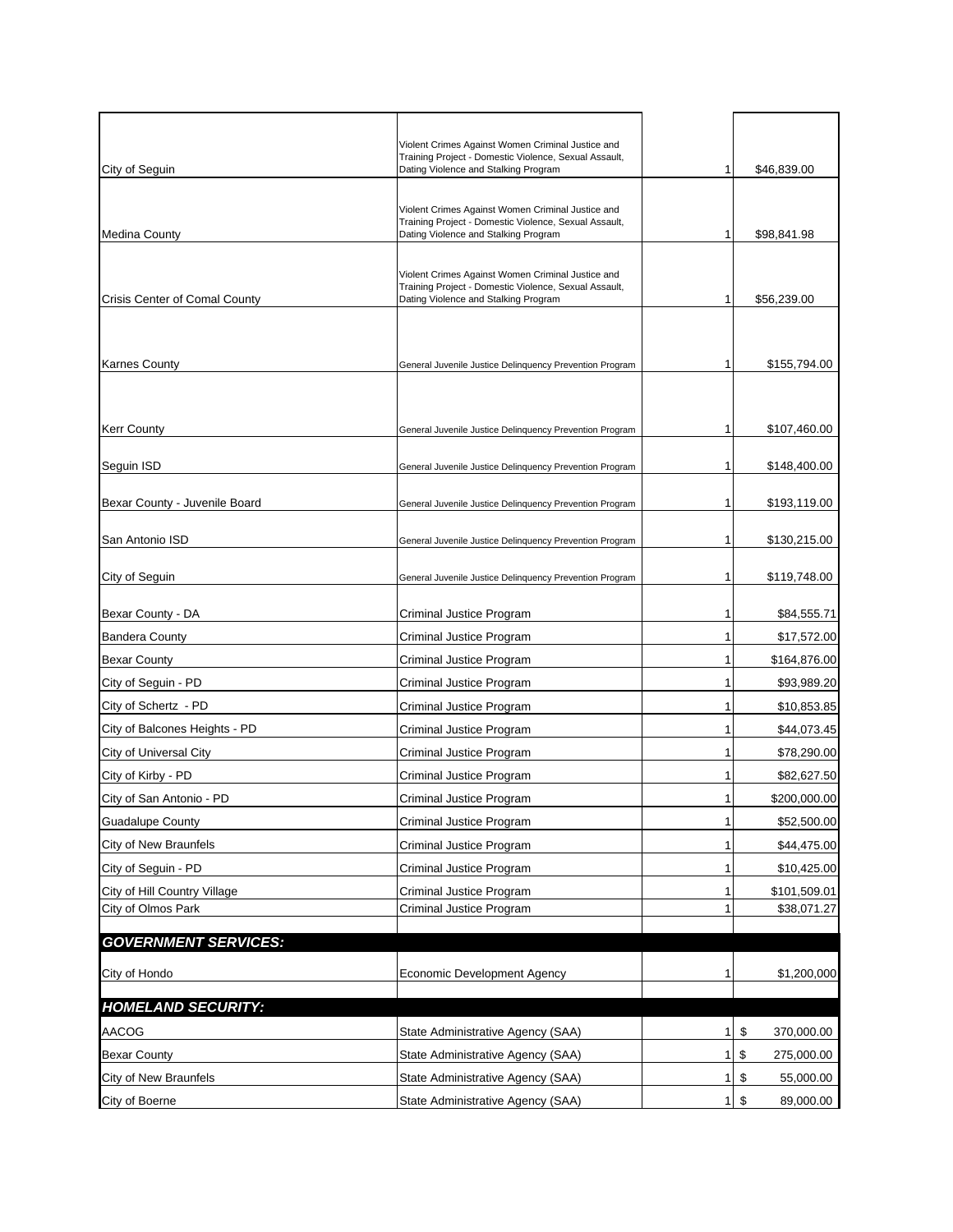| City of San Antonio         | State Administrative Agency (SAA) | 1.  | 440,000.00<br>\$ |
|-----------------------------|-----------------------------------|-----|------------------|
| <b>Medina County</b>        | State Administrative Agency (SAA) |     | 30,000.00<br>\$  |
|                             |                                   |     |                  |
| <b>RESOURCE RECOVERY:</b>   |                                   |     |                  |
| City of San Antonio         | <b>TCEQ</b>                       | 8   | \$77,606.00      |
| City of Helotes             | <b>TCEQ</b>                       | 8   | \$25,000.00      |
| San Antonio River Authority | <b>TCEQ</b>                       | 8   | \$3,200.00       |
| City of New Braunfels       | <b>TCEQ</b>                       | 8   | \$7,500.00       |
| City of Boerne              | <b>TCEQ</b>                       | 8   | \$18,582.00      |
| City of Kerrvile            | <b>TCEQ</b>                       | 8   | \$25,000.00      |
| Totals:                     |                                   | 102 | \$7,455,882      |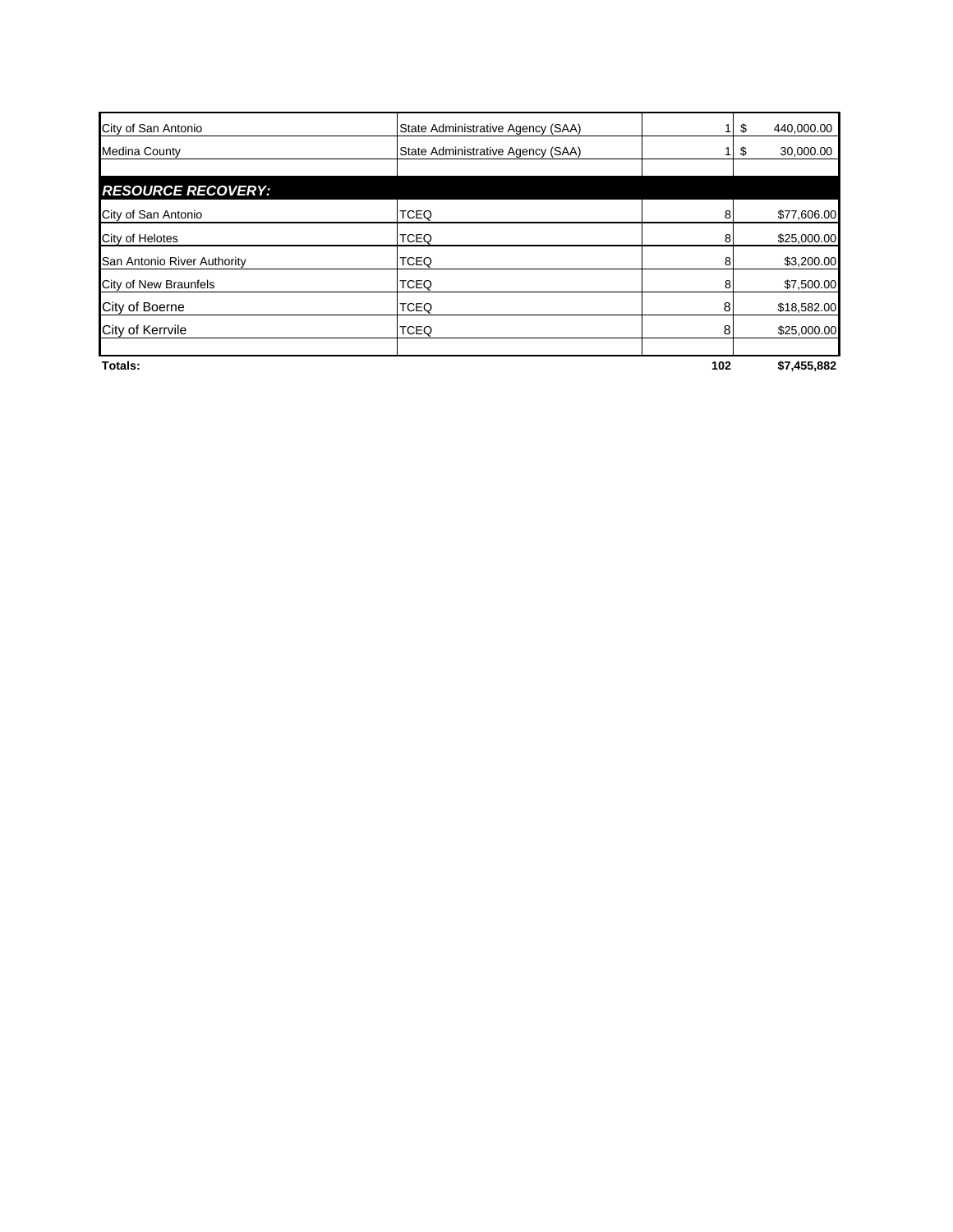## **Grant Application Assistance (2016 Projected)**

List projections of all entities your COG will help to apply for grant assistance for **FY 2016**:

| <b>Name of Receiving Entity</b>         | <b>Funding Agency</b>                                                                                                                                | Number of<br><b>Applicants</b> | Dollar amount<br>sought |
|-----------------------------------------|------------------------------------------------------------------------------------------------------------------------------------------------------|--------------------------------|-------------------------|
| <b>CRIMINAL JUSTICE:</b>                |                                                                                                                                                      |                                |                         |
|                                         |                                                                                                                                                      |                                | \$165,215.00            |
| Bexar County                            | Criminal Justice Program - CJD                                                                                                                       | 1                              |                         |
| <b>Guadalupe County</b>                 | Criminal Justice Program - CJD                                                                                                                       | 1                              | \$45,350.00             |
|                                         |                                                                                                                                                      | 1                              | \$32,480.00             |
| City of Hill Country Village            | Criminal Justice Program - CJD                                                                                                                       |                                | \$70,552.00             |
| Comal County                            | Criminal Justice Program - CJD                                                                                                                       | 1                              |                         |
| Kendall County                          | Criminal Justice Program - CJD                                                                                                                       | 1                              | \$71,540.00             |
| Bexar County-DA                         | Criminal Justice Program - CJD                                                                                                                       | 1                              | \$103,368.85            |
|                                         |                                                                                                                                                      |                                | \$85,186.47             |
| City of Bulverde                        | Criminal Justice Program - CJD                                                                                                                       | 1                              |                         |
| Bexar County Sheriff's Office           | Criminal Justice Program - CJD                                                                                                                       | 1                              | \$83,196.00             |
| City of New Braunfels                   | Criminal Justice Program - CJD                                                                                                                       | 1                              | \$46,873.00             |
|                                         |                                                                                                                                                      |                                | \$32,850.00             |
| City of Fredericksburg                  | Criminal Justice Program - CJD                                                                                                                       | 1                              |                         |
| City of Seguin                          | Criminal Justice Program - CJD                                                                                                                       | 1                              | \$39,296.44             |
| Comal County JPO                        | General Juvenile Justice Delinquency Prevention<br>Program - CJD                                                                                     | 1                              | \$75,320.00             |
| San Antonio Independent School District | General Juvenile Justice Delinquency Prevention<br>Program - CJD                                                                                     | 1                              | \$60,363.60             |
| Bexar County Juvenile Board             | General Juvenile Justice Delinquency Prevention<br>Program - CJD                                                                                     | 1                              | \$91,446.00             |
|                                         | General Juvenile Justice Delinquency Prevention<br>Program - CJD                                                                                     | 1                              | \$161,294.00            |
| <b>Karnes County</b>                    | General Juvenile Justice Delinquency Prevention                                                                                                      |                                |                         |
| City of San Antonio - Municipal Court   | Program - CJD                                                                                                                                        | 1                              | \$100,000.00            |
| Kerr County                             | General Juvenile Justice Delinquency Prevention<br>Program - CJD                                                                                     | 1                              | \$112,460.00            |
| Seguin Independent School District      | General Juvenile Justice Delinquency Prevention<br>Program - CJD                                                                                     | 1                              | \$109,900.00            |
|                                         | General Juvenile Justice Delinguency Prevention                                                                                                      |                                |                         |
| City of Seguin                          | Program - CJD<br>violent Crimes Against women Criminal Justice                                                                                       | 1                              | \$100,000.00            |
| <b>Karnes County</b>                    | and Training Project - Domestic Violence, Sexual                                                                                                     | 1                              | \$38,353.25             |
|                                         | Assault, Dating Violence and Stalking Program -<br>violent Crimes Against women Criminal Justice<br>and Training Project - Domestic Violence, Sexual |                                |                         |
| Alamo Area Council of Governments       | Assault, Dating Violence and Stalking Program -                                                                                                      | 1                              | \$59,849.12             |
|                                         | Violent Crimes Against Women Criminal Justice<br>and Training Project - Domestic Violence, Sexual                                                    |                                |                         |
| City of New Braunfels                   | Assault, Dating Violence and Stalking Program -<br>CJD                                                                                               |                                | \$61,470.00             |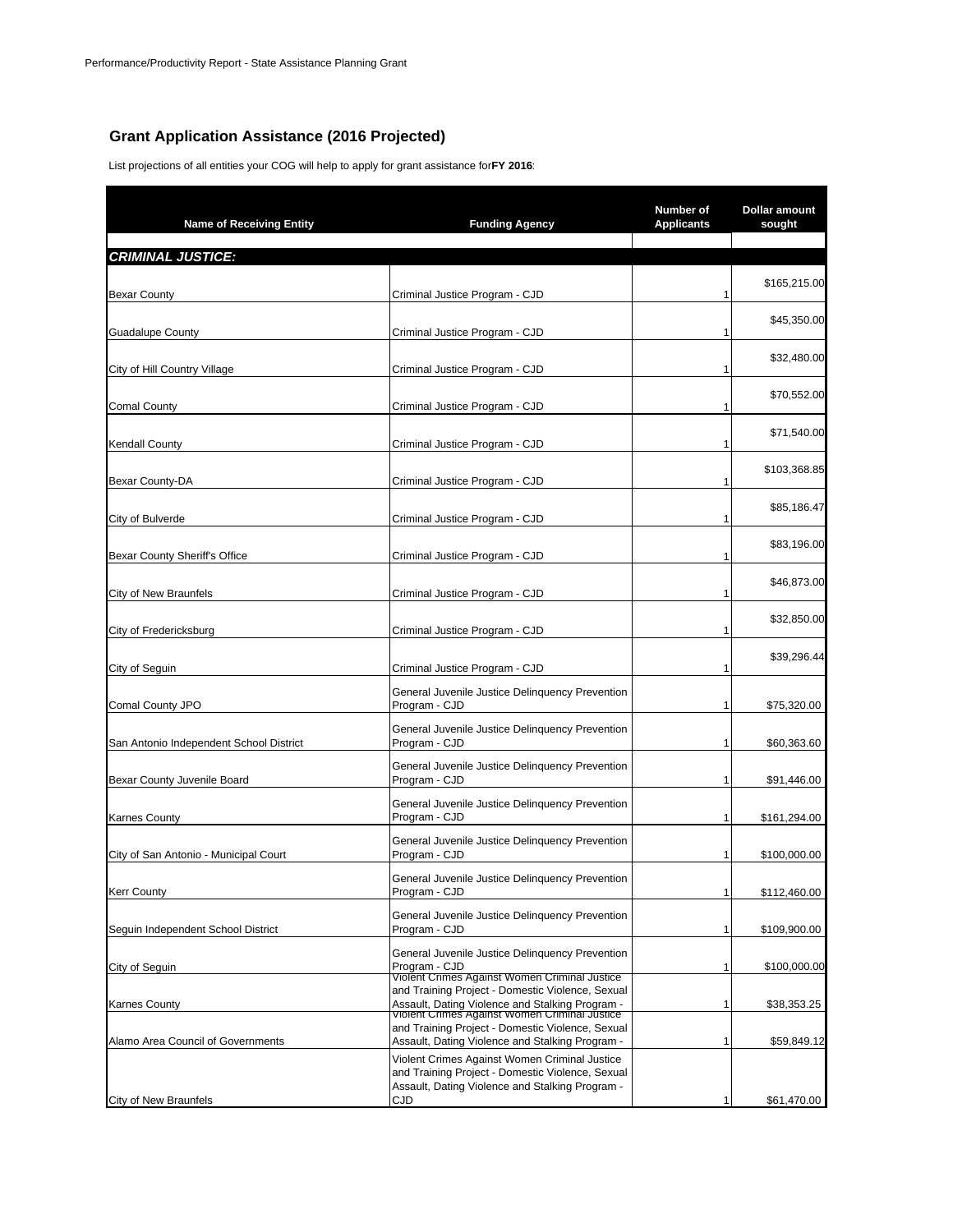|                                                  | Violent Crimes Against Women Criminal Justice<br>and Training Project - Domestic Violence, Sexual<br>Assault, Dating Violence and Stalking Program -        |                |              |
|--------------------------------------------------|-------------------------------------------------------------------------------------------------------------------------------------------------------------|----------------|--------------|
| Comal County Family Violence Shelter, Inc.       | CJD<br>Violent Crimes Against Women Criminal Justice<br>and Training Project - Domestic Violence, Sexual<br>Assault, Dating Violence and Stalking Program - | $1\vert$       | \$69,281.00  |
| City of Seguin                                   | CJD                                                                                                                                                         | 1              | \$101,276.50 |
| Alamo Area Rape Crisis Center                    | Violent Crimes Against Women Criminal Justice<br>and Training Project - Domestic Violence, Sexual<br>Assault, Dating Violence and Stalking Program -<br>CJD | 1              | \$88,640.00  |
|                                                  | Violent Crimes Against Women Criminal Justice<br>and Training Project - Domestic Violence, Sexual<br>Assault, Dating Violence and Stalking Program -        |                |              |
| <b>Bexar County</b>                              | CJD<br>Violent Crimes Against Women Criminal Justice<br>and Training Project - Domestic Violence, Sexual<br>Assault, Dating Violence and Stalking Program - | 1              | \$96,255.00  |
| <b>Medina County</b>                             | CJD                                                                                                                                                         | 1              | \$103,868.04 |
| Comal County Family Violence Shelter, Inc        | General Victim Assistance - Direct Services<br>Program - CJD                                                                                                | 1              | \$257,742.00 |
| Big Brothers Big Sisters of South Texas          | General Victim Assistance - Direct Services<br>Program - CJD                                                                                                | $\mathbf{1}$   | \$126,470.00 |
| St. Jude's Ranch for Children                    | General Victim Assistance - Direct Services<br>Program - CJD                                                                                                | 1              | \$164,876.00 |
| Boys Town Texas, Inc                             | General Victim Assistance - Direct Services<br>Program - CJD                                                                                                | 1              | \$141,720.23 |
| City of Schertz                                  | General Victim Assistance - Direct Services<br>Program - CJD                                                                                                | 1              | \$5,340.00   |
| Hill Country Crisis Council, Inc.                | General Victim Assistance - Direct Services<br>Program - CJD<br>General Victim Assistance - Direct Services                                                 | 1              | \$271,160.00 |
| Children's Bereavement Center of South Texas     | Program - CJD                                                                                                                                               | $\mathbf{1}$   | \$50,204.00  |
| Family Service Association of San Antonio, Inc   | General Victim Assistance - Direct Services<br>Program - CJD<br>General Victim Assistance - Direct Services                                                 | $\mathbf{1}$   | \$76,927.00  |
| Atascosa Family Crisis Center, Inc               | Program - CJD                                                                                                                                               | 1              | \$184,967.50 |
| Bexar County Family Justice Center               | General Victim Assistance - Direct Services<br>Program - CJD<br>General Victim Assistance - Direct Services                                                 | $\mathbf{1}$   | \$49,262.00  |
| Alamo Area Rape Crisis Center                    | Program - CJD                                                                                                                                               | 1              | \$359,737.00 |
| <b>Kendall County</b>                            | General Victim Assistance - Direct Services<br>Program - CJD<br>General Victim Assistance - Direct Services                                                 | 1              | \$156,805.00 |
| Kendall County Women's Shelter                   | Program - CJD                                                                                                                                               | $\mathbf{1}$   | \$256,741.97 |
| Seton Home                                       | General Victim Assistance - Direct Services<br>Program - CJD                                                                                                | $\mathbf{1}$   | \$137,210.10 |
| Kerr County                                      | General Victim Assistance - Direct Services<br>Program - CJD                                                                                                | 1              | \$54,709.64  |
| Jewish Family Service of San Antonio, Texas, Inc | General Victim Assistance - Direct Services<br>Program - CJD                                                                                                | 1              | \$179,030.00 |
| St. Peter- St. Joseph Children's Home            | General Victim Assistance - Direct Services<br>Program - CJD                                                                                                | 1              | \$343,923.00 |
| Family Violence Prevention Services, Inc.        | General Victim Assistance - Direct Services<br>Program - CJD                                                                                                | 1              | \$483,814.00 |
| Southwest Family Life Center                     | General Victim Assistance - Direct Services<br>Program - CJD                                                                                                | 1 <sup>1</sup> | \$62,921.00  |
| <b>Catholic Charities</b>                        | General Victim Assistance - Direct Services<br>Program - CJD                                                                                                | $\mathbf{1}$   | \$96,116.00  |
| Guadalupe Valley Family Violence Shelter, Inc    | General Victim Assistance - Direct Services<br>Program - CJD<br>General Victim Assistance - Direct Services                                                 | $\mathbf{1}$   | \$50,568.99  |
| Not Above The Law (NATL)                         | Program - CJD                                                                                                                                               | 1              | \$31,050.00  |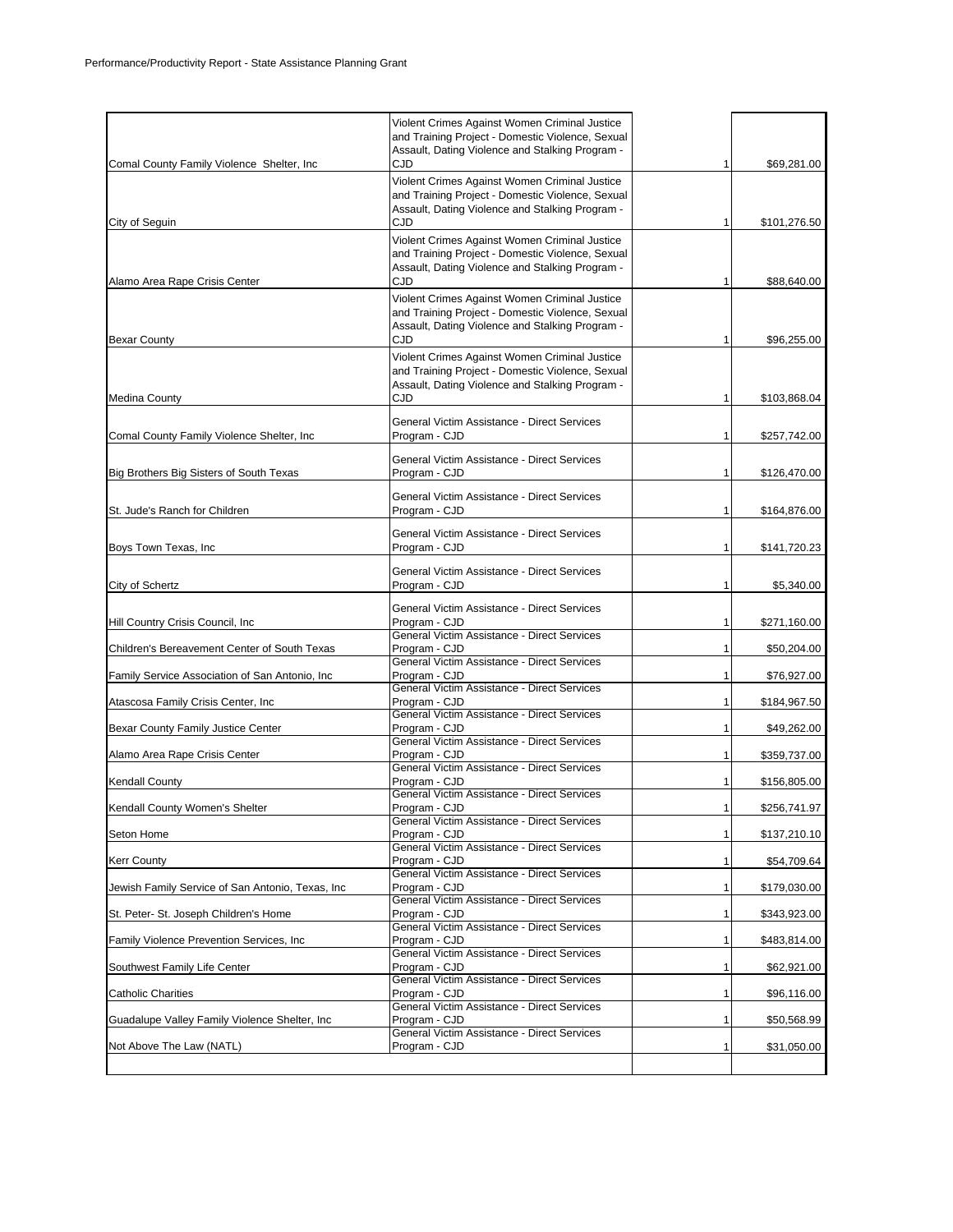| <b>GOVERNMENT SERVICES:</b>              |                                   |    |              |
|------------------------------------------|-----------------------------------|----|--------------|
| City of Pearsall                         | <b>TxCDBG</b>                     |    | \$300,000    |
|                                          |                                   |    |              |
| <b>HOMELAND SECURITY:</b>                |                                   |    |              |
| AACOG                                    | State Administrative Agency (SAA) |    | \$370,000.00 |
| <b>Bexar County</b>                      | State Administrative Agency (SAA) |    | \$300,000.00 |
| City of New Braunfels                    | State Administrative Agency (SAA) |    | \$100,000.00 |
| City of Boerne                           | State Administrative Agency (SAA) |    | \$89,000.00  |
| City of San Antonio                      | State Administrative Agency (SAA) |    | \$540,000.00 |
| <b>Medina County</b>                     | State Administrative Agency (SAA) |    | \$100,000.00 |
|                                          |                                   |    |              |
| <b>RESOURCE RECOVERY:</b>                |                                   |    |              |
| City of San Antonio                      | <b>TCEQ</b>                       |    | \$72,022.50  |
| <b>Rural Counties</b>                    | <b>TCEQ</b>                       | 13 | \$41,613.00  |
| Bexar County and imbeded suburban cities | <b>TCEQ</b>                       | 10 | \$30,409.50  |
|                                          |                                   |    |              |

**Totals: 80 \$7,690,025**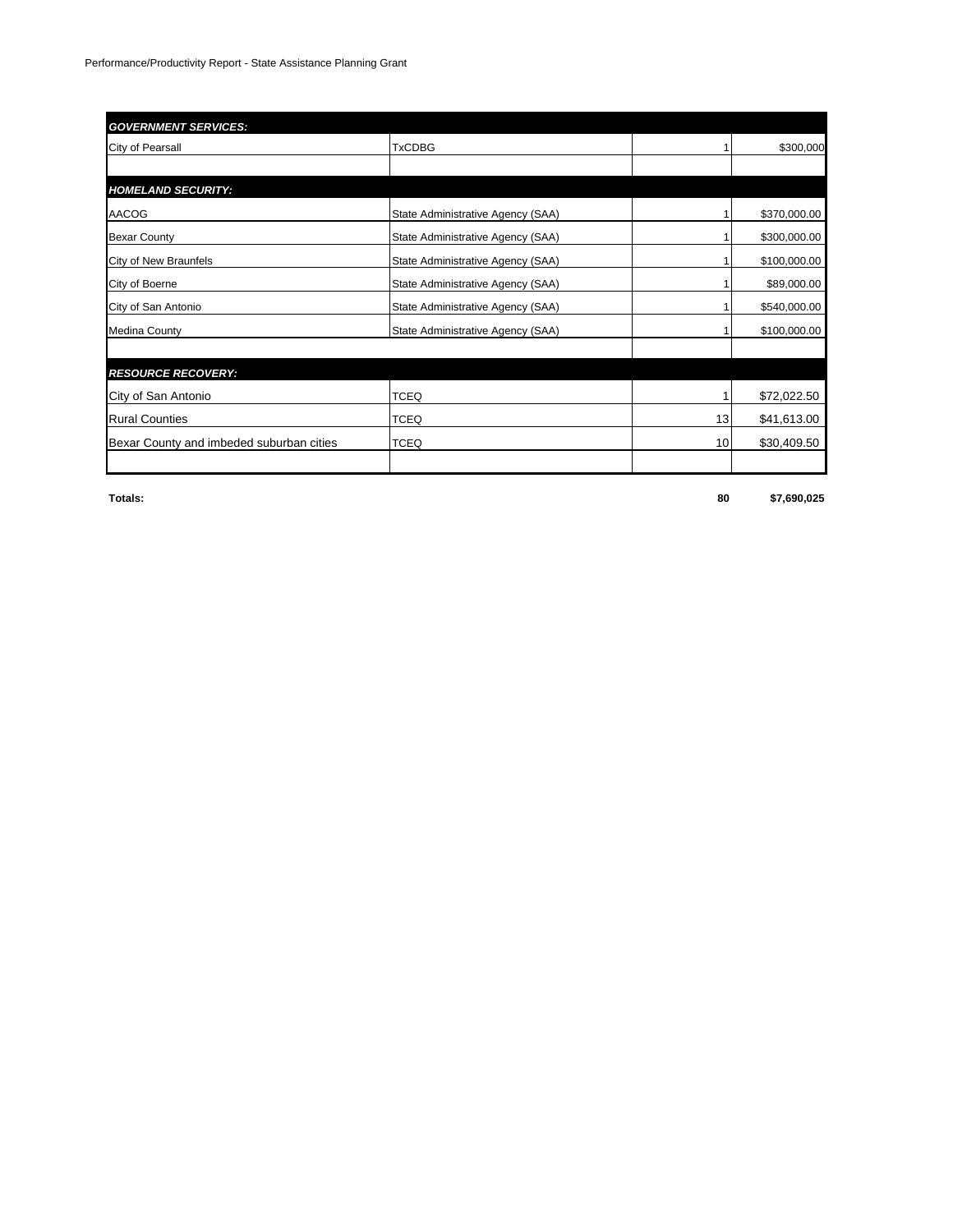#### **2015 Services to State Agencies (Actual)**

List the various services your regional council has provided for state agencies in your regional council's **Fiscal Year 2015** and check the appropriate column to the right regarding whether the services were compensated, or not compensated.

| <b>AGENCY</b>                                                                                         | <b>SERVICE</b>                                                                                                                                                                                                                                                                                                                                                                                                                                                                                                                                                           | Compensated | <b>Partially</b><br>Compensated | <b>Not</b><br>Compensated | Approx. Value<br>(if Known) |
|-------------------------------------------------------------------------------------------------------|--------------------------------------------------------------------------------------------------------------------------------------------------------------------------------------------------------------------------------------------------------------------------------------------------------------------------------------------------------------------------------------------------------------------------------------------------------------------------------------------------------------------------------------------------------------------------|-------------|---------------------------------|---------------------------|-----------------------------|
|                                                                                                       |                                                                                                                                                                                                                                                                                                                                                                                                                                                                                                                                                                          |             |                                 |                           |                             |
| 9-1-1 / TECHNICAL ASSISTANCE:<br>Commission on State Emergency Communications (CSEC)                  | AACOG administers the 9-1-1 Program for the seven<br>counties of Atascosa, Bandera, Frio, Gillespie, Karnes,<br>Kendall, and Wilson in compliance with the Commission<br>on State Emergency Communications (CSEC) rules and<br>quidelines.                                                                                                                                                                                                                                                                                                                               | X           |                                 |                           | \$1,548,310                 |
|                                                                                                       |                                                                                                                                                                                                                                                                                                                                                                                                                                                                                                                                                                          |             |                                 |                           |                             |
| <b>CRIMINAL JUSTICE:</b><br>Interlocal Agreement between the Governor's Office and<br>AACOG (FY 2015) | The purpose of this Agreement is for the Governors<br>Office - Criminal Justice Division to promote and enable<br>intergovernmental communication performed by AACOG<br>specific to grants awarded by CJD within the COG's<br>geographic region. In consideration of CJD providing the<br>funds, the COG agrees to perform the requirements and<br>duties described by this Agreement. This includes grant<br>monitoring, workshops, technical assistance, training,<br>Preliminary Review Reporting, and duties specific to the<br>Criminal Justice Advisory Committee. |             |                                 |                           | \$155,078.00                |
|                                                                                                       |                                                                                                                                                                                                                                                                                                                                                                                                                                                                                                                                                                          |             |                                 |                           |                             |
| <b>GOVERNMENT SERVICES:</b><br><b>Texas Department of Agriculture</b>                                 | Support the TxCDBG RRC in developing the AACOG<br>Guidebook, Administer the Regional Review Committee,<br>score the TxCDBG applications from the region and<br>provide technical assistance to member governments.                                                                                                                                                                                                                                                                                                                                                       |             |                                 | Χ                         | \$10,165.00                 |
|                                                                                                       |                                                                                                                                                                                                                                                                                                                                                                                                                                                                                                                                                                          |             |                                 |                           |                             |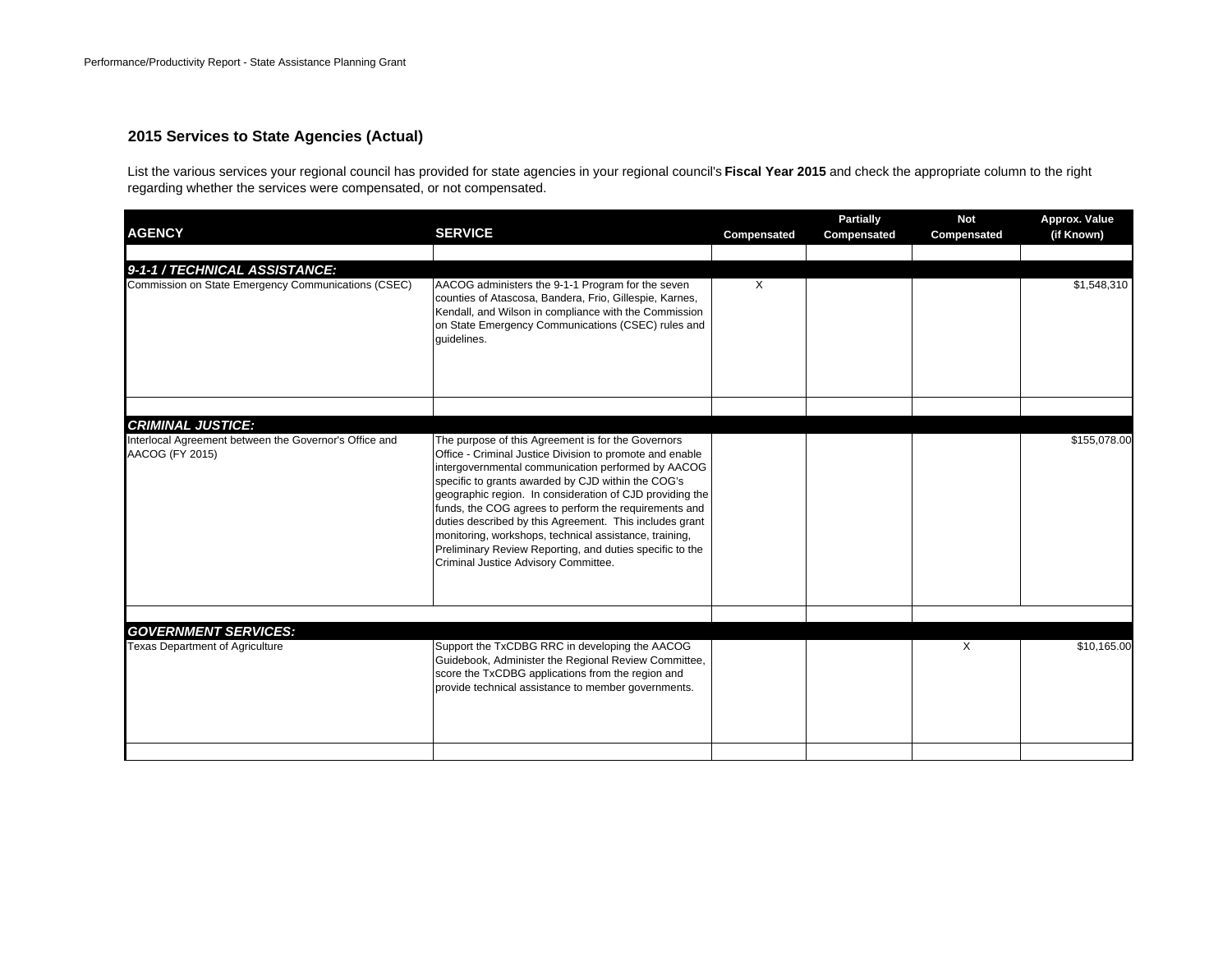| <b>HOMELAND SECURITY:</b>                 |                                                                                                                                                                                                                                                                                                                                                                                                                                                                                                                     |          |  |              |
|-------------------------------------------|---------------------------------------------------------------------------------------------------------------------------------------------------------------------------------------------------------------------------------------------------------------------------------------------------------------------------------------------------------------------------------------------------------------------------------------------------------------------------------------------------------------------|----------|--|--------------|
| Texas Division of Homeland Security       | Planning, training, exercises and grant monitoring                                                                                                                                                                                                                                                                                                                                                                                                                                                                  | X        |  | \$313,302.00 |
|                                           |                                                                                                                                                                                                                                                                                                                                                                                                                                                                                                                     |          |  |              |
| <b>NATURAL RESOURCES:</b>                 |                                                                                                                                                                                                                                                                                                                                                                                                                                                                                                                     |          |  |              |
| <b>Texas Department of Transportation</b> | Conducted Commute Solutions program that promotes                                                                                                                                                                                                                                                                                                                                                                                                                                                                   | $\times$ |  |              |
|                                           | travel alternatives and reduces pollution and congestion                                                                                                                                                                                                                                                                                                                                                                                                                                                            |          |  | \$213,600.00 |
| Texas Commission on Environmental Quality | Developed emissions inventory for specific source                                                                                                                                                                                                                                                                                                                                                                                                                                                                   | X        |  |              |
|                                           | categories, as directed by state                                                                                                                                                                                                                                                                                                                                                                                                                                                                                    |          |  | \$56,000.00  |
| Texas Commission on Environmental Quality | Conducted photochemical modeling to analyze and                                                                                                                                                                                                                                                                                                                                                                                                                                                                     | X        |  |              |
|                                           | project ozone pollution in the region                                                                                                                                                                                                                                                                                                                                                                                                                                                                               |          |  | \$35,000.00  |
| Texas Commission on Environmental Quality | Collected data to develop a Conceptual Model that will<br>characterize the meteorological and atmospheric                                                                                                                                                                                                                                                                                                                                                                                                           | X        |  |              |
|                                           | conditions associated with local high ozone events                                                                                                                                                                                                                                                                                                                                                                                                                                                                  |          |  | \$30,000.00  |
| Texas Commission on Environmental Quality | Maintained air quality monitoring network in region                                                                                                                                                                                                                                                                                                                                                                                                                                                                 | X        |  |              |
|                                           |                                                                                                                                                                                                                                                                                                                                                                                                                                                                                                                     |          |  |              |
|                                           |                                                                                                                                                                                                                                                                                                                                                                                                                                                                                                                     |          |  |              |
|                                           |                                                                                                                                                                                                                                                                                                                                                                                                                                                                                                                     |          |  | \$58,500.00  |
|                                           |                                                                                                                                                                                                                                                                                                                                                                                                                                                                                                                     |          |  |              |
| <b>RESOURCE RECOVERY:</b>                 |                                                                                                                                                                                                                                                                                                                                                                                                                                                                                                                     |          |  |              |
| <b>TCEQ</b>                               | Disseminate information; maintain the Closed Landfill<br>Inventory, award and monitor grants, hold workshops.<br>Review permit and registrations for waste and recycle<br>facilities. Perform educational outreach for recycling.<br>Provide meeting space for TCEQ public meetings. Serve<br>on TCEQ committee if requested to do so. Serve on local<br>community environmental committees and EPA<br>committees when asked. Answer questions asked by the<br>public and private industry on environmental topics. | Yes      |  | \$240,076.00 |
|                                           |                                                                                                                                                                                                                                                                                                                                                                                                                                                                                                                     |          |  |              |

**\$2,660,031.00**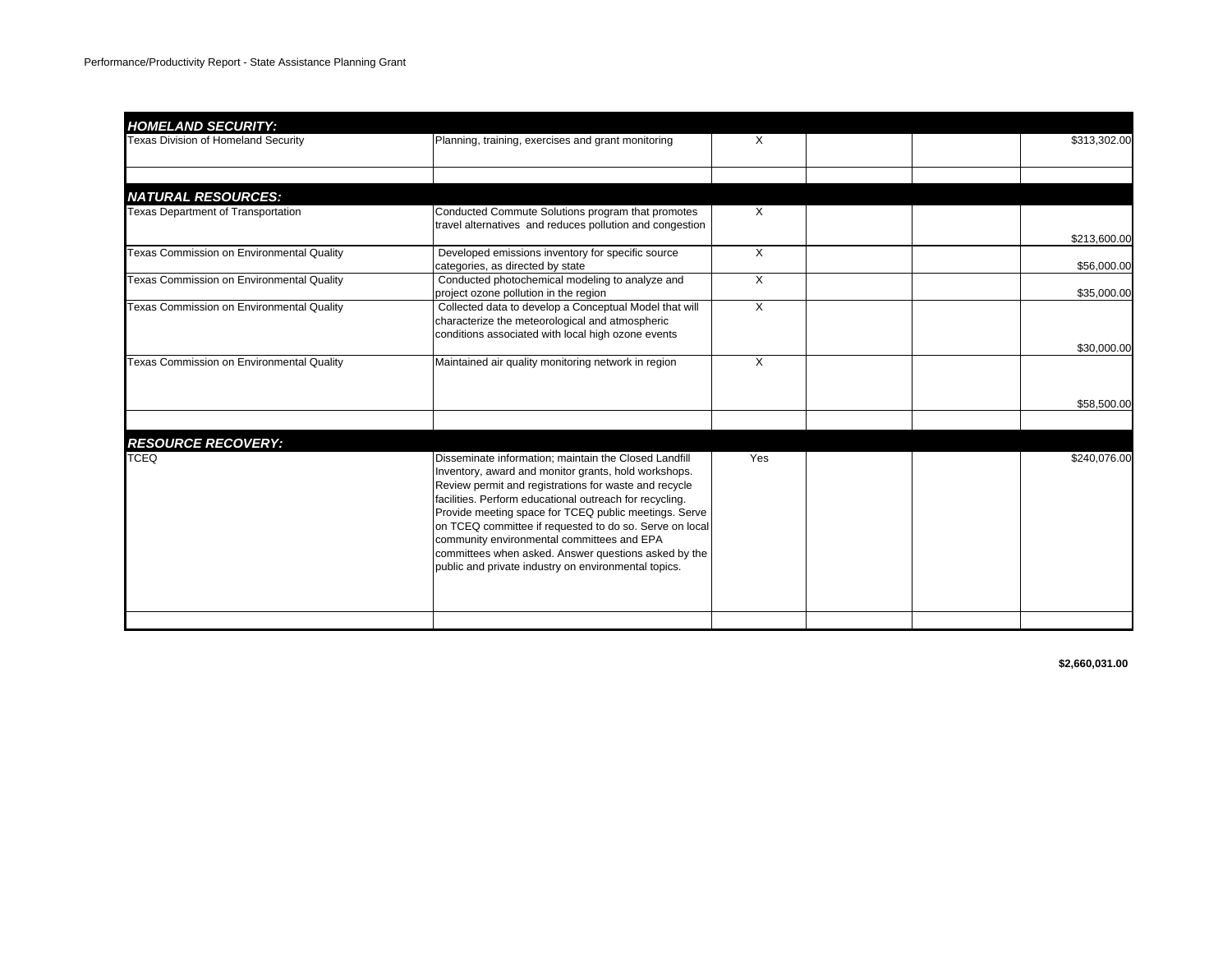## **2016 Services to State Agencies (Projected)**

List the various services your regional council projects to provide for state agencies in your regional council's Fiscal Year 2016 and check the appropriate column to the right regarding whether the services were compensated, or not compensated.

| <b>AGENCY</b>                                                                                         | <b>SERVICE</b>                                                                                                                                                                                                                                                                                                                                                                                                                                                                                                                                                                    | Compensated | <b>Partially</b><br>Compensated | <b>Not</b><br>Compensated | Approx. Value<br>(if Known) |
|-------------------------------------------------------------------------------------------------------|-----------------------------------------------------------------------------------------------------------------------------------------------------------------------------------------------------------------------------------------------------------------------------------------------------------------------------------------------------------------------------------------------------------------------------------------------------------------------------------------------------------------------------------------------------------------------------------|-------------|---------------------------------|---------------------------|-----------------------------|
|                                                                                                       |                                                                                                                                                                                                                                                                                                                                                                                                                                                                                                                                                                                   |             |                                 |                           |                             |
| 9-1-1 / TECHNICAL ASSISTANCE:<br>Commission on State Emergency Communications<br>(CSEC)               | AACOG administers the 9-1-1 Program for the<br>seven counties of Atascosa, Bandera, Frio,<br>Gillespie, Karnes, Kendall, and Wilson in<br>compliance with the Commission on State<br>Emergency Communications (CSEC) rules and<br>guidelines.                                                                                                                                                                                                                                                                                                                                     | X           |                                 |                           | \$1,548,309.00              |
|                                                                                                       |                                                                                                                                                                                                                                                                                                                                                                                                                                                                                                                                                                                   |             |                                 |                           |                             |
| <b>CRIMINAL JUSTICE:</b><br>Interlocal Agreement between the Governor's Office<br>and AACOG (FY 2016) | The purpose of this Agreement is for the<br>Governors Office - Criminal Justice Division to<br>promote and enable intergovernmental<br>communication performed by AACOG specific to<br>grants awarded by CJD within the COG's<br>geographic region. In consideration of CJD<br>providing the funds, the COG agrees to perform<br>the requirements and duties described by this<br>Agreement. This includes grant monitoring,<br>workshops, technical assistance, training,<br>Preliminary Review Reporting, and duties<br>specific to the Criminal Justice Advisory<br>Committee. |             |                                 |                           | \$159,290.30                |
|                                                                                                       |                                                                                                                                                                                                                                                                                                                                                                                                                                                                                                                                                                                   |             |                                 |                           |                             |